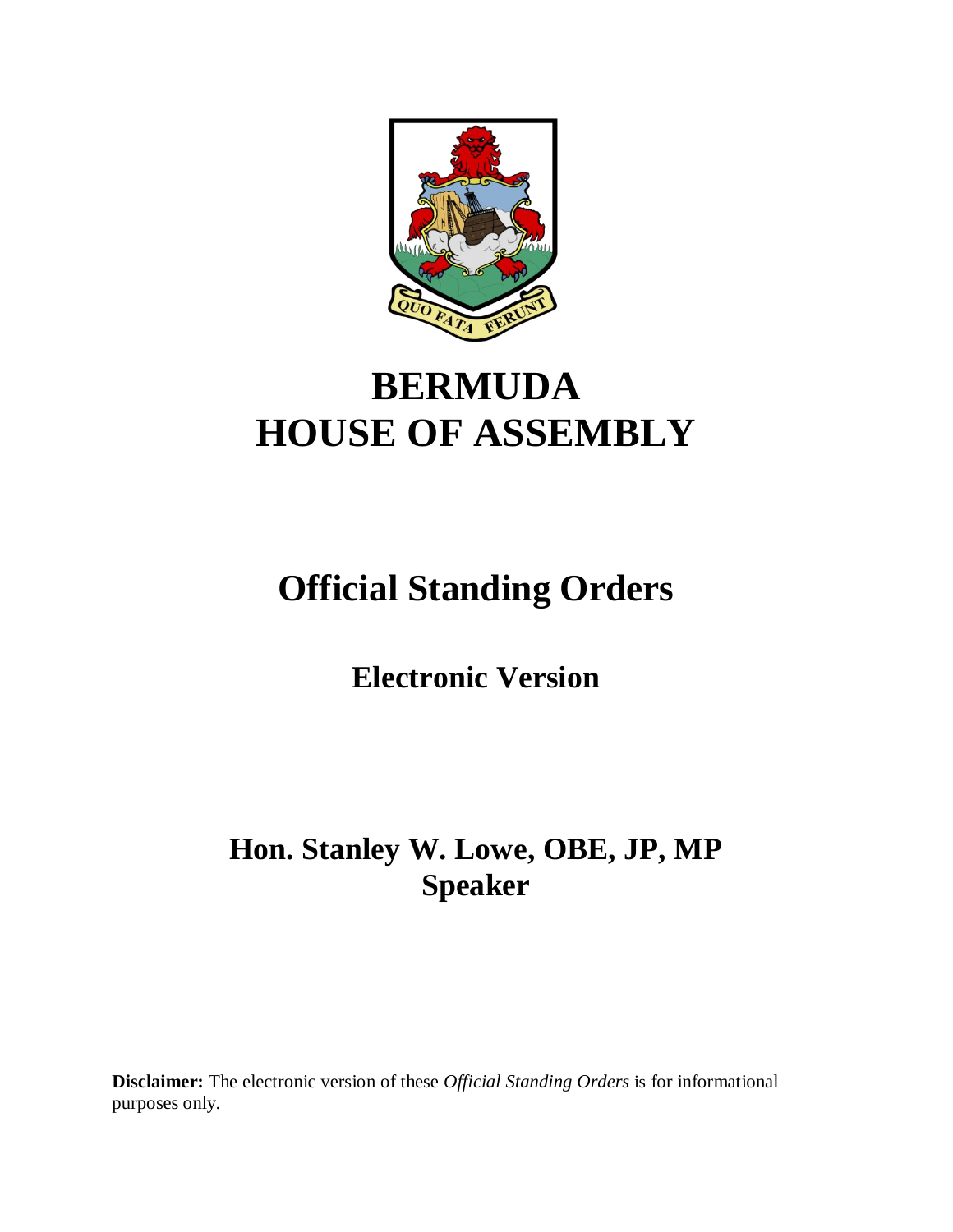# **STANDING ORDERS OF THE**

# **HOUSE OF ASSEMBLY**

**(Made pursuant to Section 45 of the Bermuda Constitution Order)**

# **INTRODUCTION**

# **What are Standing Orders?**

Standing Orders are the Formal rules that govern the proceedings of the House and set out the arrangement of the business to be conducted as well as the rules for debate.

Standing Orders (Rules) may be suspended, if the House agrees, in order to allow a certain item of business to be conducted.

As a Territory of the British Commonwealth, Bermuda's Standing Orders are based on the following: the Commonwealth Parliamentary Association's (CPA) Template, the House of Commons Procedure and Practice and Erskine May's *Parliamentary Practice.*

In addition, the Standing Orders are governed by Section 45 of the Bermuda **Constitution** 

#### **How to use Standing Orders**

The Arrangement of Orders is the Index – this is helpful in looking up a specific rule or Standing Order.

#### **Various Explanations**

**Oath of Allegiance** [Standing Order 1] - there are two separate forms (1) **Oath** of Allegiance and (2) **Affirmation** of Allegiance.

**Naming a Member [**Standing Order 10(5) (a)] - a Member whose conduct is grossly disorderly may be "named" and then **ordered** to withdraw immediately from the House.

**Order Paper** [Standing Order 14 (2)] – a paper which outlines the business to be placed before the House on any given Meeting Day and the order in which it is to be taken.

**Tabling of Papers/Reports** [Standing Order 16 (3) and (4)] - Documents such as Reports, Statements from government departments and authorities, Parliamentary Committee Reports, and a wide variety of other papers are presented to the House by being laid upon the Table.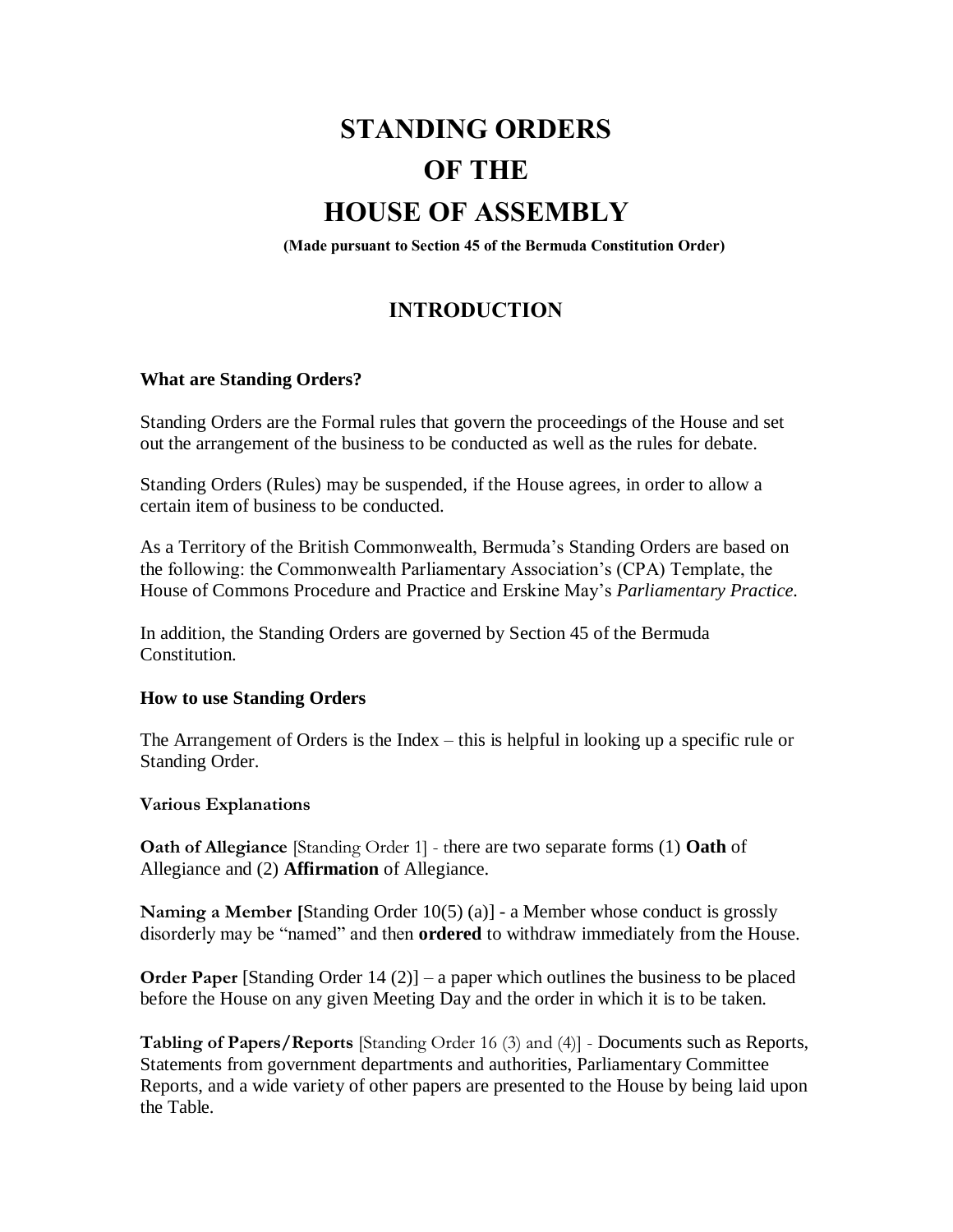**Questions** [Standing Order 17] **-** Ministers may be asked questions for oral or written answers relating to public affairs for which they are responsible. Ministers may also be asked on-the-spot questions based on Statements presented to the House. **Supplementary questions** to elicit further information may also be asked.

**Points of Order - t**he purpose of a point of order is to draw the Speaker or the Chair's attention to a breach of the Standing Orders of the House [Standing Order 19 (11)]; to offer clarification (*with the speaking Member's permission*); or to seek guidance on a matter of procedure.

**A motion** [Standing Order 21] is a formal proposal that the House take action of some kind. Motions involve words like "*Whereas*" and "*Resolutions*". The moving of and voting on Motions is the basic building block of parliamentary procedure.

A motion must first be *moved* by a Member, then *(if necessary) seconded by*  another Member; the Chair then proposes the question which is debated by Members *(The Member moving a motion speaks twice—once upon the introduction of the Motion, and again after Members have debated its merits. All others speak only once.)* who may propose amendments *(which are then also debated).* When this process is finished, the Chair puts the question *(as amended if necessary)* and the House makes its decision.

**Voting/Divisions** [Standing Order 26 (4) (c)] - if the result of a vote is in doubt, or if Members want the record to show how each Member voted, a division may be requested.

A **Bill** [Standing Orders 27 to 33 and 42, 48 and 49 all relate to Bills] - is a proposal for a new law, or for a change to an existing law. Bills have their own terminology like – Amendment; Clause; First Reading; Second Reading; Third Reading; Preamble; Schedule; Short title and Long title.

The body of a Bill consists of **clauses** which are divided into: **subsections** (1), (2), (3); which may be further divided into **paragraphs** (a), (b), and (c); and possibly even **subparagraphs** (i), (ii) (iii). Once a Bill is enacted the clauses become *sections* of the Law or **Act***.*

**Stages of a Bill:** Introduction and First Reading *[Standing Order 28]* is when the Bill is read by its title only.Second Reading *[Standing Order 29*] is when the general debate on the principles of the Bill takes place within Committee (usually of the whole House). A Chairperson, other than the Speaker, chairs this stage of the legislative process. During Committee stage the Bill is considered line by line and there can be a vote on each clause; amendments are also made at this stage. Report - the Chairperson reports the results of the Committee stage to the whole House of Assembly [i.e. The Speaker]. Third Reading *[Standing Order 30]* – again, the Bill is read by its title only and if there are no amendments or objections, the Bill is passed*.*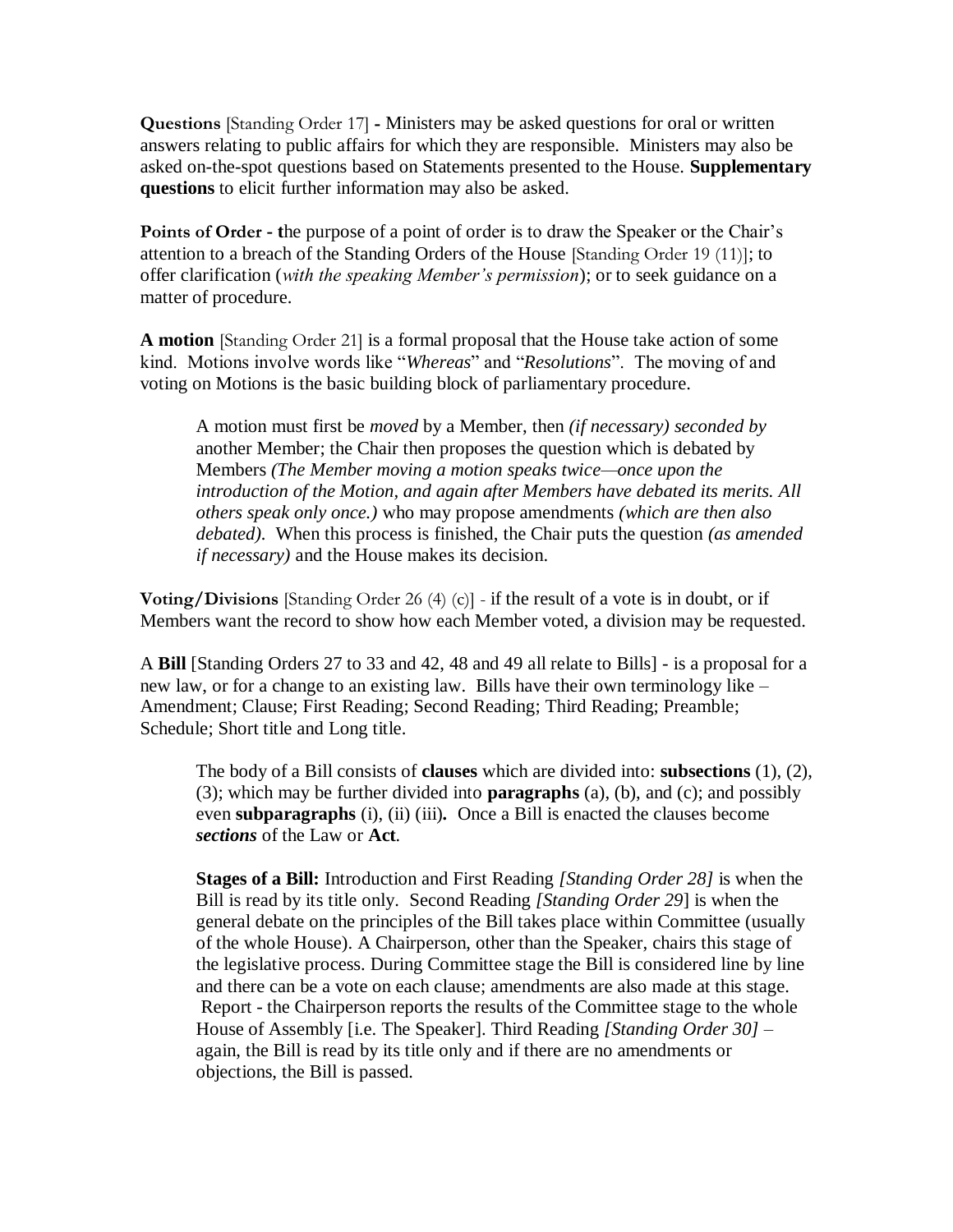These Standing Orders represent a major revision of the rules of the House of Assembly and were principally the two of two senior members of the Houser of Assembly. Deputy Speaker and Former Premier of Bermuda the Hon. Dame Jennifer M. Smith JP MP of the Progressive Labour Party, who was first elected to the House of Assembly in 1989 and who had previously served in the Senate from December 1980 to the general Election of 1989, and the Hon. John Barritt JP MP of the United Bermuda Party, former Opposition House Leader and Whip and current Shadow spokesman for Legislative Reform and Public Administration, who was first elected to the House in 1993.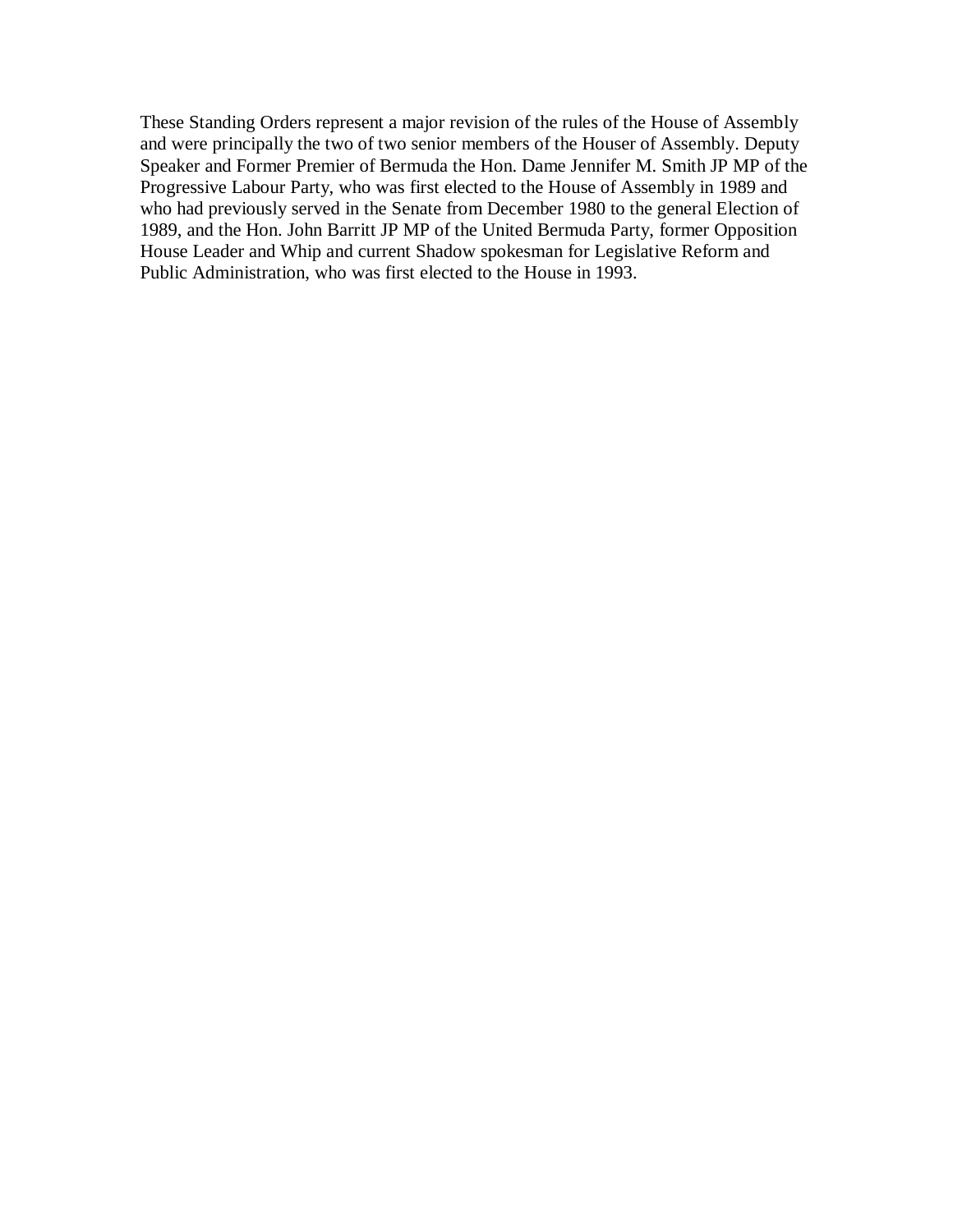# **STANDING ORDERS OF THE**

# **HOUSE OF ASSEMBLY**

**(Made pursuant to Section 45 of the Bermuda Constitution Order)**

#### **ARRANGEMENT OF ORDERS**

| <b>Oath of Allegiance</b> | 26. | <b>Voting</b> |
|---------------------------|-----|---------------|
|                           |     |               |

- 
- 
- **4. Election of Speaker 29. Second Reading**
- **5. Election of Deputy Speaker 30. Third Reading**
- **6. Presiding in the House and in Committee 31. Bills received from the Senate**
- 
- 
- **9. Adjournment of the House 34. Committees**
- 
- 
- 
- 
- 
- 
- 
- 
- **18. Manner of Asking and Answering Questions 43. Supplementary Estimates**
- 
- 
- 
- **22. Dispensing with Notice 47. Temporary Laws**
- **23. Manner of Giving Notice 48. Withdrawal of Bills**
- 
- **25. Withdrawal of Motions or Amendments 50. Rules in cases not provided for**
- 
- **2. Conduct of Business 27. Printing & Circulation of Bills**
- **3. Definitions 28. Introduction & First Reading of Public Bills**
	-
	-
	-
- **7. Sittings of the House 32. Committee of the Whole House**
- **8. Quorum 33. Private Bills**
	-
- **10. Order in the House 35. Sessional Select Committees**
- **11. Members' Conduct 36. Other Select Committees**
- **12. Visitors 37. Joint Select Committees**
- **13. Privilege 38. Procedure of Select Committees**
- **14. Order of Business 39. Estimates of Expenditure**
- **15. Petitions 40. Committee of Supply**
- **16. Papers 41. Amendments to Heads of Estimates**
- **17. Questions 42. Appropriation Bill**
	-
- **19. Rules of Debate 44. Supplementary Appropriation Bills**
- **20. Anticipation 45. Delivery of Communications**
- **21. Motions 46. Method of Circulation**
	-
	-
- **24. Amendments 49. Bills Containingthe same Provisions**
	-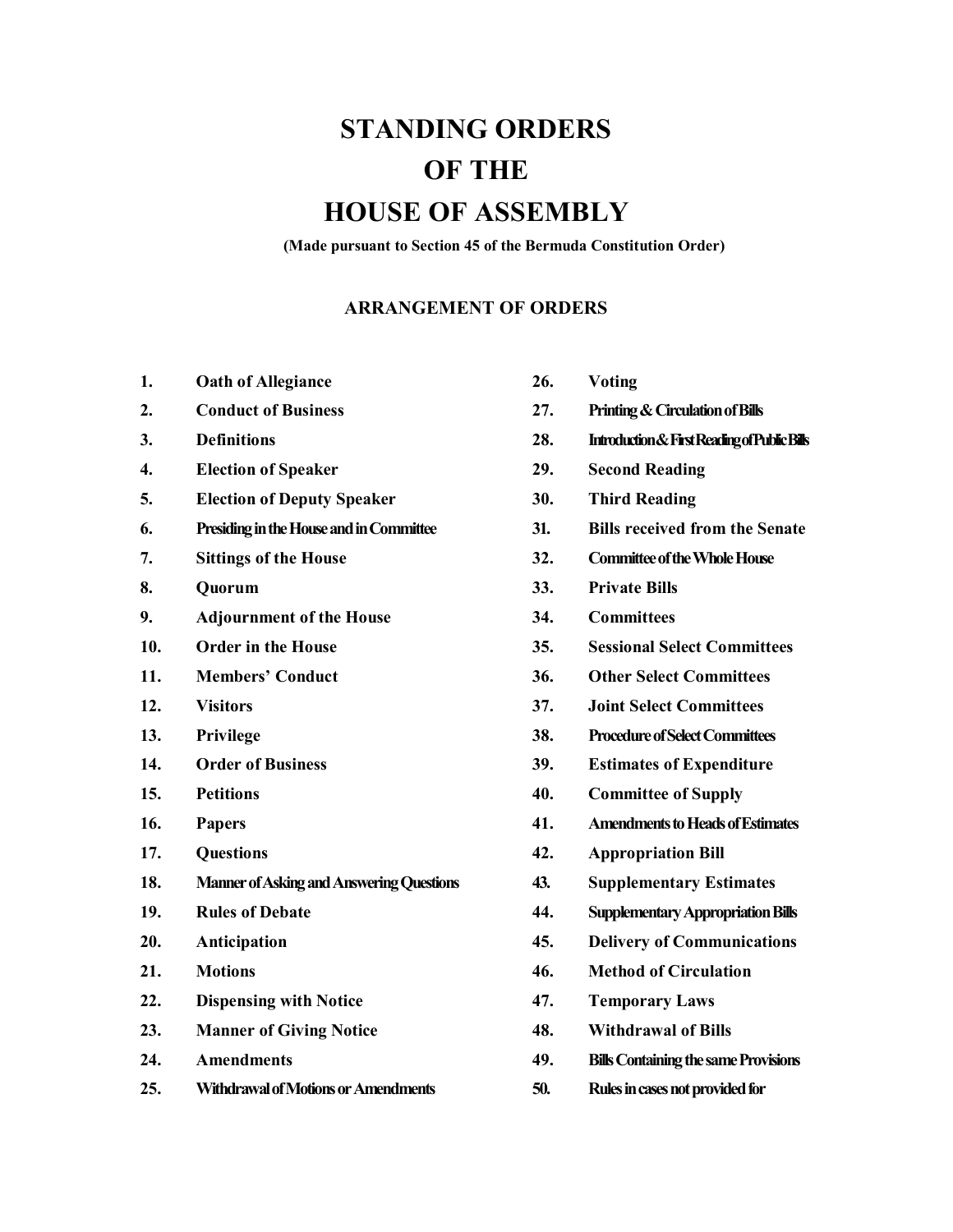- **51. Recall of House by Speaker 52. Suspension of Rules**
- **53. Procedural Irregularities 54 Media**
- 
- **57. Sergeant-At-Arms 58. Power to Exempt**
- 
- 

**\_\_\_\_\_\_\_\_\_\_\_\_\_\_\_\_\_\_\_\_\_\_\_\_\_\_\_\_\_\_\_\_\_\_\_\_\_\_\_\_\_\_\_\_\_\_\_\_**

- **55. Hansard 56. Clerk of the House**
	-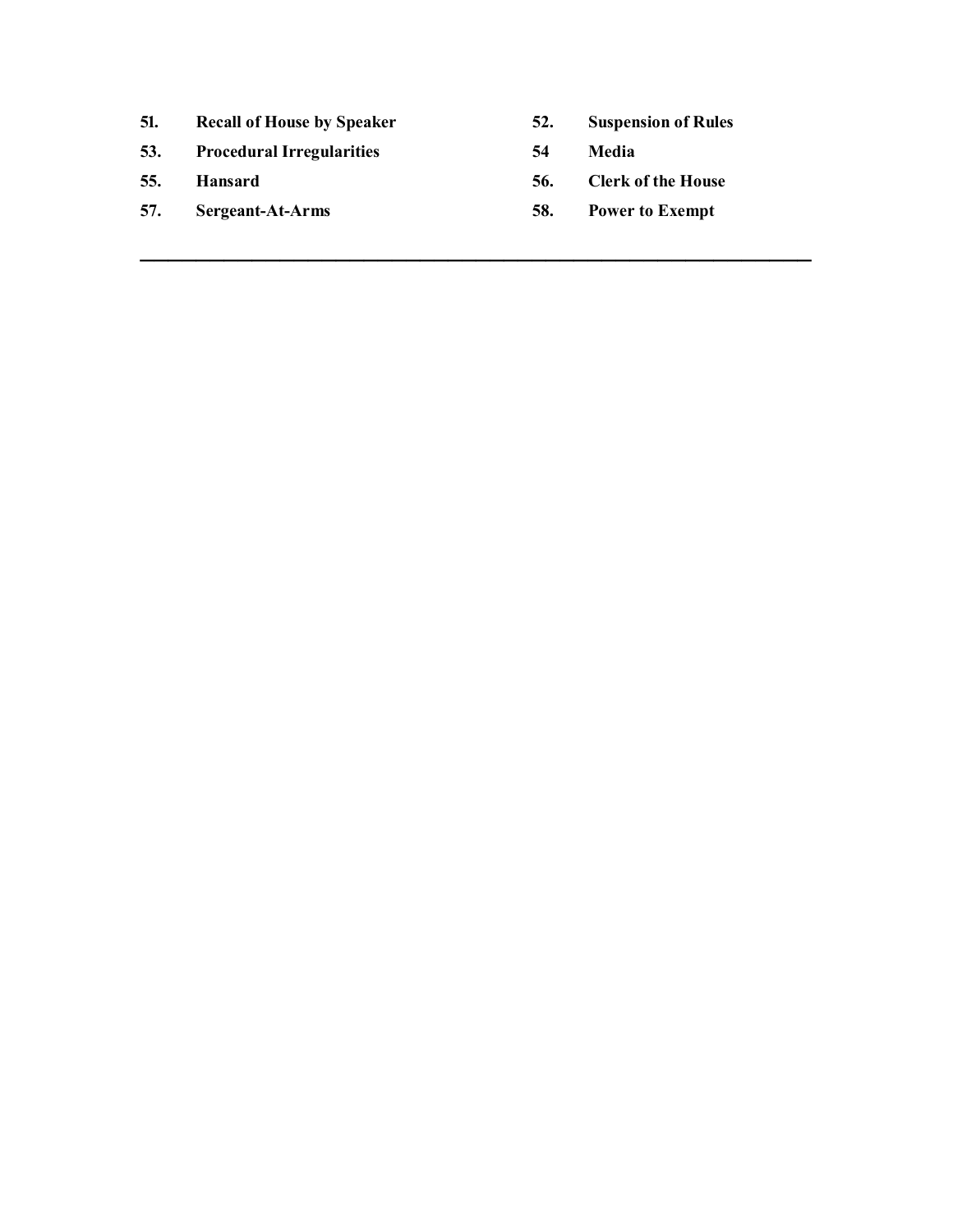#### **1. OATH OF ALLEGIANCE**

1. Except for the purpose of electing a Speaker after a General Election, no Member of the House shall be permitted to take part in proceedings of the House until he or she has made and subscribed the oath or affirmation of allegiance in the form set out in the Schedule to the Constitution of Bermuda.

# **2. CONDUCT OF BUSINESS**

- 2. (1) The proceedings of the House and its Committees shall be conducted according to these Standing Orders.
	- (2) In any matter not provided for in these Standing Orders, the question shall be decided by the Speaker. In doing so, the Speaker shall have regard to any applicable usage and practice of the Commons House of Parliament of Great Britain and Northern Ireland, which shall be followed so long as they are not inconsistent with the practice or precedent of this House.
	- (3) In case of doubt the Standing Orders of this House shall be interpreted in the light of the relevant usage and practice of the said House of Commons, but no restrictions which the said House of Commons has introduced by Standing Order shall be deemed to extend to this House or its Members until this House has by Standing Order provided for such restriction.
	- (4) The proceedings and debates of the House and its Committees shall be in the English language.

# **3. DEFINITIONS**

**\_\_\_\_\_\_\_\_\_\_\_\_\_\_\_\_\_\_\_\_\_\_\_\_\_\_\_\_\_\_\_\_\_\_\_\_\_\_\_\_\_\_\_\_\_\_\_\_**

3. For the purposes of these Standing Orders,

"Adjournment" means the termination of a sitting.

"Precincts" means the Chamber of the House of Assembly in the Sessions House, together with such other parts of the premises comprising the Sessions House and its grounds as declared by the Speaker to form part of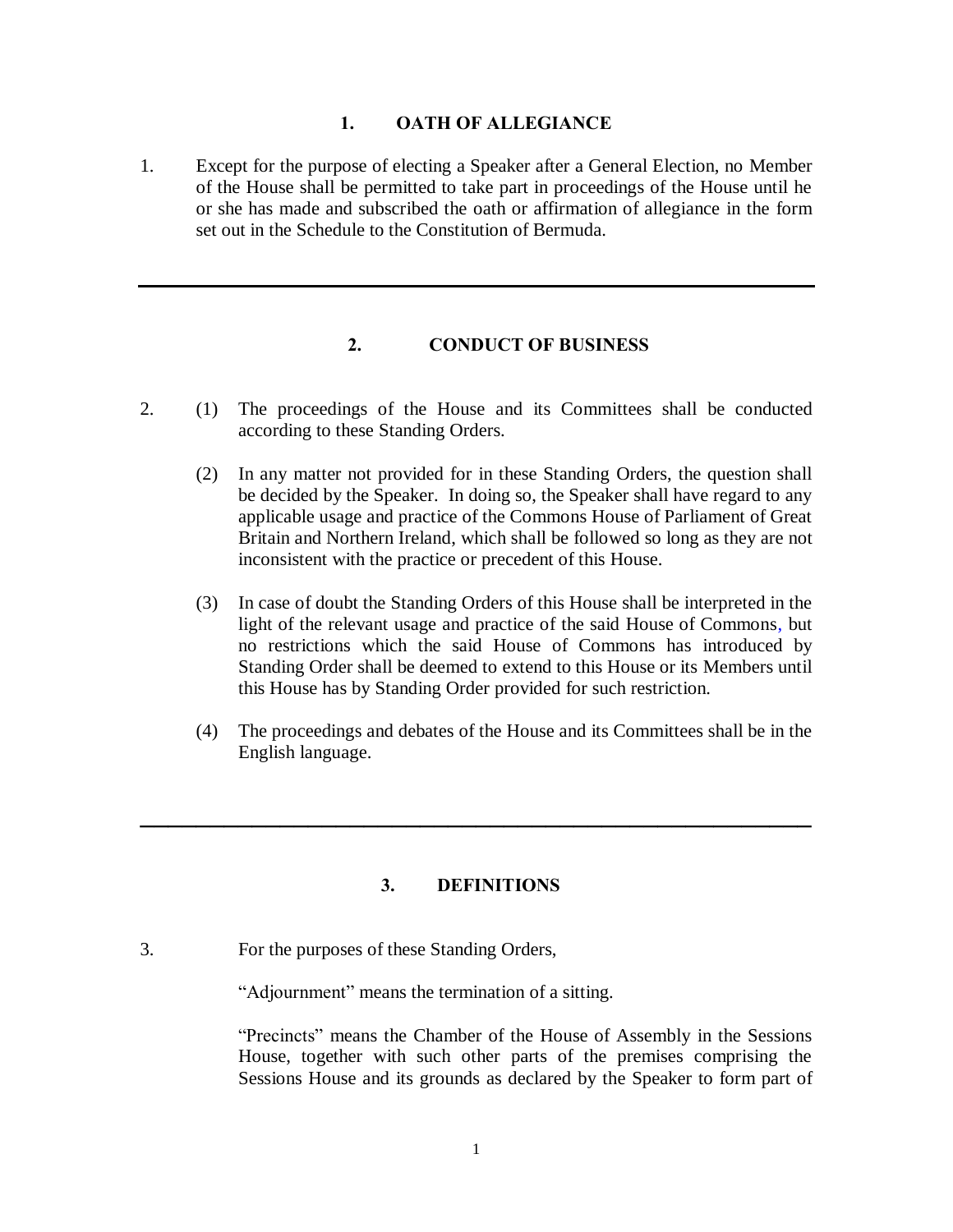the precincts pursuant to s. 20 (2) of the Parliament Act 1957 *(title 2 item 13).*

"Session" means the time period commencing with the first meeting after any general election or prorogation of the Legislature and ending with a prorogation or dissolution.

"Sitting" means a meeting of the House within a session and includes any period during which the House is in Committee or suspended.

"Standing Orders" means the rules of procedure adopted and approved by the House of Assembly from time to time for the regulation and orderly conduct of its proceedings and the despatch of business, pursuant to s. 45 of the Bermuda Constitution Order.

# **4. ELECTION OF SPEAKER**

- 4. (1) Whenever it is necessary to elect a person to be Speaker, the procedure for the election shall be as provided in this Standing Order.
	- (2) At the first meeting of the House immediately after a General Election and before the House proceeds to dispatch any other business, or whenever it is necessary for the House to elect a Speaker by reason of a vacancy occurring otherwise, the Clerk shall call upon the House to elect a Speaker.
	- (3) Any Member, having first ascertained that the Member to be proposed is willing to serve if elected, may, addressing himself to the Clerk, propose that the Member not being a Member of Cabinet, or a Junior Minister, do take the Chair of the House as Speaker. The proposal shall be seconded, but no debate shall be allowed.
	- (4) If only one person is so proposed and seconded that Member shall be declared by the Clerk to have been elected as Speaker of the House.
	- (5) If more than one person is so proposed and seconded, the House shall proceed to elect a Speaker by ballot.
	- (6) The procedure for the holding of a ballot shall be as follows:
		- (a) Every Member present shall write upon a ballot paper, to be supplied by the Clerk, the name of the person so proposed and seconded whom the Member desires to be Speaker;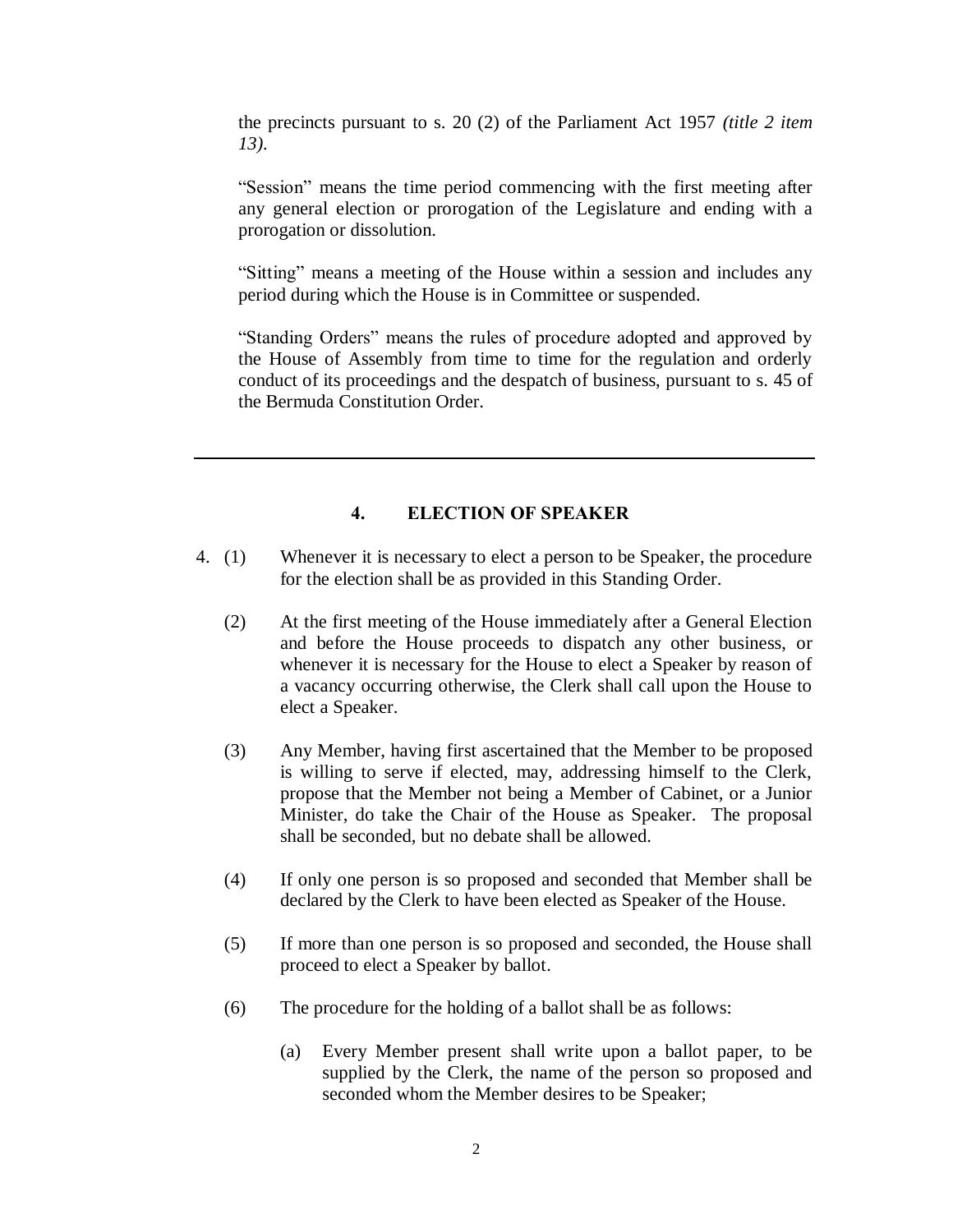- (b) At the calling of their name by the Clerk, each Member who so desires shall come to the Table and deposit their ballot paper thereon in such a manner as not to disclose how he or she is voting;
- (c) When all Members who wish to do so have deposited their ballot paper the Clerk shall examine the ballot papers and then report the result of the ballot;
- (d) Should there be no clear winner because two or more persons receive the same number of votes, and that number of votes exceeds the number of votes received by any other nominee, a second ballot shall be taken in the manner prescribed in subparagraphs  $4(6)(a)$ , (b) and (c) above except that votes may then be cast only for one of the two or more persons who received an equal number of votes in the first ballot;
- (e) If upon the holding of a second ballot under sub-paragraph 4 (6) (d) above, two or more persons receive an equal number of votes, subsequent ballots shall be held until one person is duly elected;
- (f) A Member shall not deposit with the Clerk any ballot paper save his or her own;
- (g) A Member who arrives after the names of the Members have been called, but before the Clerk has begun his or her examination of the ballot papers, shall be entitled to record his vote in the manner prescribed.

# **5. ELECTION OF DEPUTY SPEAKER**

**\_\_\_\_\_\_\_\_\_\_\_\_\_\_\_\_\_\_\_\_\_\_\_\_\_\_\_\_\_\_\_\_\_\_\_\_\_\_\_\_\_\_\_\_**

- 5. (1) At the first meeting of the House immediately after a general election, or whenever it is necessary for the House to elect a Deputy Speaker by reason of a vacancy in the office occurring otherwise, then so soon as the Speaker has been elected and Members have taken the Oath or made the Affirmation (or as soon as Prayers have been said and the Oath or Affirmation of any new Member has been taken), the House shall proceed to the election of one of its Members, not being a Minister or a Junior Minister, to be Deputy Speaker.
	- (2) The election of the Deputy Speaker shall be conducted in the same manner as the election of the Speaker, save that the Speaker shall preside.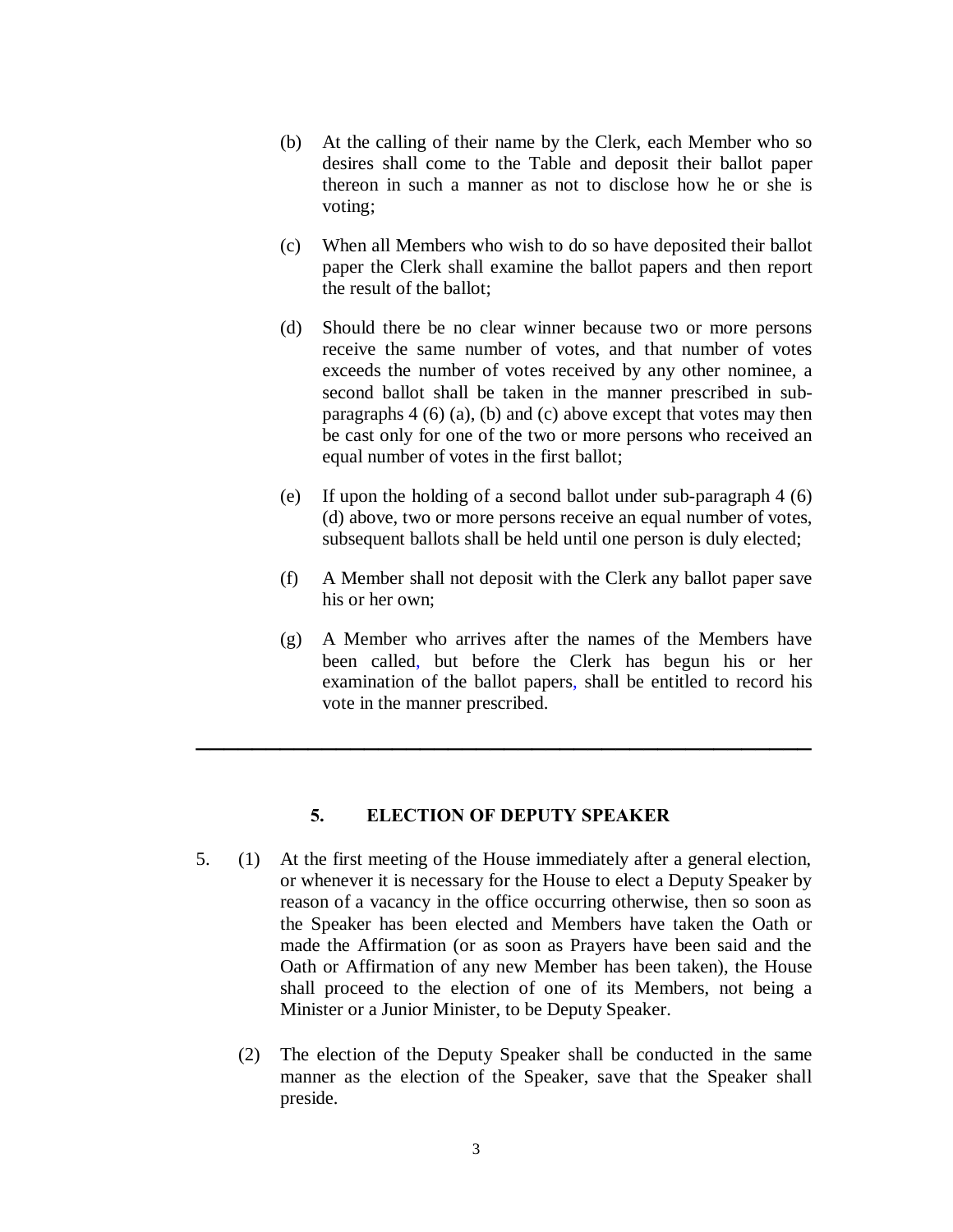# **6. PRESIDING IN THE HOUSE AND IN COMMITTEE**

**\_\_\_\_\_\_\_\_\_\_\_\_\_\_\_\_\_\_\_\_\_\_\_\_\_\_\_\_\_\_\_\_\_\_\_\_\_\_\_\_\_\_\_\_**

- 6. (1) The Speaker, or in his or her absence the Deputy Speaker, or in their absence a Member of the House (not being a Member of Cabinet or a Junior Minister) elected by the House for that sitting, shall preside at the sittings of the House, and shall either act as Chairperson of Committees of the whole House or ask some other Member present (not being a Minister or Junior Minister) to take the Chair without formal communication to the House.
	- (2) The Speaker or, in his or her absence the Deputy Speaker or, in their absence, the Member who is elected to preside or the Member selected to take the Chair pursuant to sub-paragraph 6 (1) above may at any time ask any other Member present (not being a Minister or Junior Minister) to take the Chair of the House or Chair of the Committee of the whole House (as the case may be) without formal communication to the House.
	- (3) Save as otherwise provided in these Standing Orders, the Deputy Speaker, or other Member presiding, shall have all the authority and power of the Speaker when presiding or otherwise performing the functions of the Speaker.
	- (4) Whenever the unavoidable absence of the Speaker from any day's sitting is announced by the Clerk at the Table, the Deputy Speaker shall take the Chair and shall be invested with all the powers of the Speaker until the next sitting of the House, or for twenty-four hours, whichever period is the shorter.
	- (5) The Speaker in the House and the Chair in Committee shall have power to regulate the conduct of business in all matters not provided for in these Standing Orders.

# **7. SITTINGS OF THE HOUSE**

**\_\_\_\_\_\_\_\_\_\_\_\_\_\_\_\_\_\_\_\_\_\_\_\_\_\_\_\_\_\_\_\_\_\_\_\_\_\_\_\_\_\_\_\_\_\_**

7. (1) The first sitting of every Session shall be on such day and at such hour as the Governor shall appoint.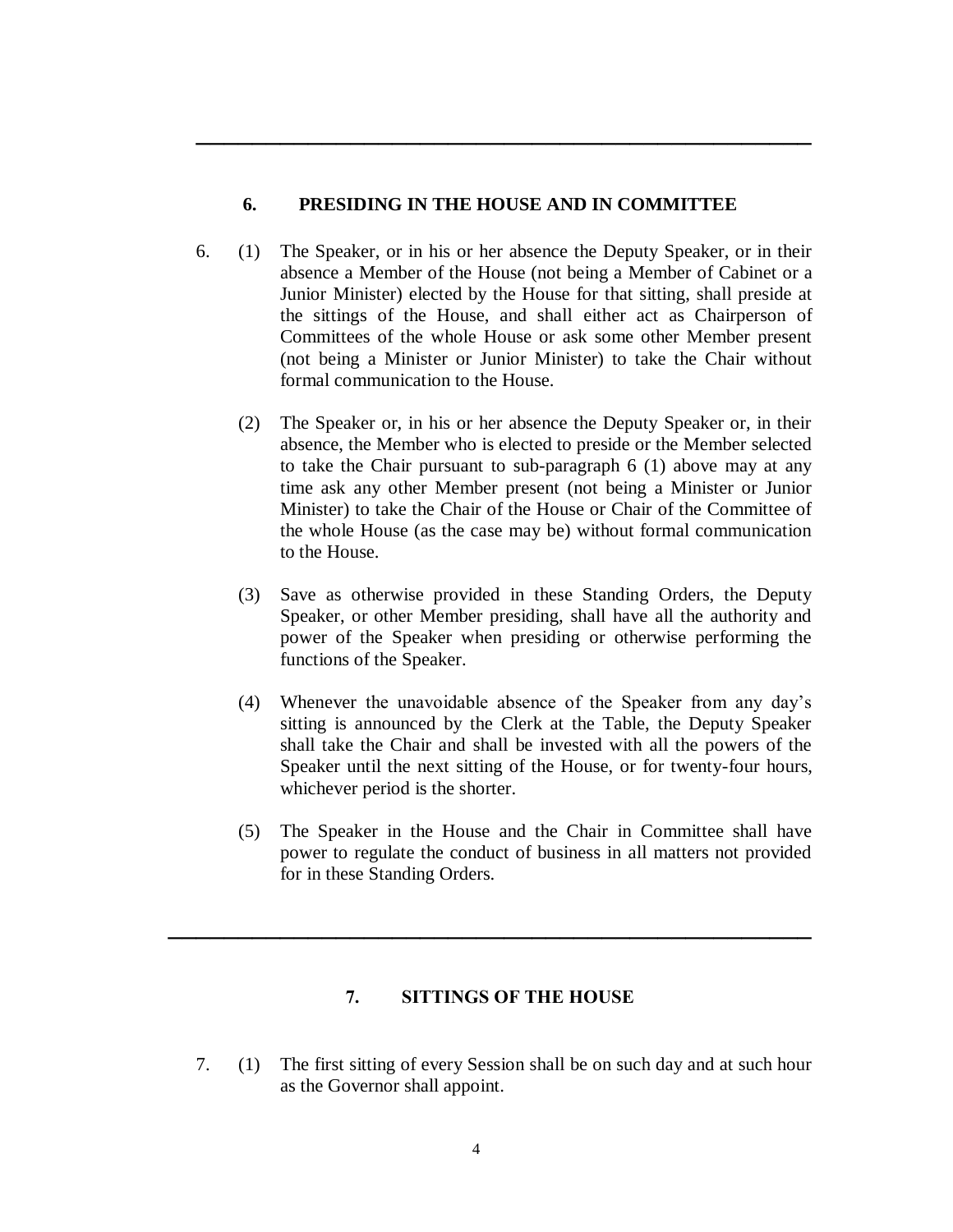- (2) The ordinary sitting day of the House when the Legislature is in session shall be every Friday during the year, but the House may adjourn over any Friday, or any number of consecutive Fridays, or sit on any other day.
- (3) The ordinary time for the meeting of the House shall be at 10 o'clock a.m. and at that hour the Speaker shall make his or her formal entry and the House shall proceed to business.
- (4) On motion that the House, or the House in Committee, do now adjourn for lunch, the Speaker or the Chair as the case may be, shall forthwith put the question without permitting any debate or amendment.
- (5) Where the House adjourns for lunch the Speaker or, if the House is in Committee, the Chair shall order a time on the same day for the resumption of business, which shall not be earlier than one hour and fifteen minutes after the time of adjournment, and at such time the Speaker or the Chair, as the case may be, shall take the Chair and business shall resume without further formality.
- (6) When the House adjourns on any day it shall, unless otherwise ordered, stand adjourned to the next ordinary sitting day:

Provided that this sub-paragraph 7(6) shall not apply where the House adjourns for lunch.

- (7) Notwithstanding anything to the contrary in these Standing Orders, if at any time when the House stands adjourned pursuant to its own order the Speaker is satisfied that a definite matter of public importance requires the House to meet on a day earlier than the day to which the House stands adjourned, the Speaker may, subject to the provisions of sub-paragraph 7(8), direct the Clerk to summon a meeting of the House for such time on such day, not being earlier that the day after the day on which the direction is given, as the Speaker may determine.
- (8) Every direction under sub-paragraph 7(7) above shall be in writing and shall be signed by the Speaker and shall bear the date upon which it is given to the Clerk and shall specify the business to be transacted at the meeting to which it relates.
- (9) Forthwith upon receipt of any direction under sub-paragraph 7(7) above the Clerk shall communicate with every Member of the House so that they are informed of the day and time appointed by the Speaker for the holding of the special meeting of the House and of the business to be transacted at such meeting.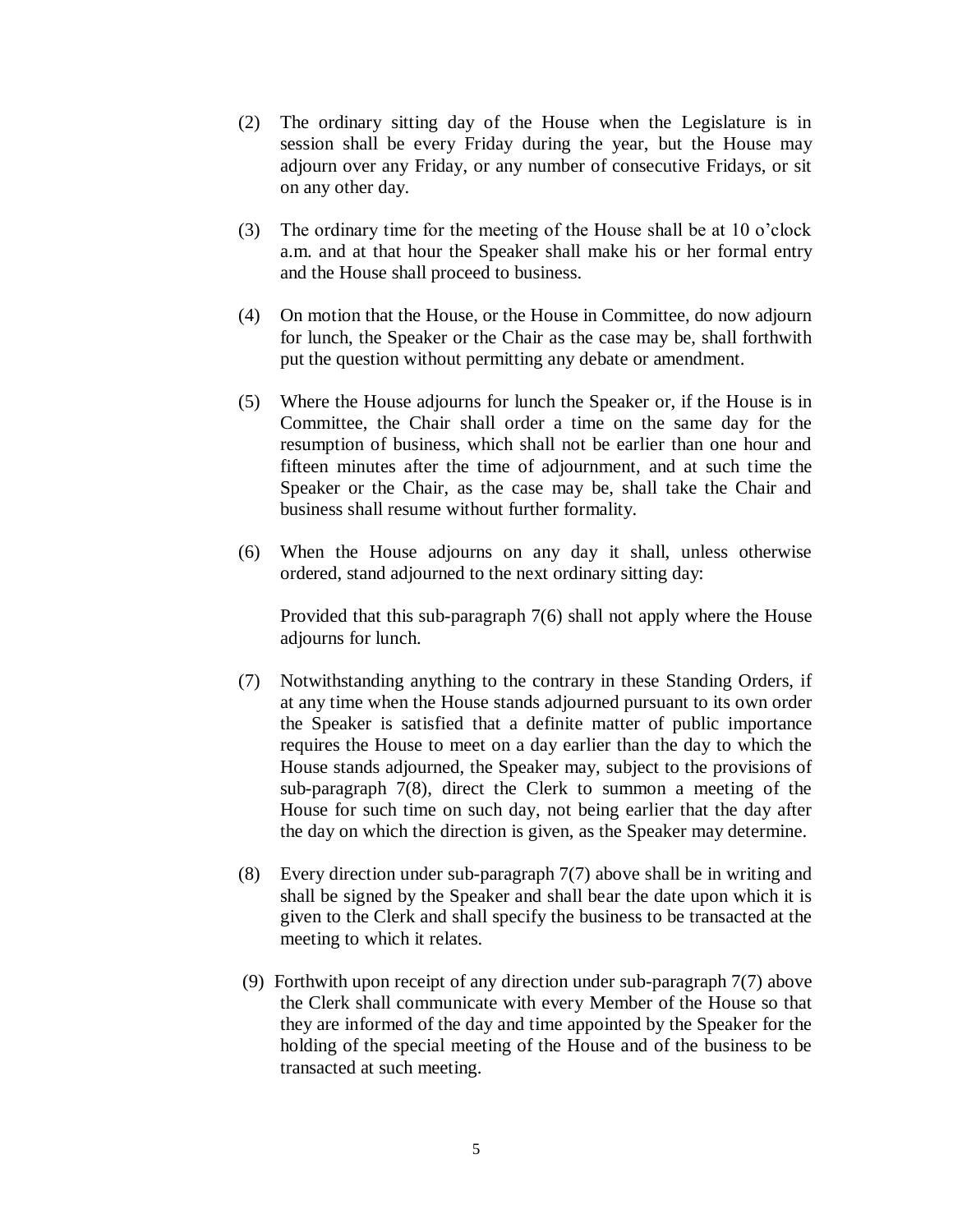(10) Except by leave of the House, no business other than the business specified in the direction under sub-paragraph 7(8) above shall be transacted at any special meeting of the House under this Standing Order.

#### **8. QUORUM**

**\_\_\_\_\_\_\_\_\_\_\_\_\_\_\_\_\_\_\_\_\_\_\_\_\_\_\_\_\_\_\_\_\_\_\_\_\_\_\_\_\_\_\_\_\_\_**

- 8. (1) A quorum shall consist of the Speaker, or in Committee, the Chair, and fourteen other Members.
	- (2) If at any time any Member draws the attention of the Speaker or, in Committee the Chair, to the absence of a quorum, the Speaker or the Chair, as the case may be, shall cause the bell to be rung and business shall thereupon be suspended until such time as a quorum is present, and in the event that a quorum is not present within five minutes after the ringing of the bell, the Speaker or the Chair shall proceed as follows:-
		- (a) if the Speaker be in the Chair, the Speaker shall adjourn the House without question put until the next sitting day;
		- (b) if the House be in committee of the whole House, the Chair shall leave the Chair and report the absence of a quorum to the Speaker. The House shall resume and the Speaker shall count the House. If a quorum is not present, the Speaker shall thereupon adjourn the House without question put until the next sitting day. If a quorum is present, the House shall again resolve itself into Committee.
	- (3) If attention is drawn to the absence of a quorum before consideration of the Orders of the Day, the Speaker shall before taking the action prescribed in sub-paragraph (2) of this Order suspend the sitting for fifteen minutes.

# **9. ADJOURNMENT OF THE HOUSE**

**\_\_\_\_\_\_\_\_\_\_\_\_\_\_\_\_\_\_\_\_\_\_\_\_\_\_\_\_\_\_\_\_\_\_\_\_\_\_\_\_\_\_\_\_\_\_**

9. (1) Upon conclusion of all business appointed at a sitting, the Speaker shall call upon a Minister to move "That this House do now adjourn" and upon that question being agreed, the House shall adjourn: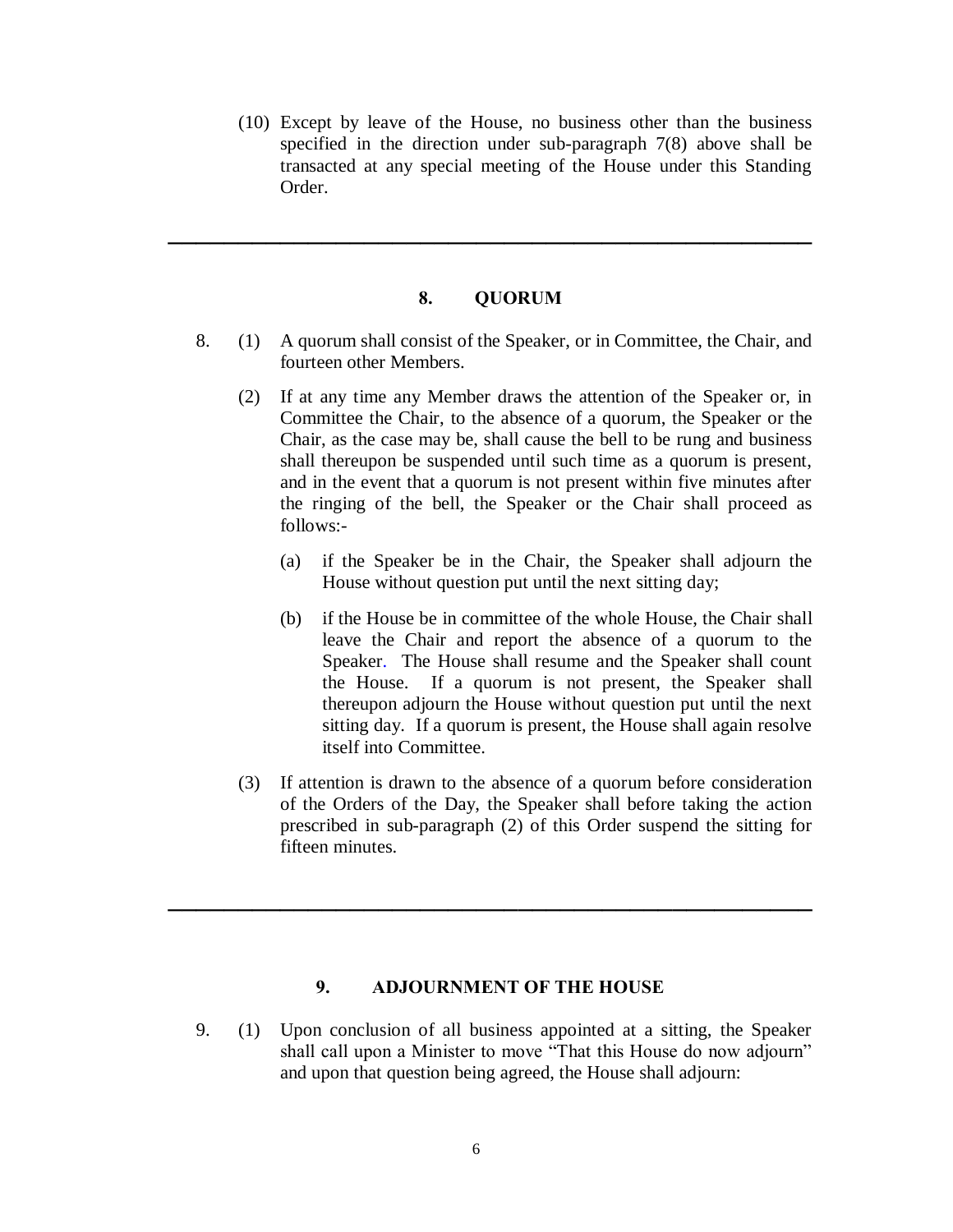Provided that when a substantive motion for the adjournment of the House has been made by a Minister, Members shall be entitled to speak thereon for no more than twenty minutes each.

- (2) A Minister may move "That the House do now adjourn' at any time after the conclusion of Question Time at any sitting, but any other Member may only move such a motion under the provisions of subparagraph 9(3) below.
- (3) Any Member other than a Minister may at the time appointed under Standing Order 14 (1 (q) rise in his place and ask for leave to move the adjournment of the House for the purpose of discussing a definite matter of public importance.
- (4) Before commencement of the sitting the matter for discussion under a motion intended to be made pursuant to sub-paragraph 9(3) above shall be put in writing and handed to the Speaker. The Speaker shall refuse to permit the Member to ask for leave to move the motion unless the Speaker is satisfied that the matter is of definite and urgent public importance requiring urgent debate.
- (5) If the Speaker is so satisfied the motion shall stand over until 11:30 am or until the Orders of the Day have been disposed of (whichever shall be sooner) on the same day, or until such earlier time as the Speaker may order and at that time any proceedings on which the House is engaged shall be postponed until the motion has been disposed of.
- (6) Not more than one motion for the adjournment of the House under sub-paragraph 9(3) above shall be allowed in any one sitting day.
- (7) The debate on any motion for the adjournment of the House under subparagraph 9(3) above shall be confined to the matter raised by the Member making the motion.
- (8) The House may otherwise be adjourned by the Speaker in pursuance of Standing Order 8(2) or Standing Order 10(8).

# **10. ORDER IN THE HOUSE**

**\_\_\_\_\_\_\_\_\_\_\_\_\_\_\_\_\_\_\_\_\_\_\_\_\_\_\_\_\_\_\_\_\_\_\_\_\_\_\_\_\_\_\_\_\_\_**

10. (1) The Speaker (and in Committee, the Chair) shall preserve order and decorum, and shall decide all questions of order. In deciding points of order, the Speaker may state the Standing Order or other authority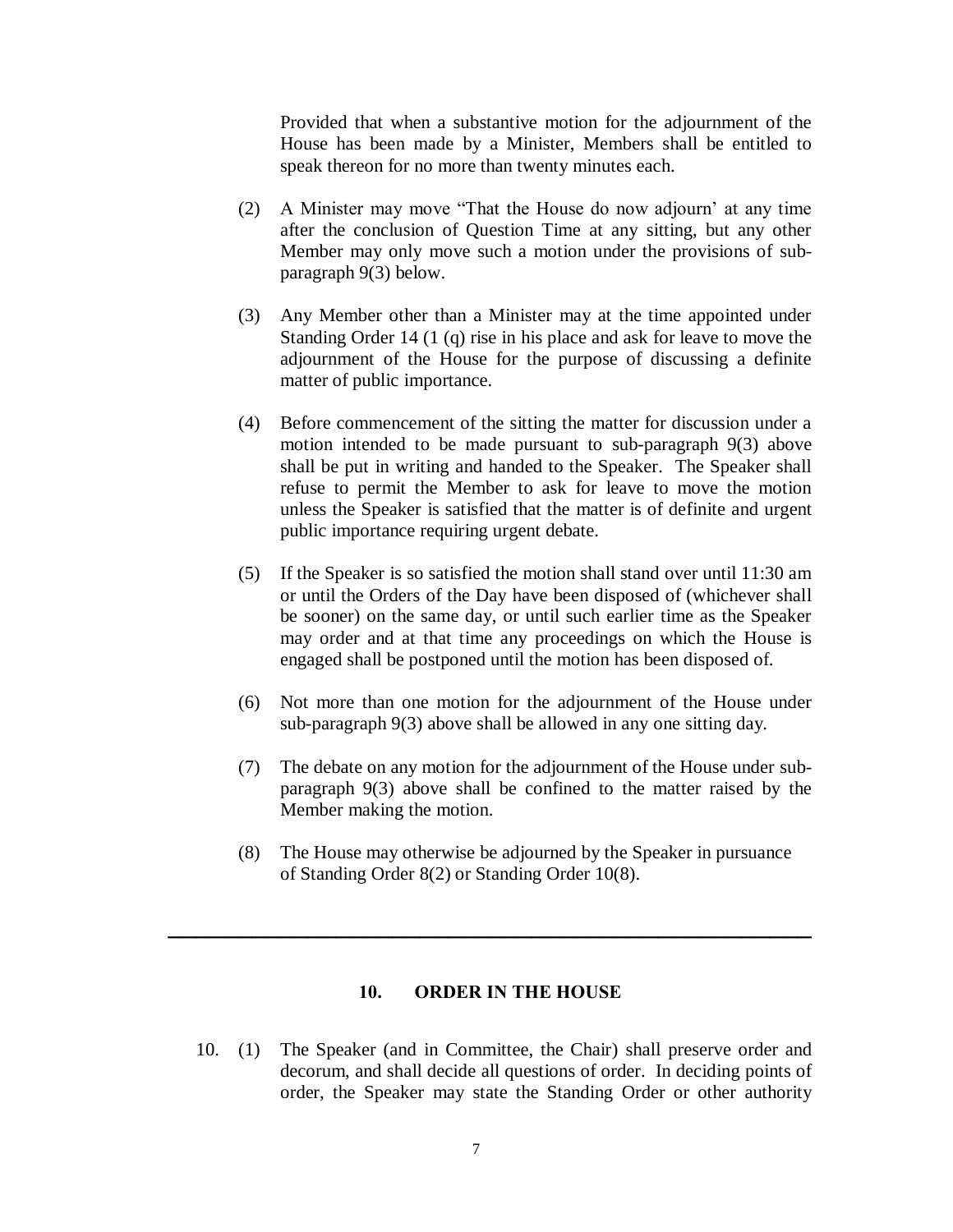applicable to the case. Such decisions shall not be subject to appeal except by way of a substantive motion, of which notice has been properly given, moved for that exclusive purpose.

- (2) Except as provided in sub-paragraph 10(1) above, no motion may be moved which reflects on any such decision by the Speaker.
- (3) The Speaker shall not take part in any debate before the House and shall not vote except in the case of a tie, when the Speaker shall give a casting vote.
- (4) When the Speaker (or Chair) rises during a debate, any member then speaking, or wishing to speak, shall immediately resume his or her seat and the House (or Committee) shall be silent.
- (5) (a) The Speaker shall be vested with the authority to maintain order by naming individual Members for disregarding the authority of the Chair and, without resort to motion, ordering their withdrawal for the remainder of that sitting.
	- (b) If a Member disregards the order of the Speaker made pursuant to paragraph (a) above of this sub-section, the Speaker shall order the Sergeant-at-Arms to remove the Member.
	- (c) If any Member on being named and directed to withdraw refuses to do so when summoned under the Speaker's order by the Sergeant-at-Arms, the Speaker shall forthwith put the question "That M\_\_\_\_\_\_\_\_\_\_\_\_\_\_\_ be suspended from the House", no seconder being required and no amendment, adjournment or debate being allowed.
	- (d) If any such motion is carried, the suspension of the Member shall last:
		- On the first occasion until the next sitting of the House;
		- On the second occasion for a period of three sittings;
		- On the third and any subsequent occasion for a period of six sittings, or longer as determined by the House.
	- (e) Members who are ordered to withdraw under sub-paragraph 10(5) (a) of this Order or who are suspended from the service of the House under sub-paragraphs 10(b) (c) or (d) of this Order, shall forthwith withdraw from the precincts of the House and shall be excluded there from for the remainder of the sitting or for the period of their suspension as the case may be.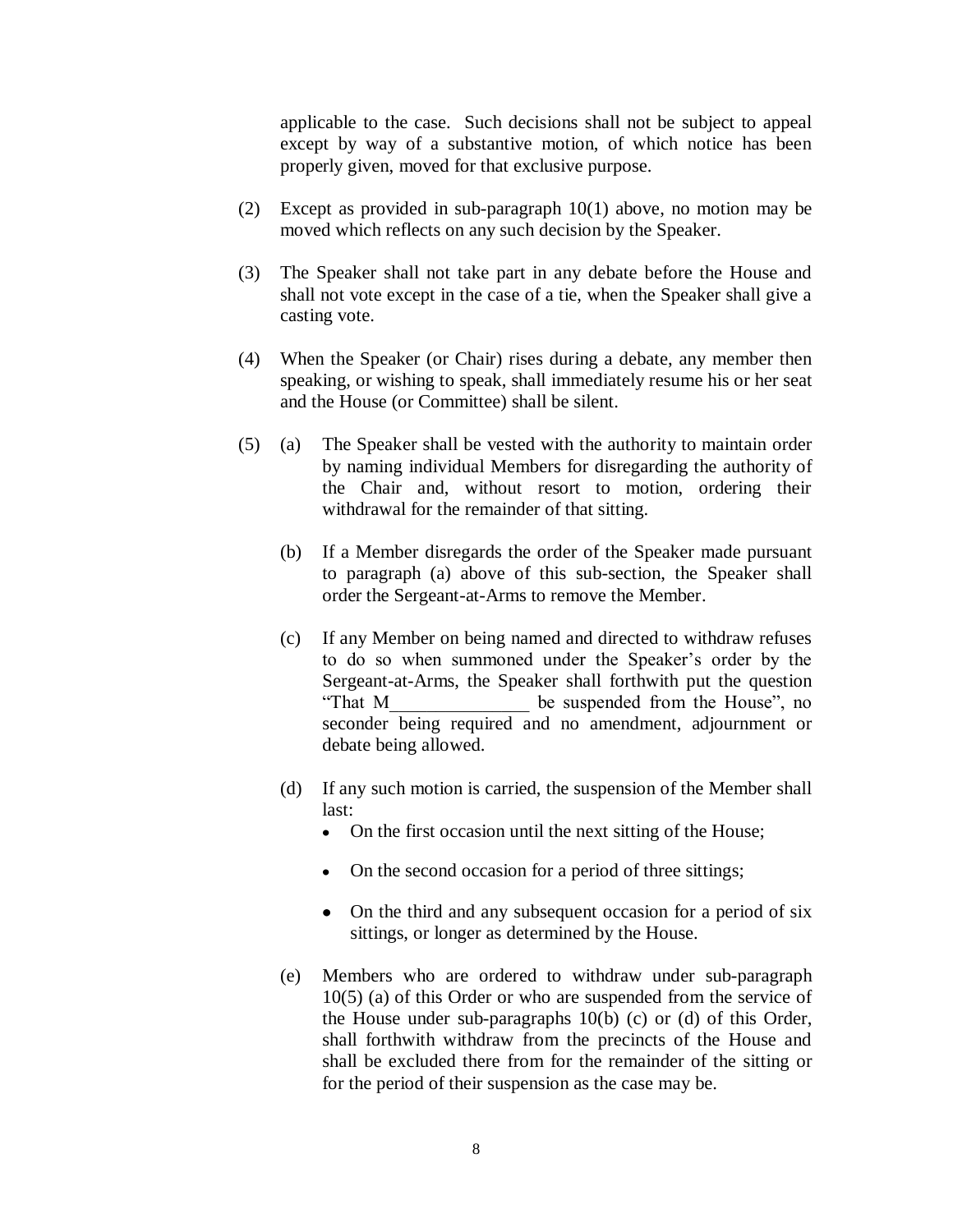- (6) Not more than one Member shall be named at the same time, unless two or more Members, present together, have jointly disregarded the authority of the Chair.
- (7) If a Member, or two or more Members acting jointly, who have been suspended under this Order from the service of the House, shall refuse to obey the direction of the Speaker to withdraw, when severally summoned under the Speaker's orders by the Sergeant-at-Arms to obey such direction, the Speaker shall call the attention of the House to the fact that recourse to force is necessary in order to compel obedience to his direction. When the Member or Members named by him as having refused to obey his direction have been removed from the House, they shall thereupon, without any further question put, be suspended from the service of the House during the remainder of the Session.
- (8) In the case of grave disorder arising in the House, the Speaker may adjourn the House without question put, or suspend the sitting for a time to be fixed by him or her.
- (9) In the case of grave disorder arising when the House is in Committee of the whole House the Chair shall forthwith suspend the proceedings of the Committee and report the circumstances to the House, whereupon the Speaker shall proceed as if the disorder had arisen in the House.
- (10) Nothing in this Order shall be taken to deprive the House of the power of proceeding against any Member according to any resolution of the House.

# **11. MEMBERS' CONDUCT**

 $\mathcal{L} = \{ \mathcal{L} \mid \mathcal{L} \in \mathcal{L} \}$ 

- 11. (1) The Speaker shall preserve order and decorum and shall decide questions of order.
	- (2) Members shall preserve the decorum of the House by observing the following:
		- (i) No Member shall pass between the Chair and any Member who is speaking.
		- (ii) Members shall not use laptop computers, electronic devices nor read newspapers, books, letters or other documents, except as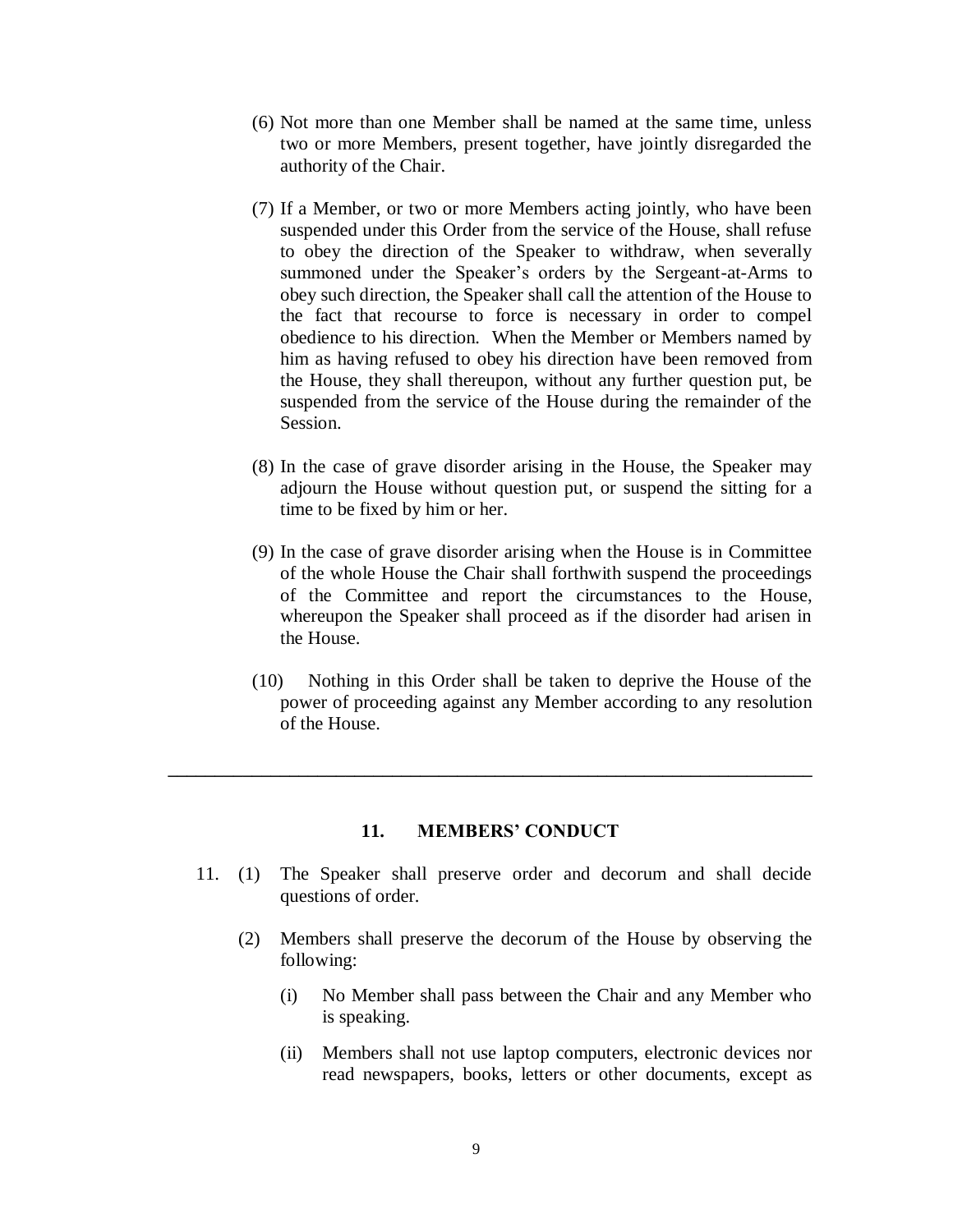they may be directly connected with Parliamentary business and as provided for under these Standing Orders.

- (iii) While a Member is speaking, all other Members shall be silent or shall confer only in undertones, and shall not make unseemly interruptions.
- (3) When a Member is speaking, no other Member shall interrupt him or her, except:
	- (a) on a point of order in which case the Member shall resume his or her seat and the Member raising the point shall simply state what breach of order he or she believes has occurred and submit it to the Speaker (or Chair) for decision;
	- (b) on a point of clarification or elucidation in which case the Member raising the point shall first request that the Member speaking consent to give way and if so the Member wishing to interrupt is then called on by the Speaker (or Chair); or
	- (c) by rising to claim closure.
- (4) With the prior leave of the Speaker, any Member may make a personal explanation although there is no question before the House; but no controversial matter may be brought forward nor may debate arise upon the explanation.
- (5) Every Member is bound to attend the meetings of the House and its committees, unless notice of leave of absence has been given, in advance and in writing, to the Speaker.
- (i) If without the written leave of the Speaker any Member is absent from the House for an entire session; that Member shall, subject to subparagraph 11(5) (ii) of this Order, vacate his/her seat in the House pursuant to section 31 (1) (d) of the Bermuda Constitution Order.
- (ii) Where a Member:
	- (a) fails to obtain due leave of absence; and
	- (b) within fifteen days after the Session on which the Member was absent as aforesaid satisfies the Speaker in writing that such failure was unavoidable, sub-paragraph 11(5)(ii) of this Order shall not apply to that Member.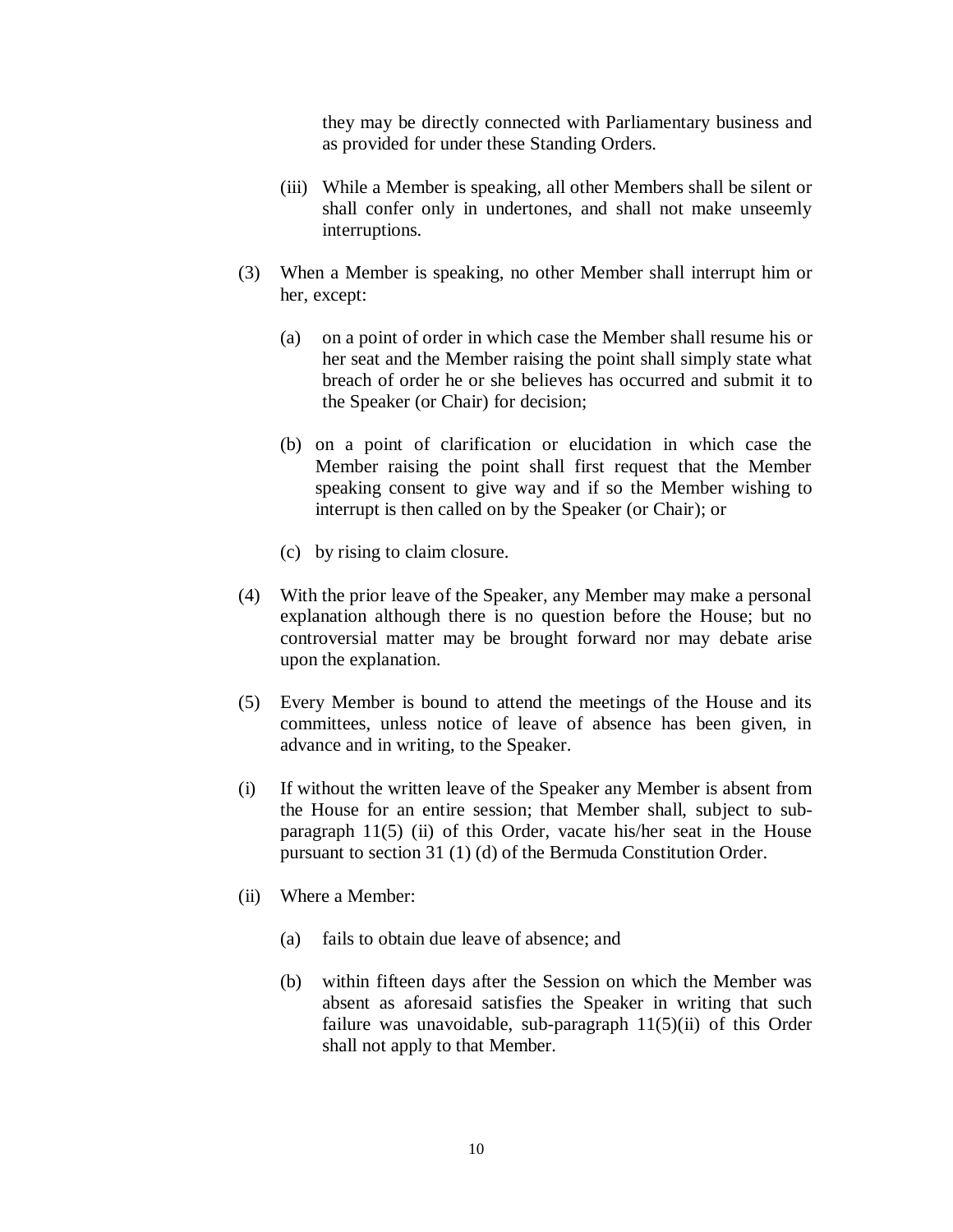- (6) Members shall remain in their places and refrain from interrupting the Speaker or Chair when he or she has risen to speak, to make a ruling or to put a question to the House.
- (7) No Member of the House shall appear before the House (or any Committee thereof) as counsel or solicitor for any party or in any capacity for which he or she is to receive a fee or reward.

# **12. VISITORS**

**\_\_\_\_\_\_\_\_\_\_\_\_\_\_\_\_\_\_\_\_\_\_\_\_\_\_\_\_\_\_\_\_\_\_\_\_\_\_\_\_\_\_\_\_\_\_**

- 12. (1) Visitors may be permitted in the Public Gallery or in a place set apart for them under such Orders as the House may make from time to time for that purpose and the Speaker or Member presiding may order the withdrawal of visitors at his or her own discretion.
	- (2) If at any sitting any Member moves "That visitors be ordered to withdraw", the Speaker or Member presiding shall put the question immediately and without debate or amendment.
	- (3) The Speaker or Member presiding may, whenever he or she thinks fit, order the withdrawal of visitors from the precincts of the House or any part thereof.
	- (4) Any visitor admitted to any part of the Gallery or Chamber who misconducts him or herself, or who does not withdraw when visitors are directed to withdraw by the Speaker (or Member presiding) may be expelled from the precincts of the House by the Sergeant-at-Arms or anyone acting under the direction of the Sergeant-at-Arms.

# **13. PRIVILEGE**

\_\_\_\_\_\_\_\_\_\_\_\_\_\_\_\_\_\_\_\_\_\_\_\_\_\_\_\_\_\_\_\_\_\_\_\_\_\_\_\_\_\_\_\_\_\_\_\_\_\_\_\_\_\_\_\_\_\_\_\_\_\_\_\_\_\_\_\_\_

- 13. (1) Privileges are the rights enjoyed by the House collectively and by the Members of the House individually conferred by the Bermuda Constitution Order 1968, the Parliament Act 1957 and other statutes, or by practice, precedent, usage and custom.
	- (2) Any Member proposing to raise a point of privilege, other than one arising out of proceedings in the Chamber during the course of a sitting day, shall give to the Speaker a written statement of the point at least one (1) hour prior to raising the question in the House.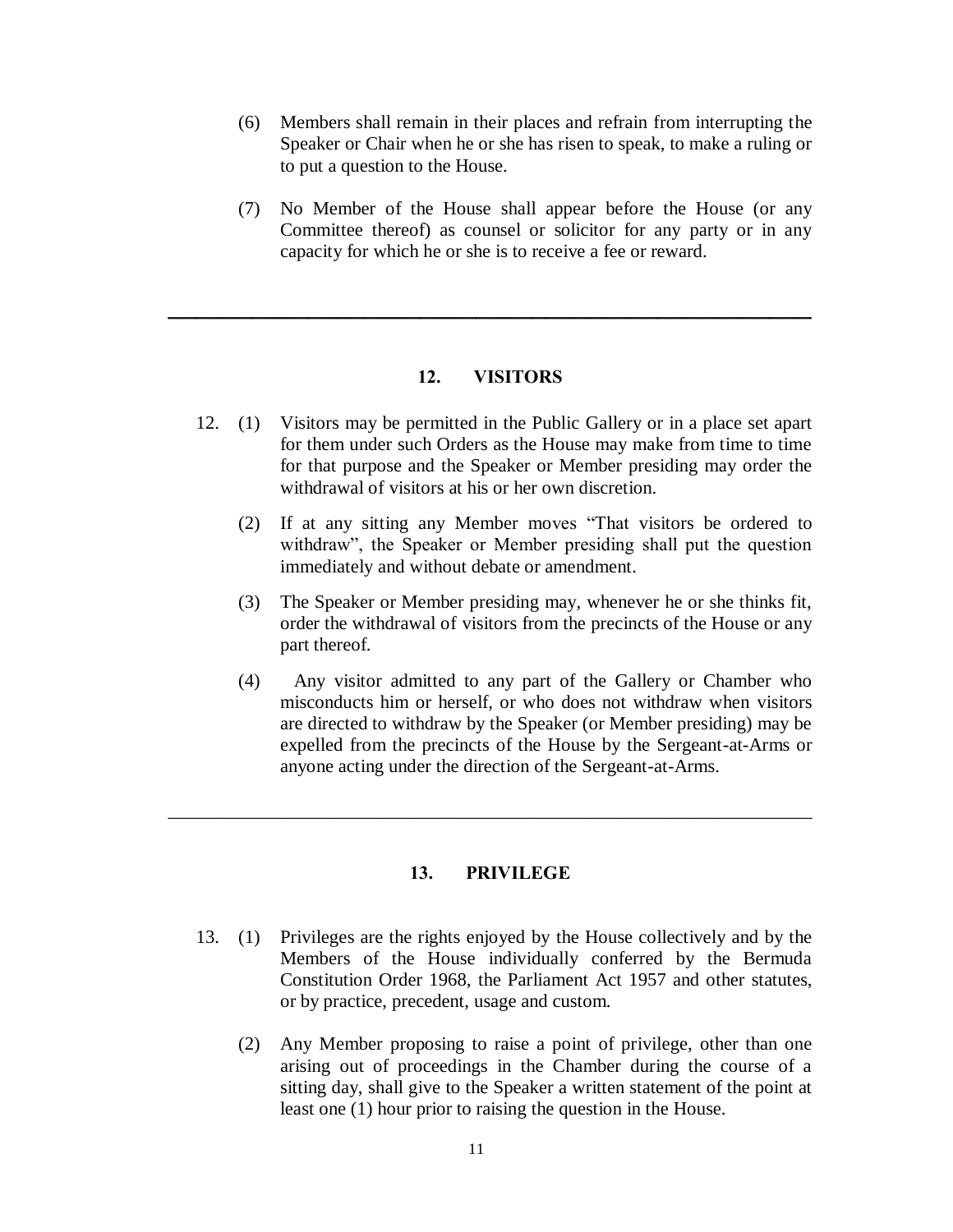- (3) In the case of an alleged breach of privilege
	- (a) The Member must first make a complaint to the Speaker that there has been a breach of privilege and then declare that he intends to propose a motion to that effect.
	- (b) The motion must set out the accusation in explicit but moderate terms, together with the facts of the case. It must propose that the House come to a decision on the alleged breach after consideration by the House or after considering a report from the Rules and Privileges Committee following an inquiry by the Committee as of right. The motion is not susceptible to amendment or division.
	- (c) The mover and the Member whose conduct is impugned may speak for twenty minutes each. When they have concluded, the matter shall either be considered by the House or a Select Committee appointed to investigate the matter. In addition to its finding, the Committee may include recommendations in its report.
	- (d) The House shall concur in or reject the report of the Committee within fifteen days after it is tabled. The findings of the report are not amendable by the House.
	- (e) If the House concurs with the report of the Committee, the House shall then decide on the penalty taking into account the recommendation from the Committee if any.
- (4) If during the sitting of the House a matter arises which appears to involve the privileges of the House and which calls for the immediate attention of the House, the proceedings may be interrupted, save during the progress of a division, by a motion based on such matter.
- (5) Nothing in this Order shall be taken to deprive the House of the power of proceeding against any Member according to any resolution of the House.

# **14. ORDER OF BUSINESS**

**\_\_\_\_\_\_\_\_\_\_\_\_\_\_\_\_\_\_\_\_\_\_\_\_\_\_\_\_\_\_\_\_\_\_\_\_\_\_\_\_\_\_\_\_\_\_**

14. (1) Unless the House otherwise directs, the business of each sitting day shall be transacted in the following order:-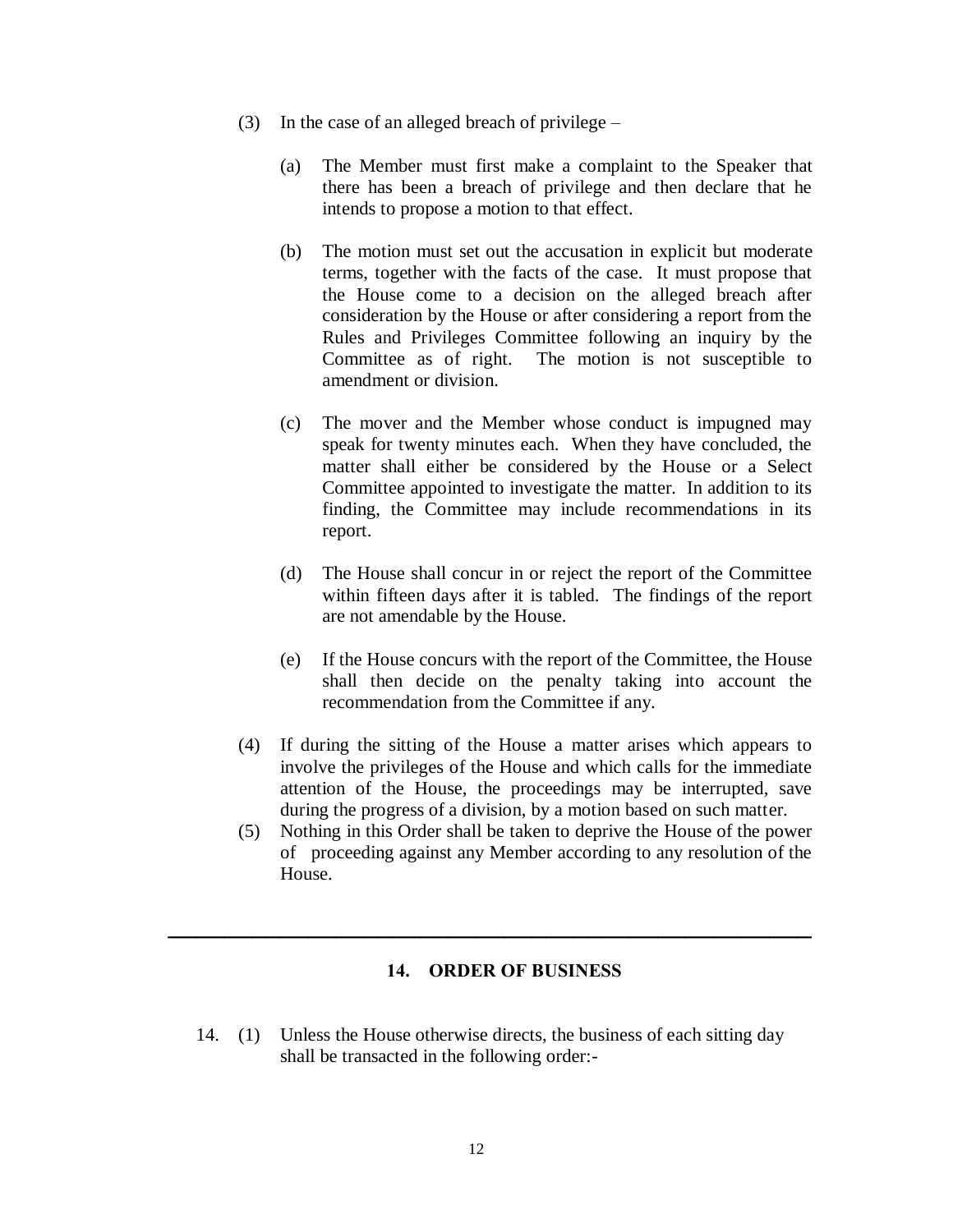- (a) Formal entry of the Speaker, or in the Speaker's absence, the Deputy Speaker.
- (b) In the absence of both the Speaker and the Deputy Speaker, election of a Member to preside.
- (c) Prayers.
- (d) Oath or affirmation of new Member.
- (e) Confirmation of Minutes.
- (f) Messages from the Governor.
- (g) Announcements by the Speaker or Member presiding.
- (h) Messages from the Senate.
- (i) Papers and other communications to the House.
- (j) Petitions.
- (k) Statements by Ministers and Junior Ministers.
- (l) Reports of Committees.
- (m) Question Period.
- (n) Congratulatory and/or Obituary speeches.
- (o) Matters of Privilege.
- (p) Personal explanations.
- (q) Notice of motions for the Adjournment of the House on matters of urgent public importance.
- (r) Introduction of Bills.
	- (i) Government Bills.
	- (ii) Opposition Bills.
	- (iii) Private Members' Bills.
- (s) Notices of Motions.
- (t) Orders of the Day:-
	- (a) Orders other than Private Bills and Petitions –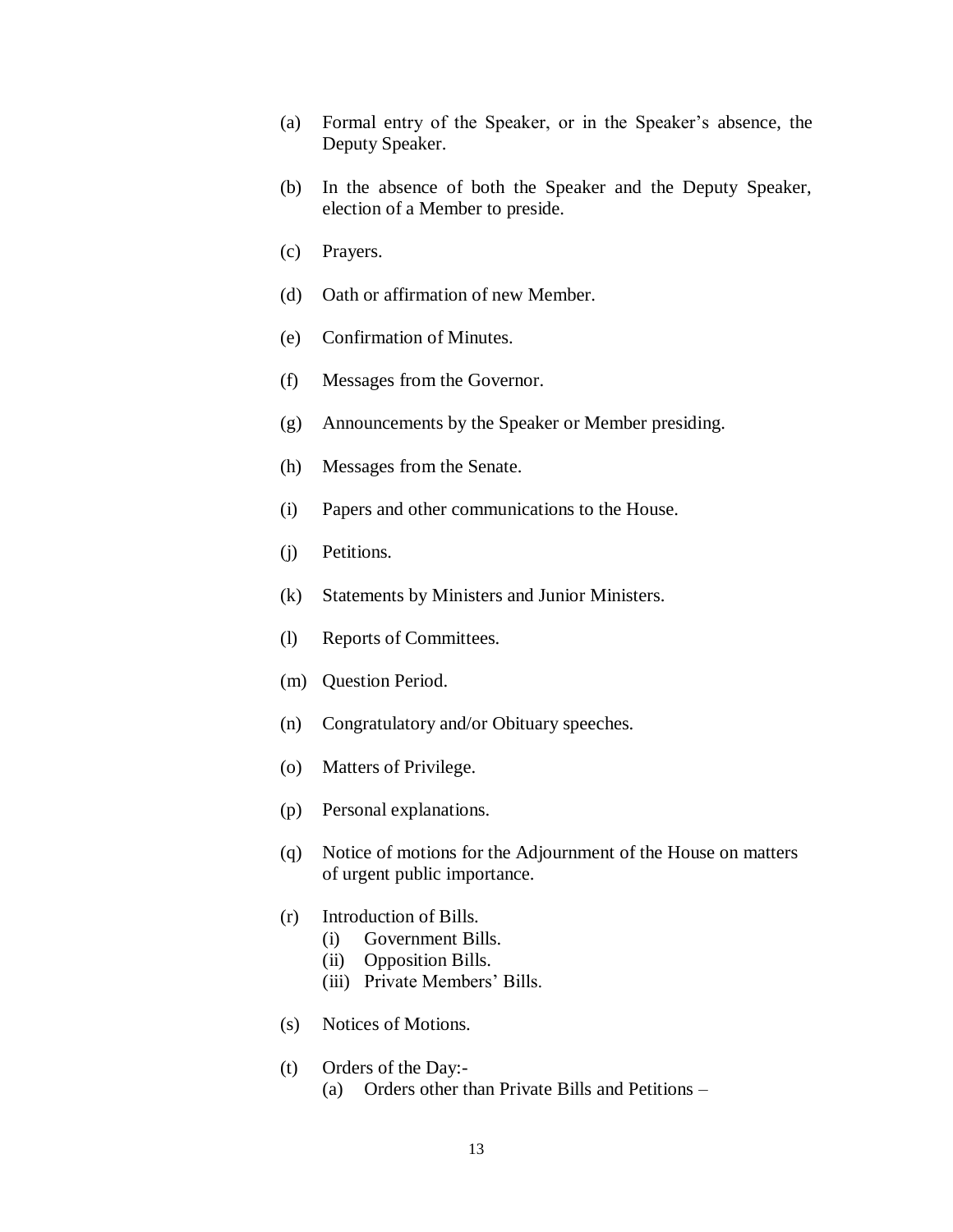- (i) Government Business (Bills and Motions);
- (ii) Opposition Business (Bills and Motions);
- (iii) Private Members' Business (Bills and Motions);
- (b) Private Bills and Petitions.
- (2) An Order Paper shall be prepared by the Clerk for each sitting day showing the business to be placed before the House and the order in which it is to be taken.
- (3) Government business shall be set down on the Order Paper in such order as the Government shall in writing direct the Clerk.
- (4) Opposition business shall be set down on the Order Paper in such order as the Opposition Leader shall in writing direct the Clerk.
- (5) A Government Bill or motion is a Public Bill or motion introduced or moved by or on behalf of a Minister.
- (6) An Opposition Bill or motion is a Public Bill or motion introduced or moved by or on behalf of the Opposition Leader.
- (7) A Private Member's Bill is a Public Bill or motion not introduced or moved by or on behalf of a Minister or the Opposition Leader.
- (8) Notwithstanding the provisions of sub-paragraph (1) of this Standing Order –
	- (a) Whenever any message shall be received from the Governor or the Senate, such message shall be read from the Chair as soon as the business or order (if any) under consideration at the time of the receipt of such message shall be disposed of;
	- (b) A motion that the House at its rising do adjourn to some future time or day other than the next regular ordinary sitting time and day may be made by a Minister at any time when the House is not actually engaged on any other business.
- (9) Prayers, (with responses by Members) in a form approved by the Speaker, shall be read by the Speaker or by the Clerk as the Speaker may direct.
- (10) With respect to the Minutes of the House, the Speaker shall put the question that "The Minutes as circulated be confirmed." No debate shall be allowed thereupon except as to any proposed amendments, or as to the accuracy of the Minutes.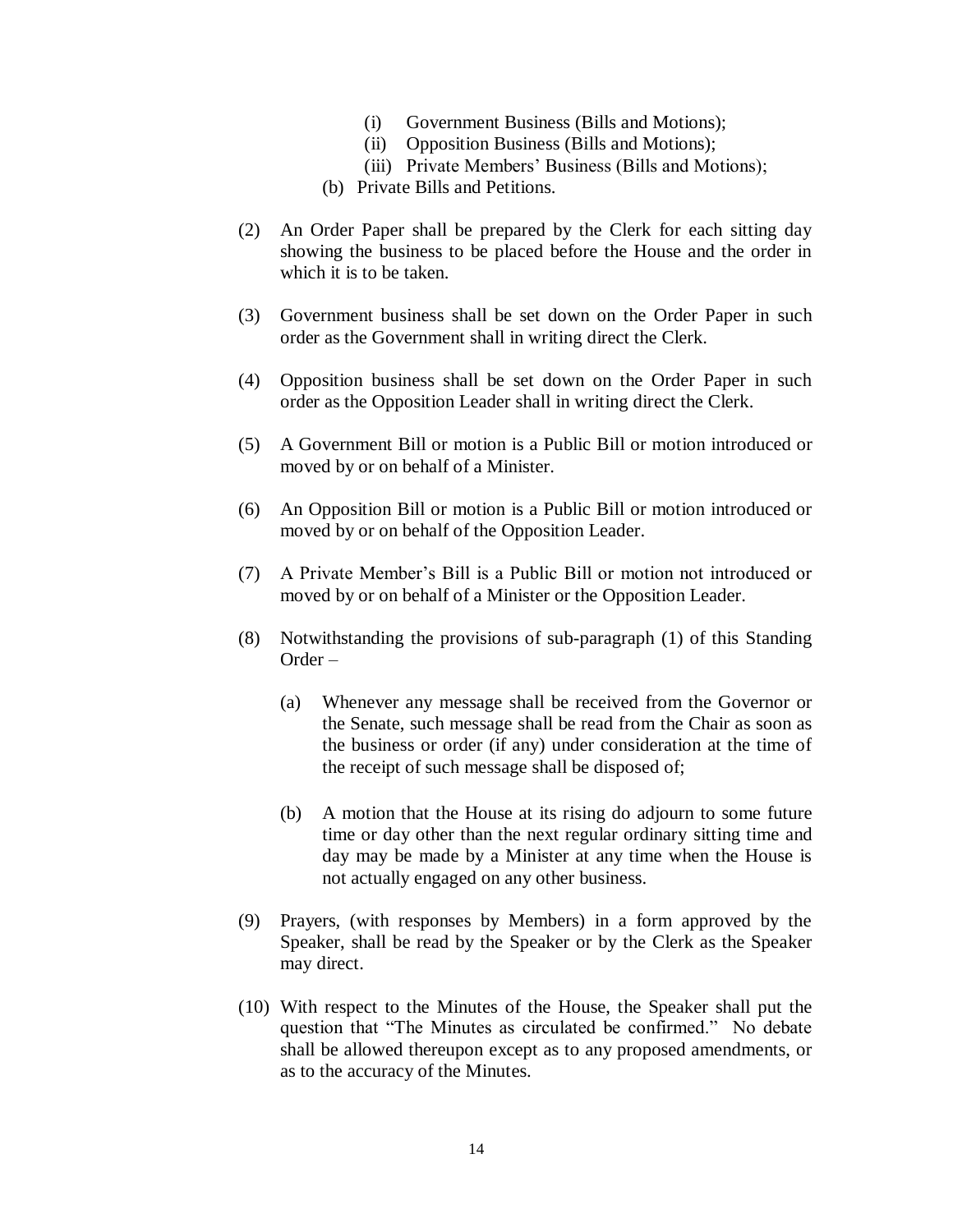(11) No Member shall speak for more than three minutes in making a congratulatory or obituary speech.

# **15. PETITIONS**

**\_\_\_\_\_\_\_\_\_\_\_\_\_\_\_\_\_\_\_\_\_\_\_\_\_\_\_\_\_\_\_\_\_\_\_\_\_\_\_\_\_\_\_\_\_\_**

- 15. (1) A Petition may only be presented to the House by a Member.
	- (2) A Member presenting a Petition shall confine himself or herself to a brief statement of the parties from whom it comes, the number of signatures attached to it and a summary of the material allegations contained in it, and to reading the prayer of the Petition.
	- (3) In the case of a Petition complaining of some personal grievance for which there may be an urgent necessity for providing an immediate remedy, the matter contained in the Petition may be brought into discussion on a motion following the presentation thereof.
	- (4) All other Petitions shall, subject to Standing Order 33, be put without question to lie upon the Table.
	- (5) No Member may present to the House a Petition of which he is a signatory.
	- (6) No Petition shall be presented to the House unless it shall have been endorsed by the Clerk as being in accordance with the following rules:
		- (a) Every Petition shall be properly addressed to the House, shall be respectful, decorous and temperate in its language, and shall conclude with a prayer setting forth the general object of the Petition.
		- (b) Every Petition shall be written, typewritten, printed or lithographed and signed on the last sheet.
		- (c) Every Petition shall be in English language, or be accompanied by an English translation certified to be correct to the best of the knowledge and belief of the Member presenting it.
	- (7) (a) A signatory of a Petition shall not be taken into account unless
		- (i). If a natural person, he or she writes his or her personal signature or makes his or her mark (such mark being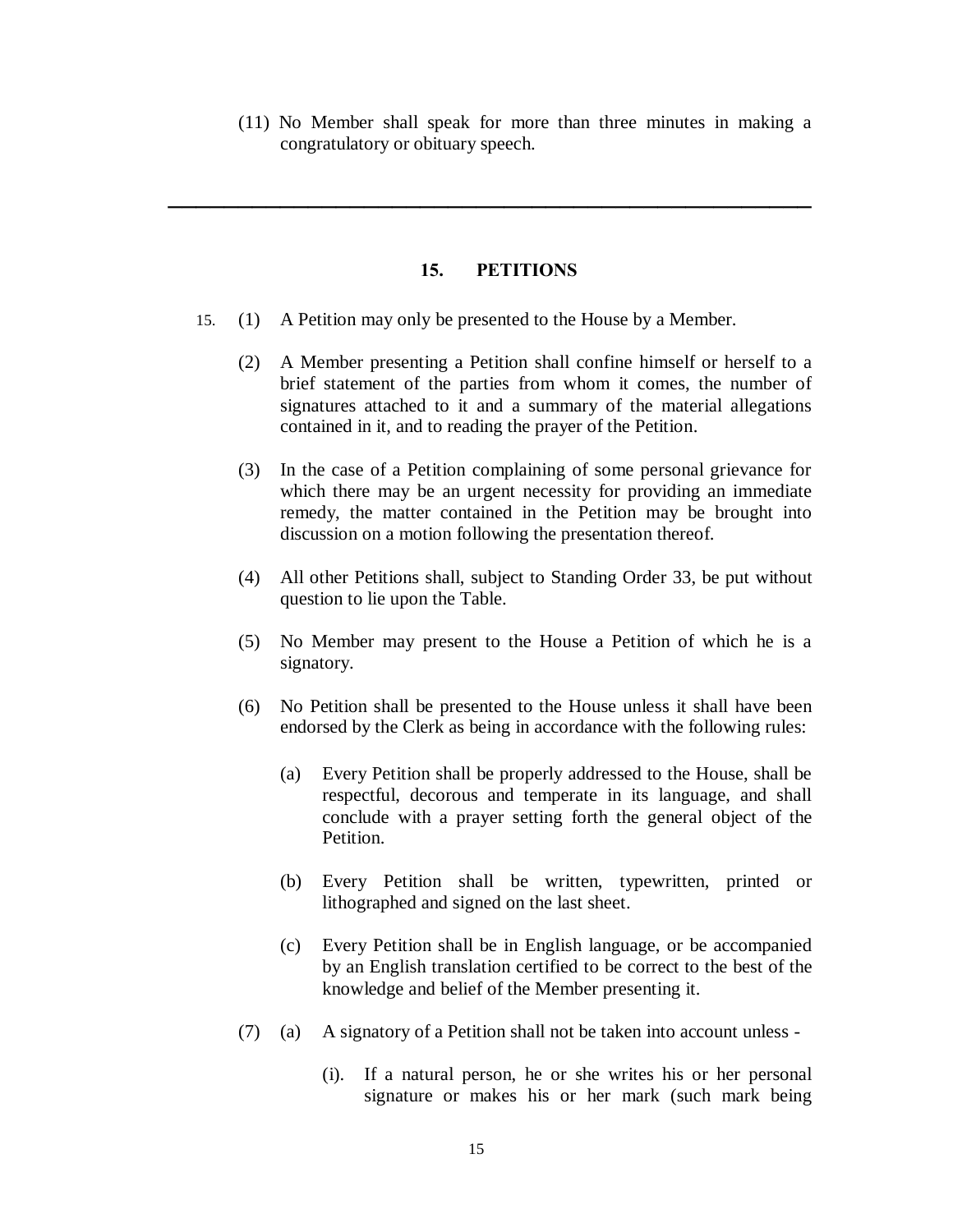authenticated), and such signature or mark is followed by the person's name (in block capitals) and address; or

- (ii). If a corporation, its common seal is affixed and duly authenticated.
- (b) No signature or mark which is pasted or otherwise attached to the Petition shall be taken into account.
- (8) No Petition shall be received which requests that provision be made for imposing or increasing any tax, for imposing or increasing any charge on the revenue or other funds of the Government of Bermuda, or for compounding or remitting any debt due to the Government of Bermuda:

Provided that Petitions may be presented for legislation for any such purposes.

# **16. PAPERS**

**\_\_\_\_\_\_\_\_\_\_\_\_\_\_\_\_\_\_\_\_\_\_\_\_\_\_\_\_\_\_\_\_\_\_\_\_\_\_\_\_\_\_\_\_\_\_**

- 16. (1) A paper may only be presented by a Minister or by a Junior Minister and its presentation shall be recorded in the Minutes.
	- (2) A Minister or Junior Minister presenting a paper may make a short explanatory statement of its contents.
	- (3) All papers presented to the House shall be ordered to lie upon the Table without question put and shall be printed, unless the House on motion (the question on which shall be put without amendment or debate) decides otherwise.
	- (4) All statutory instruments which do not require the approval of the House shall be laid on the table as soon as possible after being made, provided that any Member may at a subsequent meeting ask questions relating to the instrument so laid.

#### **17. QUESTIONS**

**\_\_\_\_\_\_\_\_\_\_\_\_\_\_\_\_\_\_\_\_\_\_\_\_\_\_\_\_\_\_\_\_\_\_\_\_\_\_\_\_\_\_\_\_\_\_**

#### **(See also Appendix A)**

17. (1) (a) Written questions may be put to a Minister or Junior Minister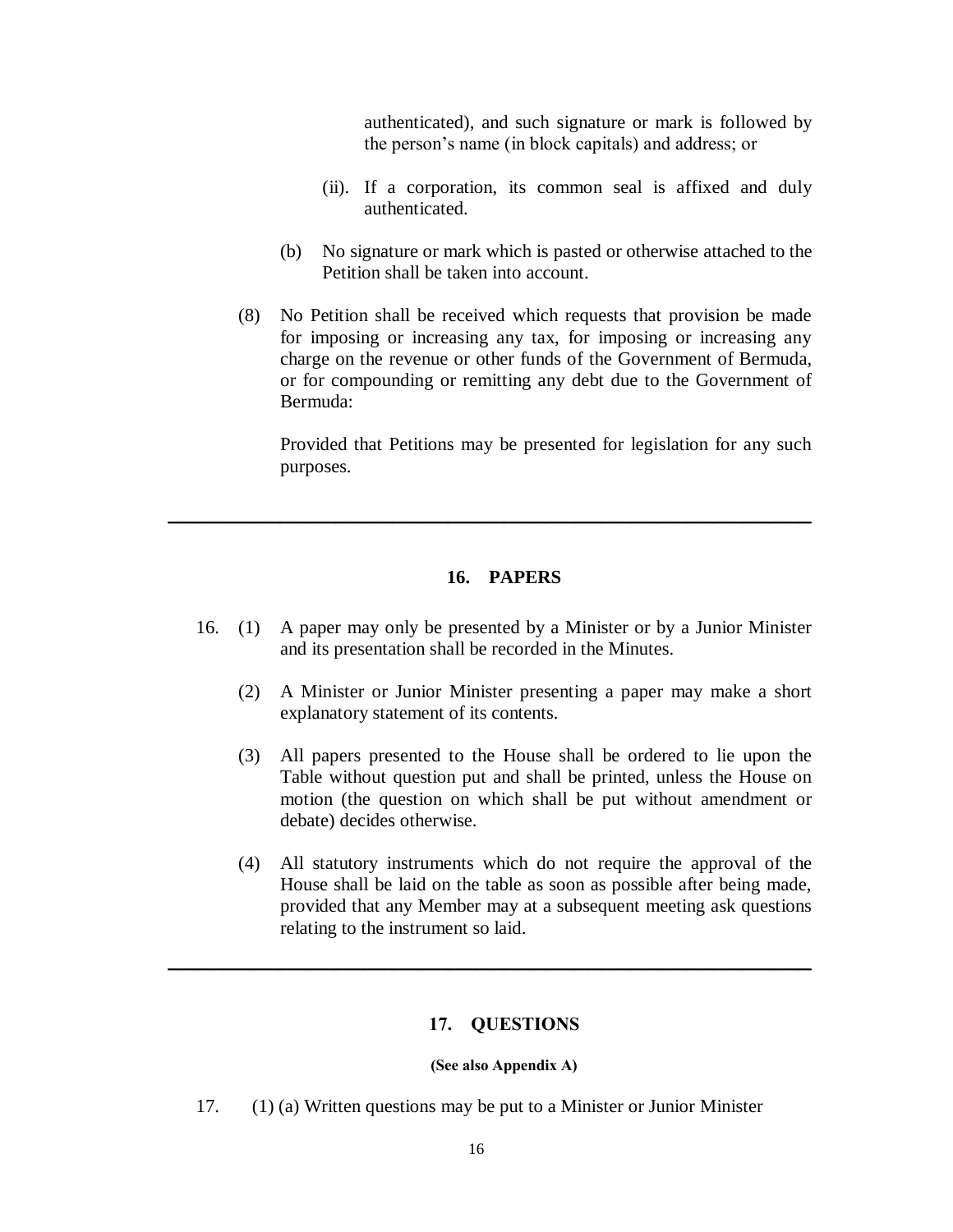relating to any subject or department with the responsibility for which he or she has been charged.

- (b) Questions addressed to one Minister may be answered by another Minister or by a Junior Minister.
- (2) A question shall not be asked without notice, unless it is of an urgent character or relates to matters arising out of Ministerial Statements, and the Member has obtained the leave of the Speaker to ask it.
- (3) Save as provided for in 17(9), notice of a question shall be in writing and signed by the Member concerned and shall be received by the Clerk by 12:00 noon not less than nine clear days before the day (which shall be specified in the notice) on which the answer is required.
- (4) A Member who desires an oral answer to a question shall mark his or her notice with an asterisk. If a Member does not so mark the question with an asterisk, or if he or she is not present in the House to ask it and has not requested another Member to ask it, the Minister or Junior Minister to whom it has been addressed shall cause a written answer to be supplied to the Clerk who shall provide a copy to the Member who asked the question as well as cause the answer to be incorporated into the Minutes.
- (5) The Speaker shall be the sole judge as to whether a question meets the required conditions and no question shall be accepted unless it shall have been endorsed by the Clerk as meeting the following general conditions:
	- (a) The proper object of question is to obtain information on a question of fact within the official cognizance of the Minister or Junior Minister to whom it is addressed, or to ask for official action;
	- (b) A question shall not include the names of persons, in any statements of fact, unless they are necessary to render the question intelligible;
	- (c) If a question contains a statement of fact, the Member asking it shall make himself responsible for the accuracy of the statement, and no question shall be based upon a newspaper report or upon an unofficial publication;
	- (d) A Member shall not address the House upon any question, and a question shall not be made the pretext for a debate;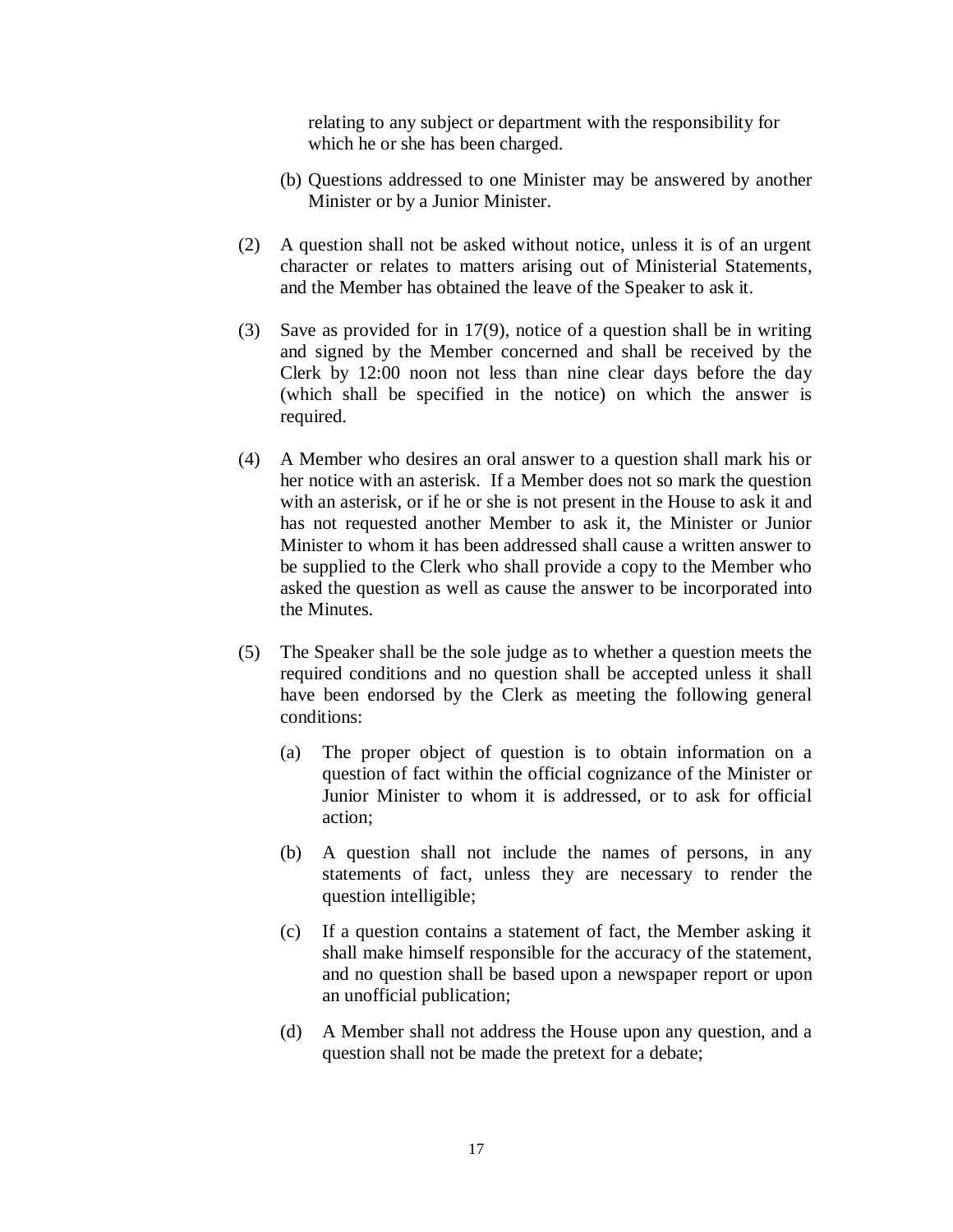- (e) Not more than one subject shall be referred to in any one question, and a question shall not be of excessive length;
- (f) A question shall not contain arguments, inferences, opinions, imputations, epithets, and/or tendentious and/or ironical or offensive expressions;
- (g) A question shall not be asked:
	- (i) which raises an issue already decided in the House or which has been answered fully during the current session, or to which an answer has been refused during the current session;
	- (ii) seeking information about matters which are in their nature secret;
	- (iii) regarding proceedings in a Committee which have not been placed before the House by a report from the Committee;
	- (iv) which deals with matters referred to a Commission of Inquiry or within the jurisdiction of the Chair of a Select Committee;
	- (v) as to the character or conduct of any person except in his official or public capacity;
	- (vi) reflecting on the decisions of a court of law or being likely to prejudice a matter which is under trial and therefore sub judice;
	- (vii) reflecting on the character or conduct of any person whose conduct can only be challenged by a substantive motion under Standing Order 19 (11) (h);
	- (viii) inquiring whether statements in the Press or of private individuals, or unofficial bodies are accurate;
	- (ix) the answer to which can be found by reference to available official publications;
	- (x) referring discourteously to, or seeking information about the internal affairs of any territory within the Commonwealth or of a friendly foreign country;
	- (xi) dealing with the action of a Minister for which he or she is not responsible to Parliament;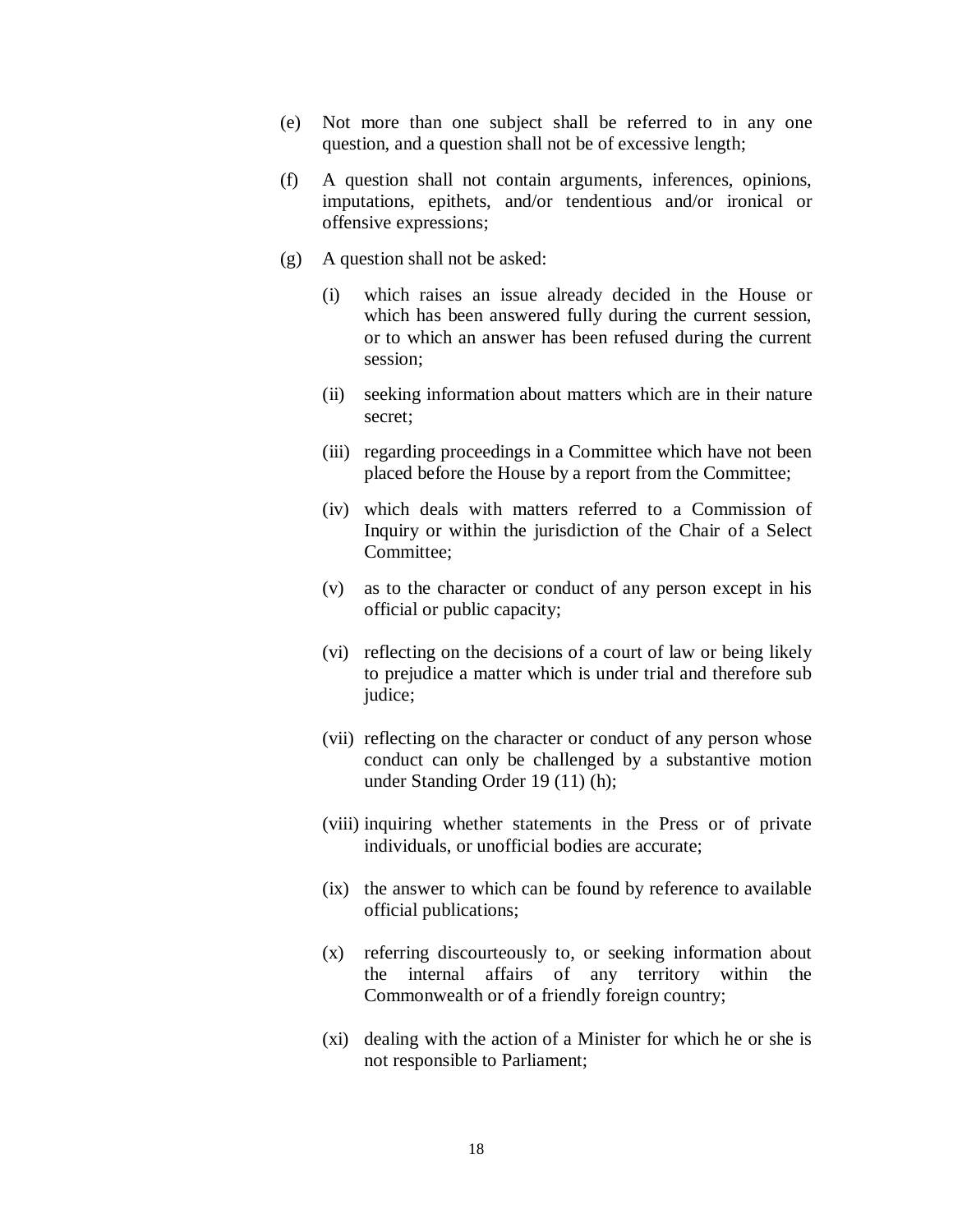- (xii) seeking, for purposes of argument, information on matters of past history;
- (xiii) raising questions of policy too comprehensive to be dealt within the limits of an answer to a question:
- (h) A question shall not solicit the expression of an opinion, or the solution of an abstract legal question or of a hypothetical proposition.
- (6) If the Speaker is of the opinion that any question of which a Member has given notice to the Clerk infringes the provisions of this or any Standing Order or is in any way an abuse of the right of questioning, he may direct:
	- (a) that the Member concerned be informed that the question is out of order; and
	- (b) that the question be printed or asked with such alterations as the Speaker may direct.
- **(**7) Not more than three questions requiring an answer shall appear on the Order Paper in the name of the same Member for the same day.
- (8) **Question Period** shall be limited to 60 minutes, including written questions and answers, supplementary questions and points of order.
- (9) Members may ask questions without notice in the following cases:
	- (a) As a result of a Ministerial Statement. [**Statements must be given to the Speaker by 5 p.m. the day before the House meeting and distributed to Members at the time the Minister rises to speak**.]
		- (i) Members should notify the Speaker/Clerk as early as possible that he or she intends to ask such questions.
		- (ii) The question must arise directly from the contents of the Ministerial Statement and be directed to the Minister concerned.
		- (iii) Questions must be short, to the point and framed in the following terms:

e.g. "With respect to the matter raised by the Minister in his/her Statement [*the member may quote the relevant portions*], would the Honourable Minister please (inform/tell/clarify) for this Honourable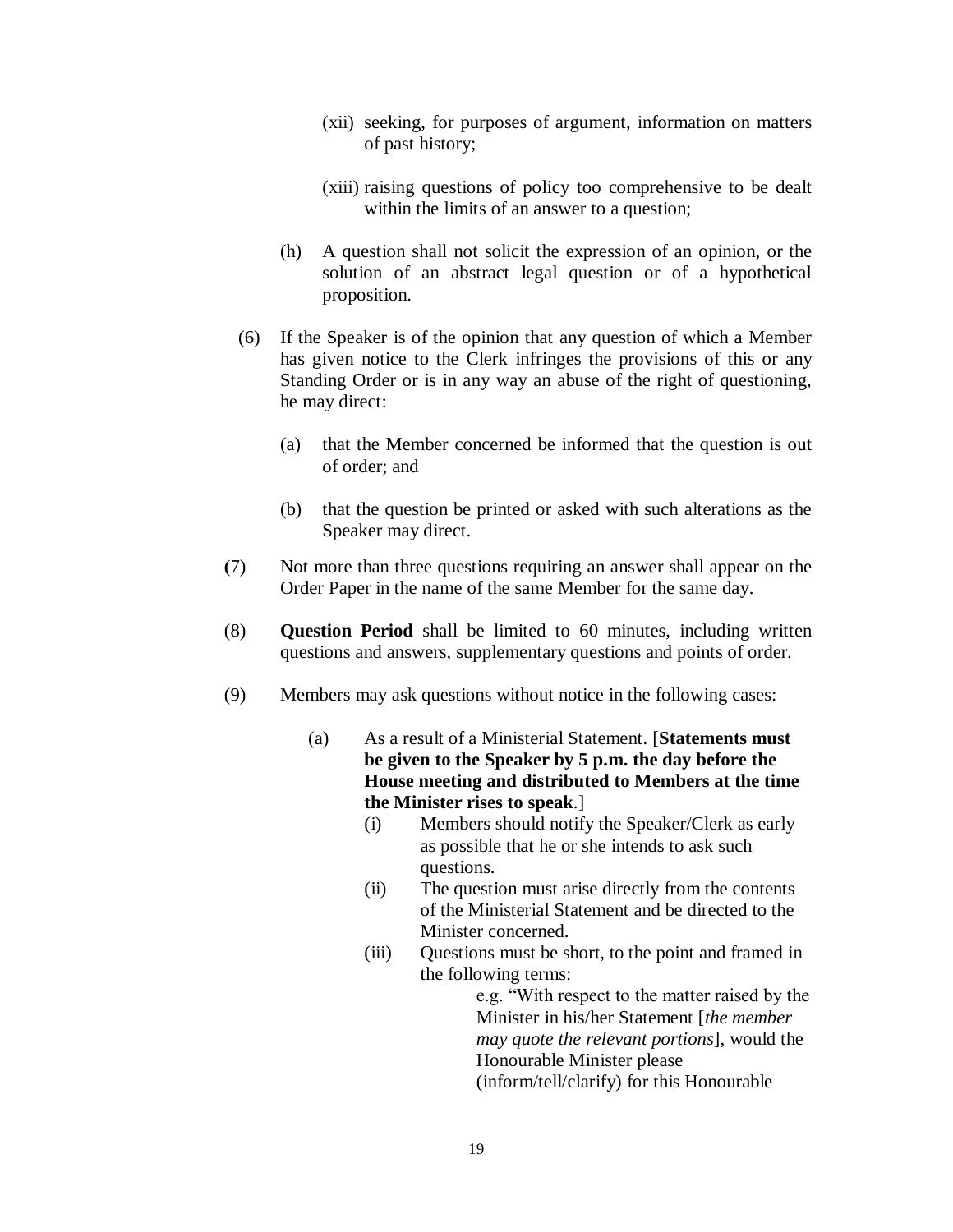House etc." or other acceptable variations thereon.

- (iv) Any member who asks a question is permitted two follow-up supplementary questions.
- (v) At the discretion of the Speaker other members may be permitted follow up questions on the same subject.
- (vi) Ministers should not be expected to provide information of a factual nature without notice and if the Speaker so determines that this is the case, then any such Question(s) will be subject to the Notice provisions.
- (vii) Any Minister who, with the concurrence of the Speaker on the grounds that he or she needs to consult and obtain the necessary factual information, defers answering a Question will be expected to provide such information during the next Question Period.
- (viii) The Minister or Junior Minister may take an oral question as notice to be answered orally at the next day of meeting, but where any reserved answer requires a lengthy statement, the statement shall be given under Statements by the Minister or Junior Minister at the next day of meeting.
- (b) On matters of 'Urgent Public Importance'. Determining what qualifies as a matter of 'urgent public importance' is at the discretion of the Speaker.
	- (i) Any such Question allowed under this Guideline must be framed (or aimed) at determining Government's position or policy in respect of the matter concerned; and be directed at the Minister [or Junior Minister] under whose portfolio responsibility for the matter(s) lies.
	- (ii) Any member who asks a question is permitted two follow-up supplementary questions.
	- (iii) At the discretion of the Speaker other members may be permitted follow up questions on the same subject.
- (10) No question shall be asked after the expiration of Question Time including any question which the Speaker has allowed to be asked without notice under Standing Order 17 (9).

\_\_\_\_\_\_\_\_\_\_\_\_\_\_\_\_\_\_\_\_\_\_\_\_\_\_\_\_\_\_\_\_\_\_\_\_\_\_\_\_\_\_\_\_\_\_\_\_\_\_\_\_\_\_\_\_\_\_\_\_\_\_\_\_\_\_\_\_\_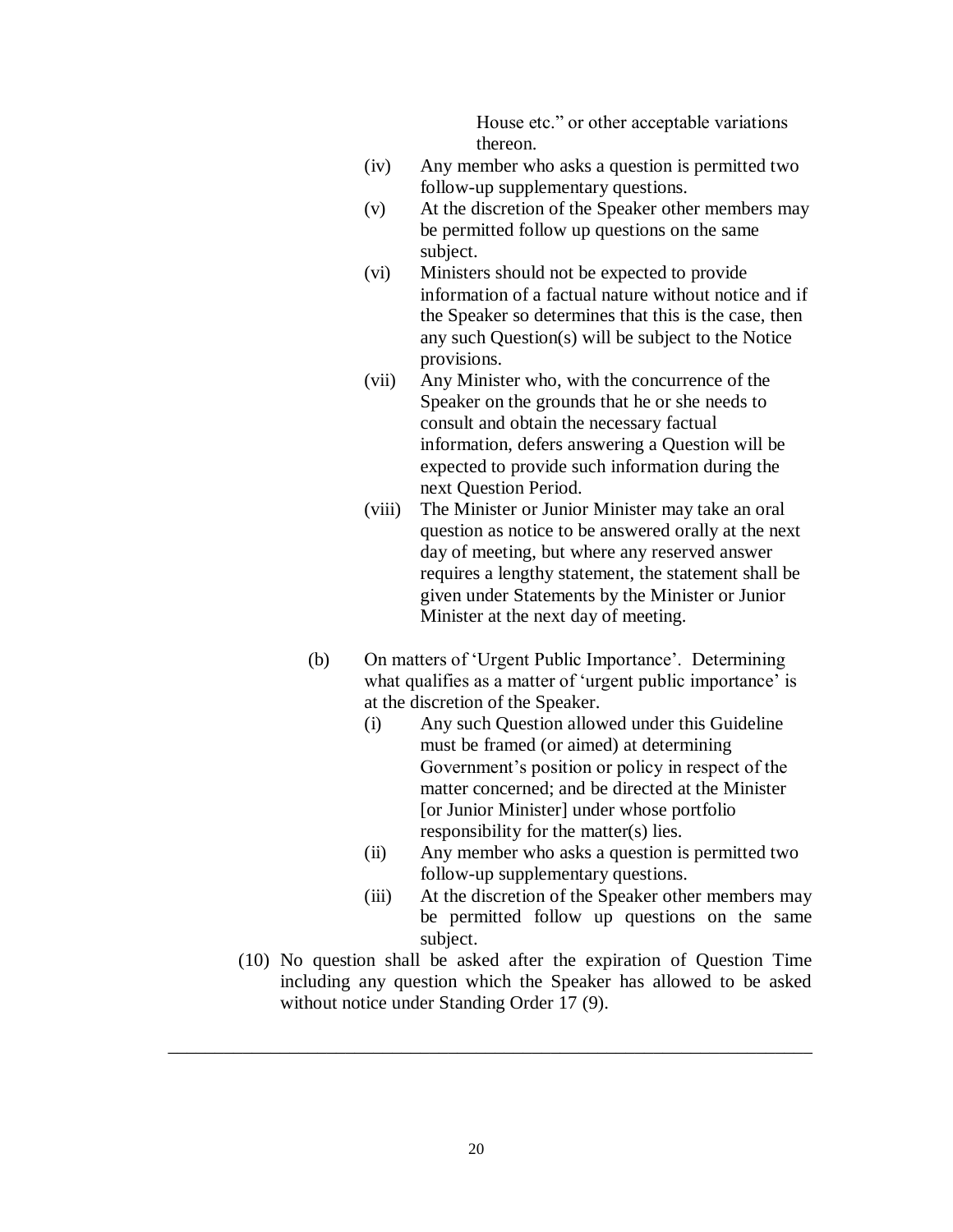#### **18. MANNER OF ASKING AND ANSWERING QUESTIONS**

- 18. (1) At Question Period the Speaker shall call in turn upon each Member in whose name a question stands upon the Order Paper, in the order in which the questions are printed, or in any such other order as the Speaker may on any particular occasion (by leave of the House) determine. Each Member so called shall rise in his place and ask the question by reference to its number on the Order Paper and the Minister questioned shall give his reply.
	- (2) After the answer to a question has been given supplementary questions may, at the discretion of the Speaker, be put for the purpose of elucidating the answer given orally, but the Speaker may refuse any such question which in his opinion introduces matters not relevant to the original question, or which infringes any of the provisions of Standing Order 17.
	- (3) When all the questions for which an oral answer is required have been called, the Speaker if time permits shall call again any question which has not been asked by reason of the absence of the Member in whose name it stands; in which case another Member may, if deputised by the absent Member, either ask the question or request its postponement. The Speaker shall also call again any questions which have not been answered by reason of the absence of the Minister to who it is addressed.
	- (4) A Minister may with the leave of the House defer answering a question.
	- (5) A Minister may decline to answer a question, if the publication of the answer would in his opinion be contrary to the public interest and the Speaker concurs.
	- (6) A Minister may, notwithstanding Standing Order 17 (4) with the consent of the Speaker and of the Member asking the question, reply earlier than the day for which the question has been put down.
	- (7) Questions which have not received an oral answer at the expiration of one hour from the commencement of Question Period shall be answered in writing by the Minister to whom the question was addressed and copies of the answer shall be given to the Clerk, who shall provide a copy to the Member in whose name the Question stood, unless before the end of Question Period a Member having a question on the Order Paper but whose name has not yet been called by the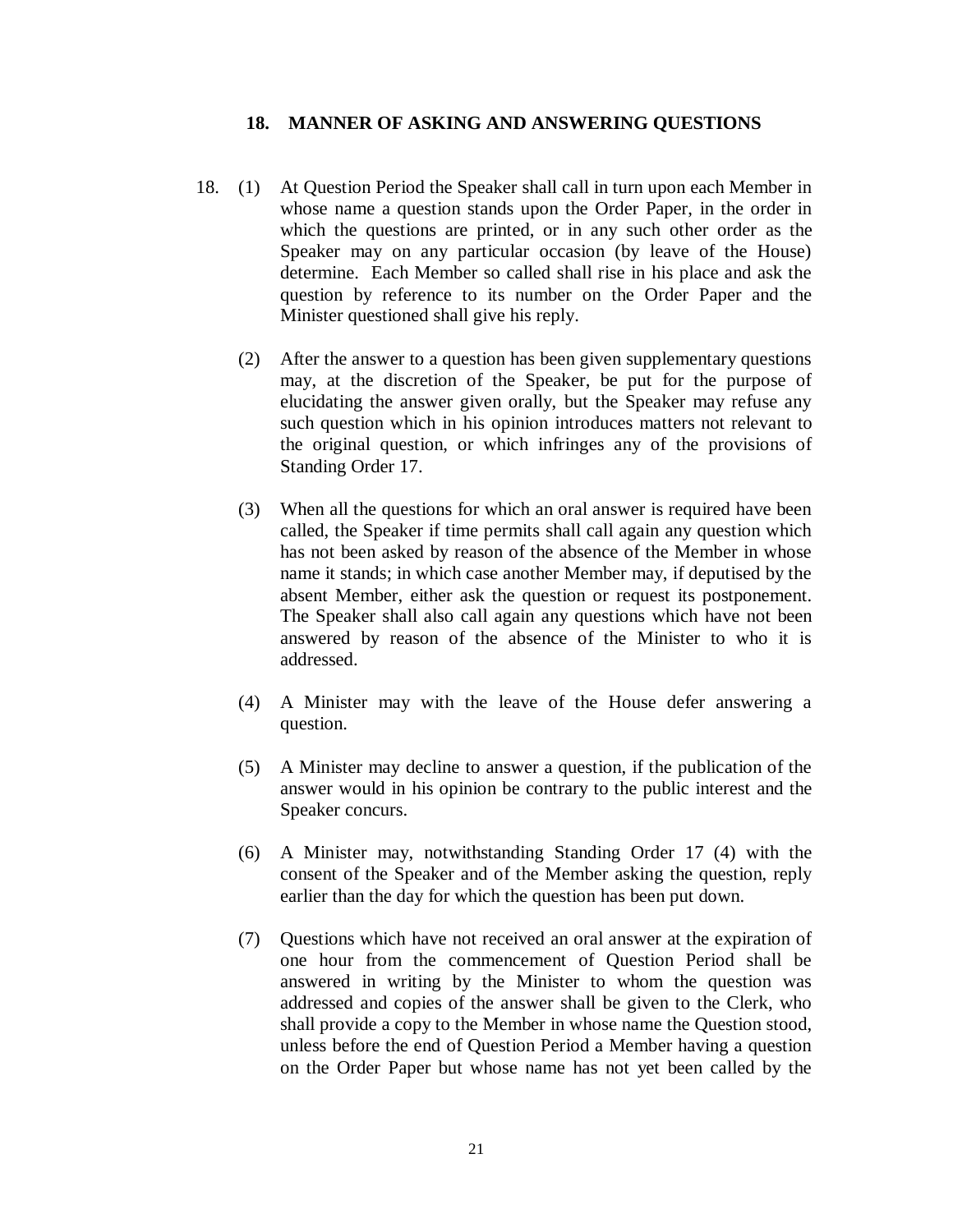Speaker signifies to the Speaker his desire to postpone the question to a later sitting or to withdraw it.

# **19. RULES OF DEBATE**

**\_\_\_\_\_\_\_\_\_\_\_\_\_\_\_\_\_\_\_\_\_\_\_\_\_\_\_\_\_\_\_\_\_\_\_\_\_\_\_\_\_\_\_\_\_\_**

- 19. (1) A Member desiring to speak shall first rise in his or her place and if called upon shall address the Chair. No Member shall speak unless called upon by the Speaker or Chair.
	- (2) If two or more Members rise at the same time, the Speaker or Chair shall call upon the Member who first catches his or her eye.
	- (3) Subject to sub-paragraph (4) of this Standing Order, no Member shall speak more than once on any question except:-

(a) in explanation, as prescribed in sub-paragraph (5) of this Standing Order;

- (b) in reply, in the case of the mover of a substantive motion or the Member in charge of a Bill; or
- (c) to a point of order;

Provided that any Member may, without prejudice to his or her right to speak at a later period in the debate, second a motion or amendment.

- (4) In Committee, a Member may speak more than once on any question, but the Chair shall have discretion to regulate debate, in the exercise of which the Chair shall be guided by the Standing Order relating to debate in the House; and their rulings on the termination of speeches shall be final.
- (5) A Member who has spoken on a question may, with the Speaker's permission, again be heard to offer explanation of some material part of his or her speech which he or she claims has been misrepresented, but the Member shall not introduce new matter. The Member must offer the explanation immediately at the conclusion of the speech which calls for it.
- (6) A Member who has spoken may speak again when a new question has been proposed by the Speaker or Chair, such as a proposed amendment or a motion for the adjournment of the debate.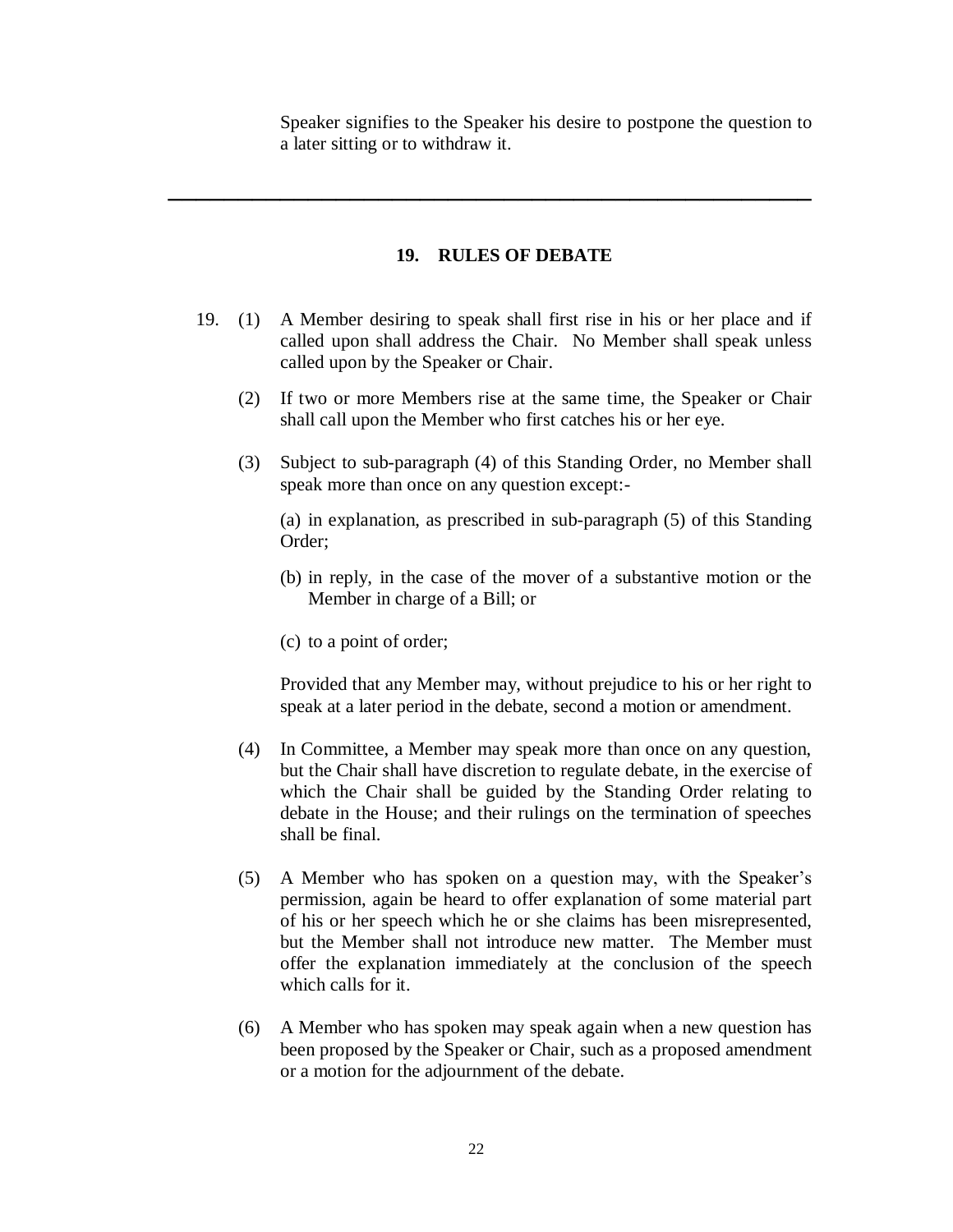- (7) Except for the statement in support of the Estimates of Revenues and Expenditure, the statement in reply thereto and any statement made under Standing Order 14 (1) (k), a Member shall not read his or her speech; but with the consent of the Speaker or Chair he or she may read extracts from written or printed papers in support of his or her argument, and may refresh his or her memory by reference to notes. In any case, where statements are read as aforesaid, copies of such statements shall be provided to all Members at the time of reading.
- (8) No Member may speak on any question after it has been fully put to the vote by the Speaker or Chair, that is, after the voices of the Ayes and Nays have been collected.
- (9) The mover of a motion may reply after all the other Members present have had an opportunity of addressing the House and before the question is put; and after such reply no other Member may speak except as provided for in sub-paragraph (10) of this Standing Order.
- (10) A Minister, with the consent of the Speaker, may conclude a debate on any motion which is critical of the Government, or reflects adversely on, or is calculated to bring discredit upon the Government or a public officer.
- **(**11) (a) Debate upon any Motion, Bill or Amendment shall be relevant to such Motion, Bill or Amendment and a Member shall confine his or her observations to the subject under discussion.
	- (b) Reference shall not be made to any matter which is sub judice, in such a way as might, in the opinion of the Chair, prejudice the interests of parties thereto.
	- (c) It shall be out of order to attempt to reconsider any specific question upon which the House has come to a conclusion during the current session, except upon a substantive motion.
	- (d) It shall be out of order to use offensive and insulting, or disrespectful language about Members of the House or which tends to bring the House of Assembly into disrepute.
	- (e) Ministers shall be referred to by the designation of their office, other Members shall be referred to by the name of the constituency which they represent, Senators (other than Ministers) shall be referred to by name.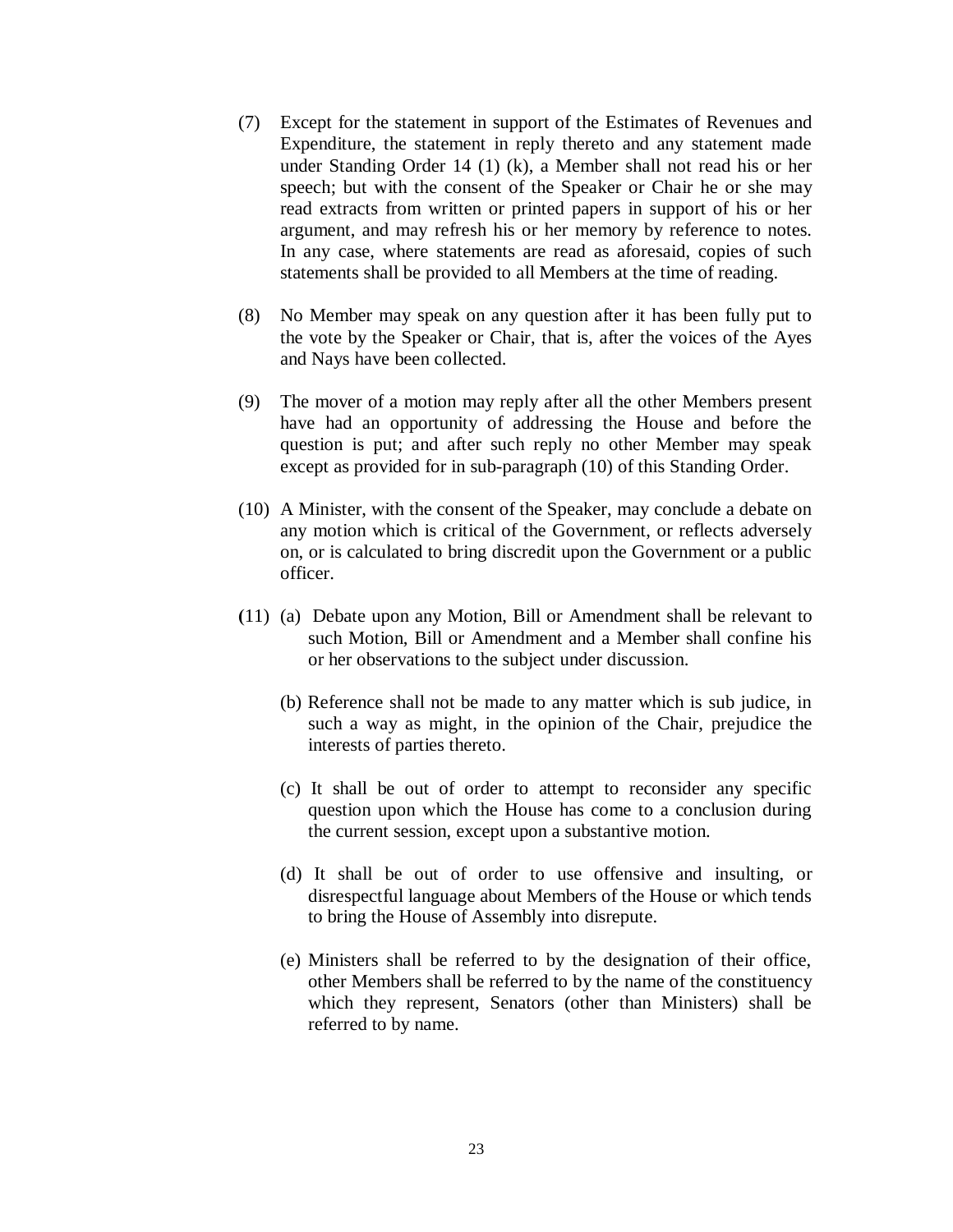- (f) No Member shall impute improper motives to any Member of the House or indulge in personalities, except on a substantive motion moved for that purpose.
- (g) The names of Her Majesty the Queen, His Excellency the Governor and the Speaker of the House shall not be used to influence the House.
- (h) The conduct of Her Majesty the Queen, Members of the Royal Family, His Excellency the Governor, Members of either House of the Legislature, Judges and the performance of judicial functions by other persons shall not be raised, except upon a substantive motion moved for that purpose.
- (i) No Member shall allude to any debate of the Senate.
- (j) No Member shall allude to any debate of the same session upon a question or Bill not being then under discussion, except by indulgence of the House, for personal explanation.
- (12) Debate upon any motion "That the debate be now adjourned", or that "This House do now adjourn", if moved during the debate, or in Committee upon any motion "That the Chair report progress and ask leave to sit again", shall be confined to the matter of such motion and a Member who has made such a motion shall not be entitled to move any similar motion during the same debate.
- (13) (i) After a question has been proposed, any Member may at any time during the course of debate rise in his or her place and move "That the question be now put", and unless it appears to the Chair that the motion is an abuse of the Standing Orders, or an infringement of the rights of the minority, the question "That the question be now put" shall be put forthwith. No debate on that motion shall be allowed; and if the motion is carried, the debate then before the House shall cease and the question before the House shall be put forthwith.
	- (ii) When the motion "That the question be now put" has been carried and the question consequent thereon has been decided, any Member may claim that any other question already proposed from the Chair be now put; and if the assent of the Chair is given, such question shall be put forthwith and decided without amendment or debate.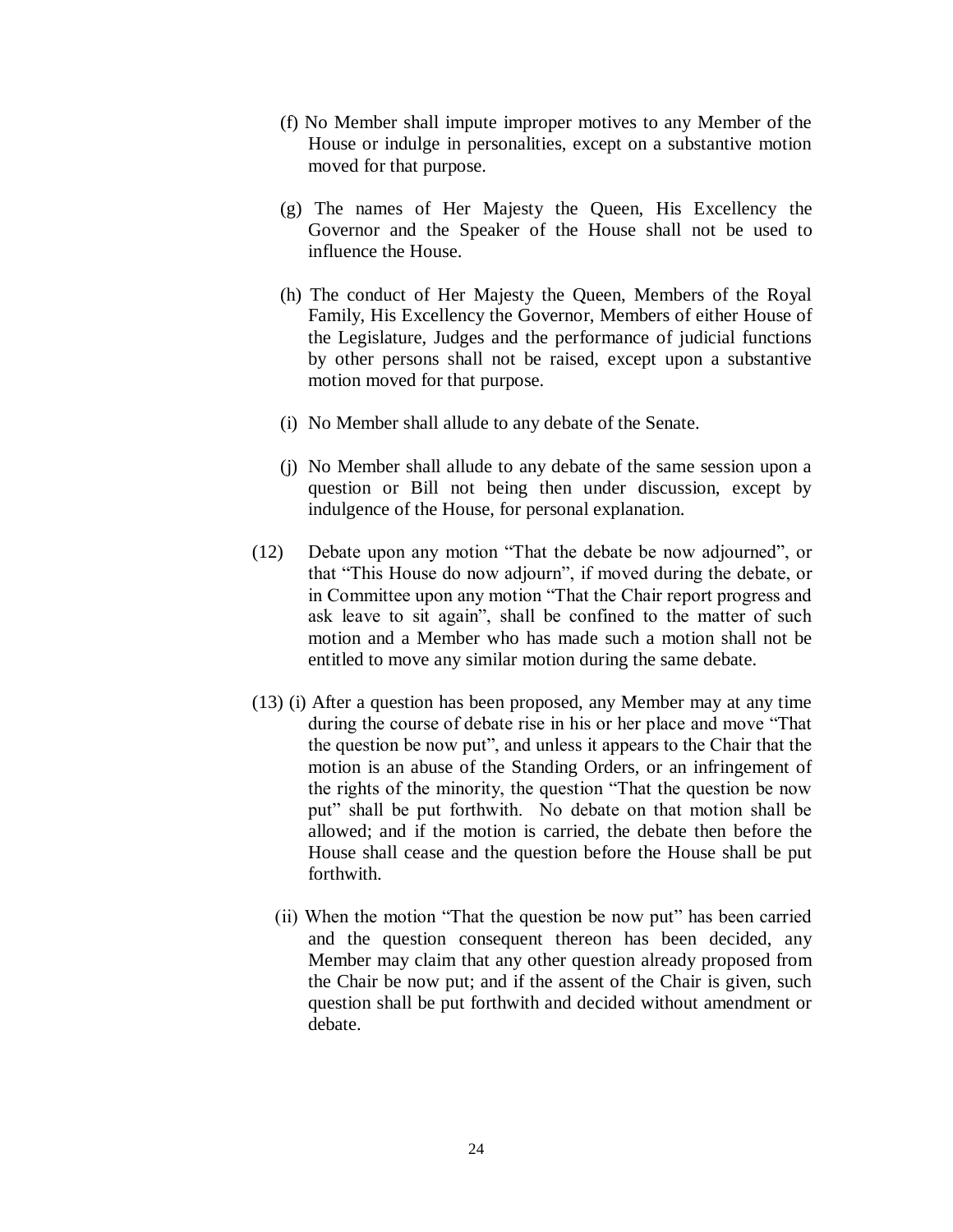- (14) (1) Except where otherwise expressly provided by the Rules or by leave of the House, no member shall speak in the House for more than 30 minutes.
	- (2) Notwithstanding clause (1), the first speaker for any recognized Party in the House may not speak for more than 60 minutes in the following circumstances:
		- (i) debate on second reading of a Government Bill;
		- (ii) debate on third reading of a Government Bill;
		- **(**iii) debate on any other motion.
	- (3) Notwithstanding clause (1) no Member shall speak for more than 20 minutes after 7 hours of debate on second or third reading of a Government Bill.

# **20. ANTICIPATION**

**\_\_\_\_\_\_\_\_\_\_\_\_\_\_\_\_\_\_\_\_\_\_\_\_\_\_\_\_\_\_\_\_\_\_\_\_\_\_\_\_\_\_\_\_\_\_**

- 20. (1) It shall be out of order to anticipate an Order of the Day by a discussion on a motion or amendment dealing with the subject matter of a Bill or any other Order of the Day prior to consideration of that Order.
	- (2) It shall be out of order to anticipate a Bill or a notice of Motion or a reply to a question by discussion upon (a) an amendment or (b) a motion for the adjournment of the House.
	- (3) In determining whether a discussion is out of order on the grounds of anticipation, regard shall be had by the Chair to the probability of the matter anticipated being brought before the House within a reasonable time.

# **21. MOTIONS**

**\_\_\_\_\_\_\_\_\_\_\_\_\_\_\_\_\_\_\_\_\_\_\_\_\_\_\_\_\_\_\_\_\_\_\_\_\_\_\_\_\_\_\_\_\_**

21. (1) Unless these Standing Orders otherwise direct, notice shall be given of any motion which it is proposed to move with the exception of the following:-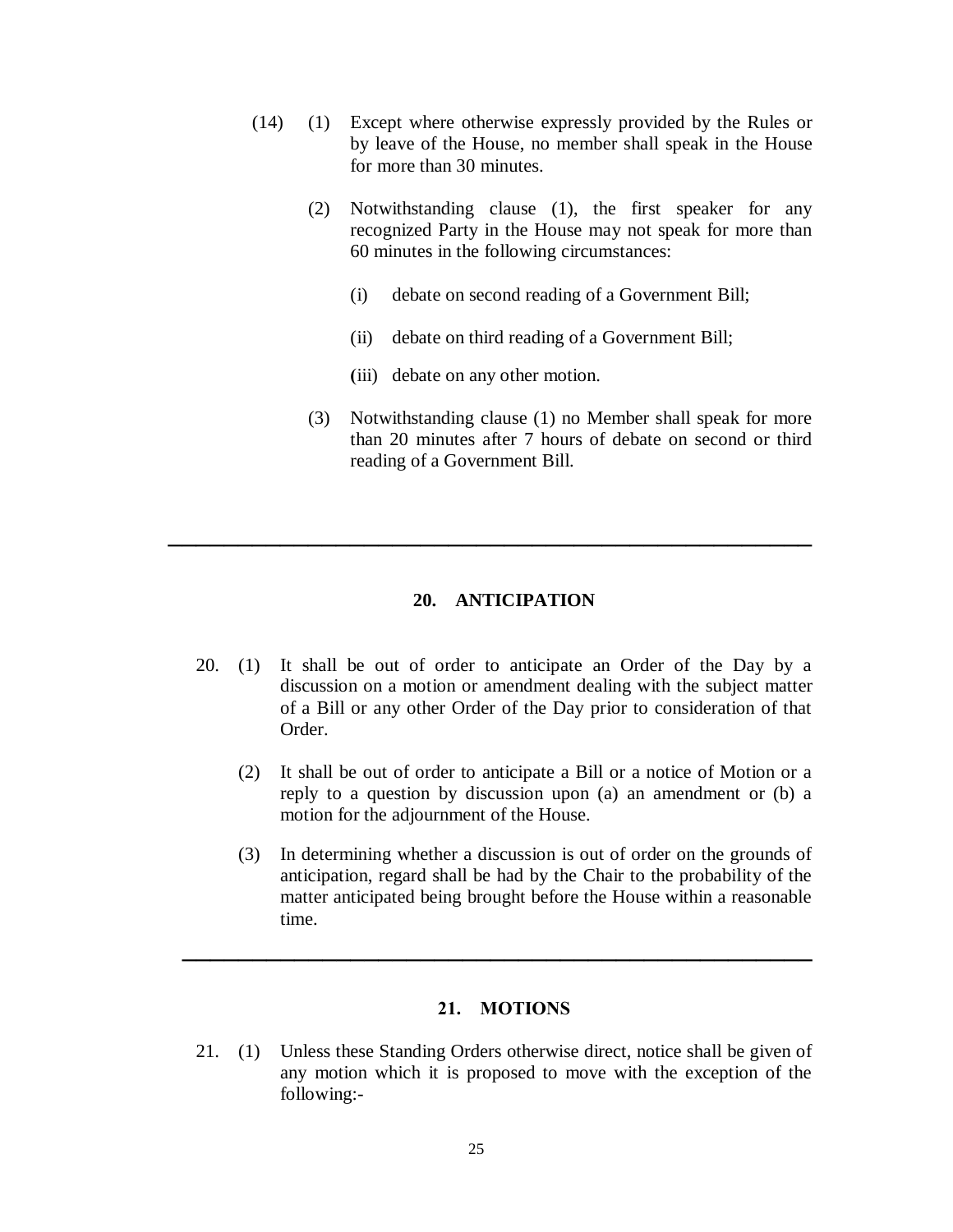- (a) a motion that the House resolve itself into committee;
- (b) a motion for the adjournment of the House or of any debate, provided that such motion contains no ancillary provisions;
- (c) a motion for leave to introduce and read for the first time a Bill by its title;
- (d) a motion made in Committee of the whole House other than Committee of Supply;
- (e) a motion allocating time for the consideration of any order of the day;
- (f) a motion for the withdrawal of visitors;
- (g) a motion for the suspension of a Member;
- (h) a motion for the recommittal or withdrawal of a Bill;
- (i) a motion relating to a matter of privilege;
- (j) a motion in respect of which notice has been dispensed with under Standing Order 22**;**
- (k) a motion for the suspension of the Standing Orders, put with the leave of the Speaker of the House;
- (l) a motion for the amendment of any motion;
- (m) a motion for the election of a temporary presiding officer pursuant to Standing Order 6;
- (n) a motion for the adoption or amendment of the minutes of the proceedings of the House; or for the adoption or amendment of the report of any committee of the House;
- (o) a motion that the question now be put;
- (p) a motion to refer any matter to a Committee; and/or a motion that a report of a Select Committee be referred to a Committee of the whole House, or be printed;
- (q) a motion arising out of any item of business made immediately after that business has been disposed of and before the next item of business is entered upon;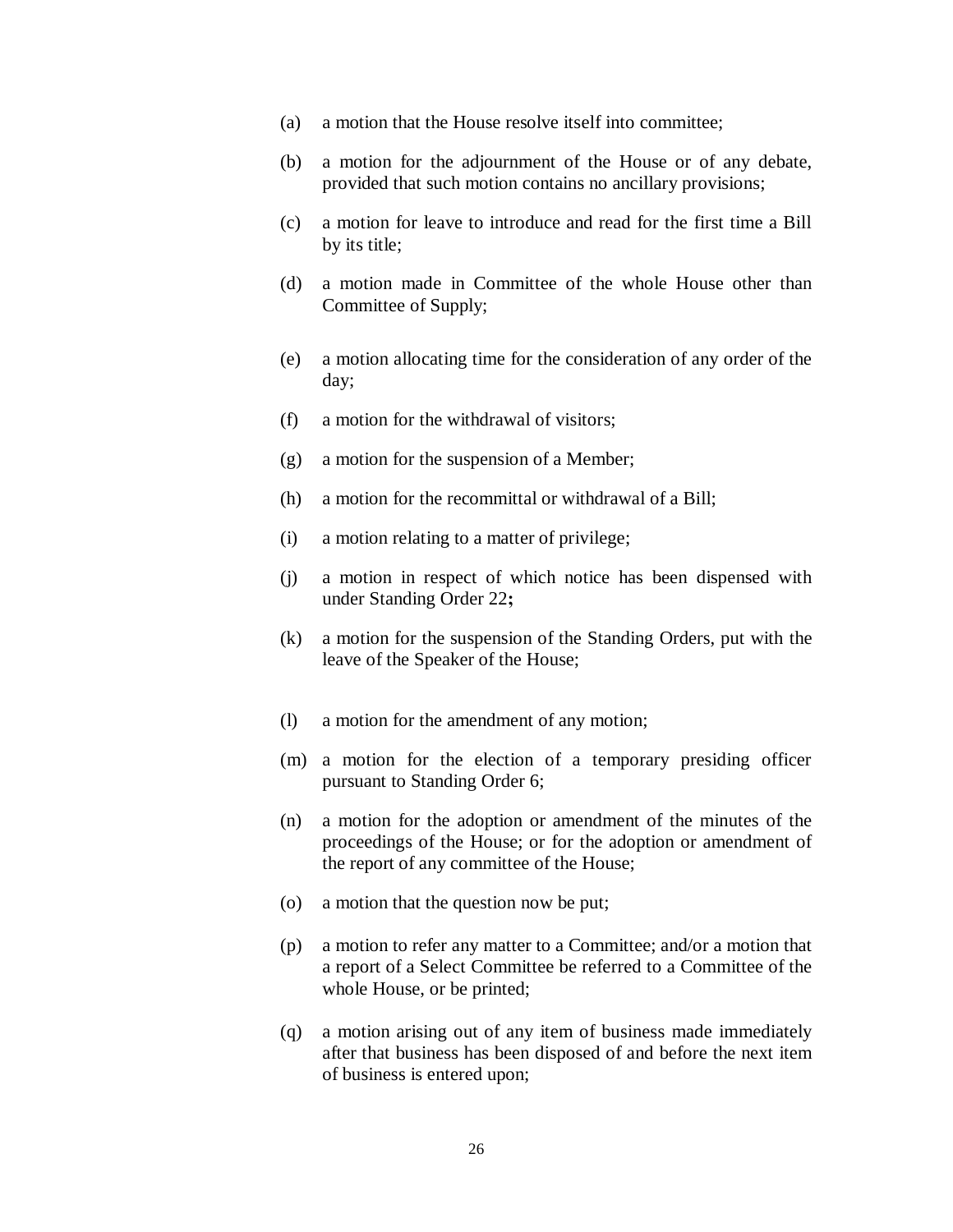- (r) any motion for which notice has been dispensed with by any other Standing Order;
- (s) any other motion that is of a routine nature, made for the purpose of ordering House or Committee business; maintaining order or decorum in the House; or for the dispersal of papers, reports and other related documents.
- (2) (a) Subject to the Bermuda Constitution Order 1968 and these Standing Orders, any Member may propose a motion for consideration by the House;
	- (b) On motion being made and, where necessary seconded, the Speaker shall propose the question to the House and after debate, if any, shall then put the question for the decision of the House;
	- (c) No motion shall be moved which is substantially the same as any motion that has been decided upon in the last six months or in the same session, whichever is longer.
	- (d) If a motion embodies two or more separate but related propositions, the propositions may be proposed as separate questions.
- (3) Any motion made for the House to resolve itself into a Committee of the whole House shall not be debated but shall be voted upon forthwith on the question being put by the Chair.

### **22. DISPENSING WITH NOTICE**

**\_\_\_\_\_\_\_\_\_\_\_\_\_\_\_\_\_\_\_\_\_\_\_\_\_\_\_\_\_\_\_\_\_\_\_\_\_\_\_\_\_\_\_\_\_\_**

22. Notice shall not be dispensed with in the case of a motion or in respect of any other proceeding for which notice is required except with the consent of the Speaker and the agreement of the majority of Members present at the time.

# **23. MANNER OF GIVING NOTICE**

**\_\_\_\_\_\_\_\_\_\_\_\_\_\_\_\_\_\_\_\_\_\_\_\_\_\_\_\_\_\_\_\_\_\_\_\_\_\_\_\_\_\_\_\_\_\_**

23. (1) No Member shall move a motion unless notice has been given in writing to the Clerk.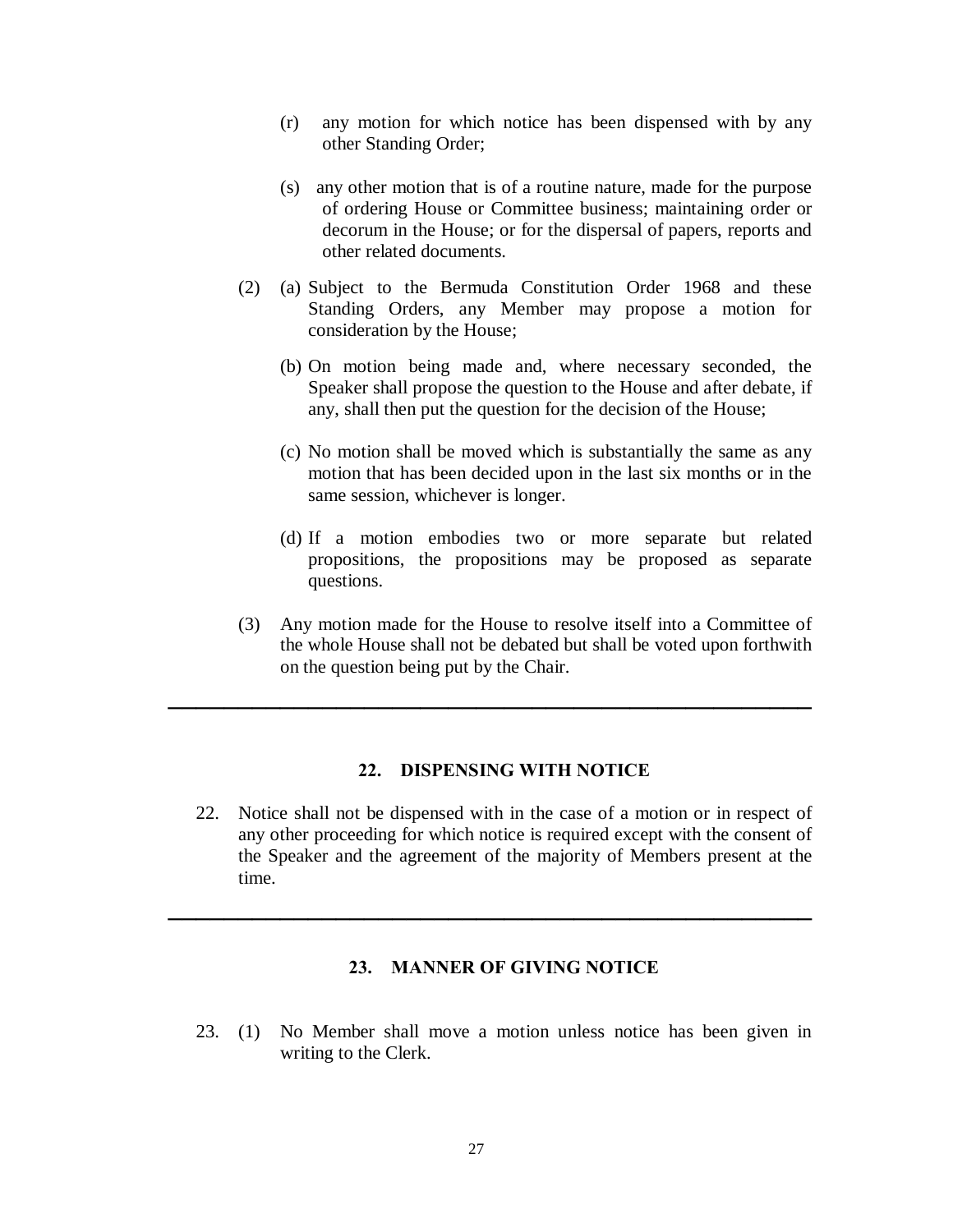- (2) All notices required by these Standing Orders shall be signed by the Member concerned and delivered to the Clerk by hand, or sent, or left at the Clerk's office. Every Member in giving notice of a motion shall do so by handing a written or typed copy of such motion signed by himself to the Clerk or, when the House is not sitting, shall forward the same to the Clerk electronically.
- (3) Unless otherwise provided in these Standing Orders, no motion shall be moved on the day on which notice thereof is received by the Clerk, except by leave of the House.
- (4) A Member may amend a notice of motion standing in his name if such amendment does not, in the opinion of the Speaker, materially alter any principle embodied in the motion, and any such amendment shall be deemed to have been made at the time the original notice of motion was given.
- (5) Motions or amendments to Bills sent to the Clerk shall be printed and circulated by him or her.
- (6) If the Speaker is of the opinion that any notice of motion which has been received by the Clerk is contrary to the Standing Orders of the House, he may direct:-
	- (a) that the Member concerned be informed that the notice of motion is out of order; or
	- (b) that the notice of motion be entered on the Order Paper with such alterations as the Speaker may direct.
- (7) No motion shall be moved which is substantially the same as any motion that has been decided upon in the last six months or in the same session whichever is the longer.
- (8) Save as provided in Standing Orders 4 and 5, no motion shall need to be seconded before the question thereon is proposed from the Chair;
- (9) (a) Except as otherwise provided in these Standing Orders, notice of a Government motion shall appear on the Orders of the Day at least twice before it may be moved; except that
	- (b) With the consent of the Speaker, a Government motion may be moved after it has appeared once on the Orders of the Day;
	- (c) Except as otherwise provided in these Standing Orders, notice of a Private Member's motion must appear on the Orders of the Day twice before it may be moved.

**\_\_\_\_\_\_\_\_\_\_\_\_\_\_\_\_\_\_\_\_\_\_\_\_\_\_\_\_\_\_\_\_\_\_\_\_\_\_\_\_\_\_\_\_\_\_**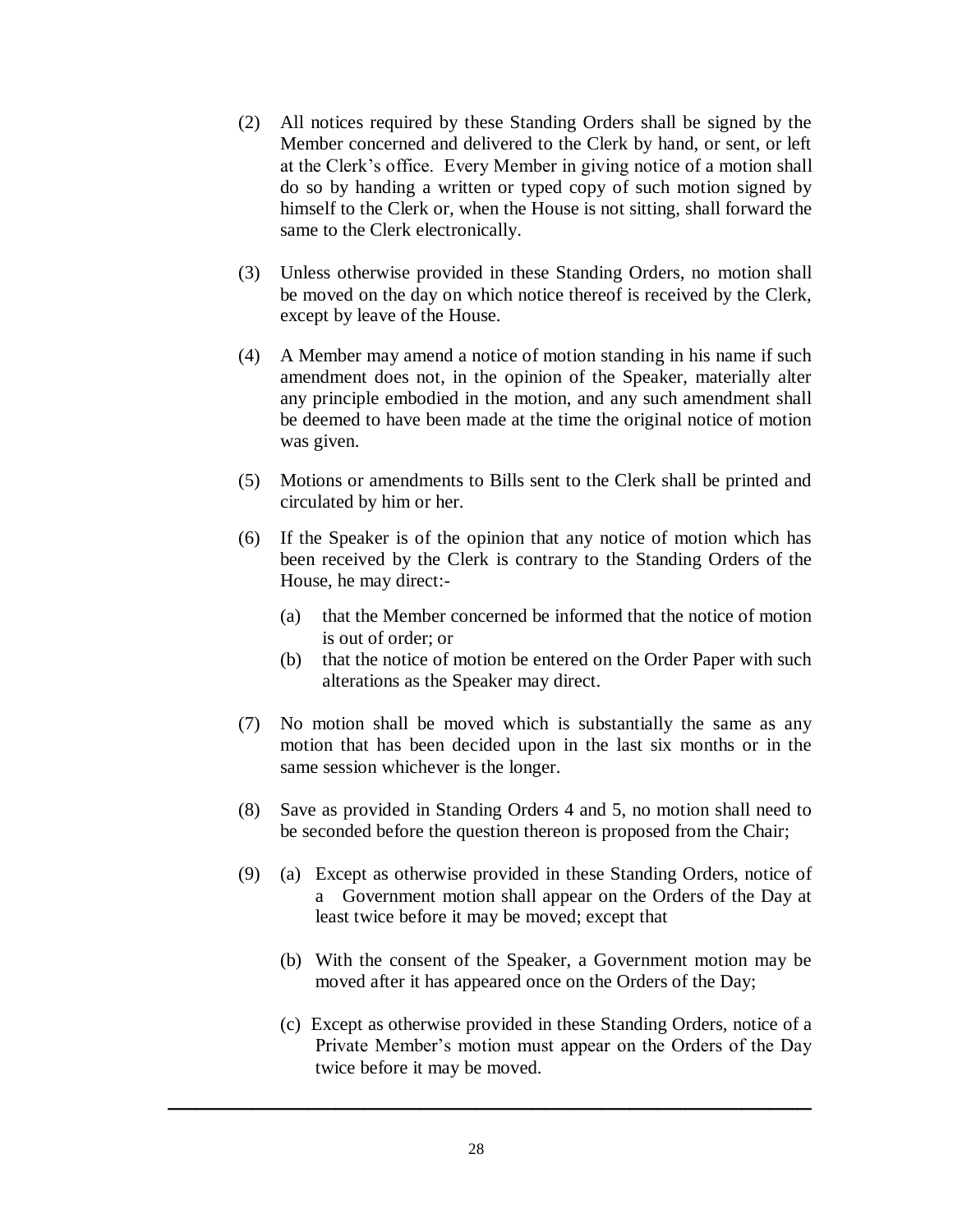#### **24. AMENDMENTS**

24. (1) When any motion or Bill is under consideration in the House or in Committee, an amendment may be proposed without notice if it is relevant to the question or matter then under discussion:

> Provided that no amendment may be made in the first part of a question, after the latter part has been amended, or has been proposed to be amended, if a question has been proposed from the Chair upon such amendment.

- (2) The Speaker or Chair may require the mover of an amendment to put the amendment in writing and deliver it to the Clerk.
- (3) An amendment may be proposed to any amendment if it is relevant thereto.
- (4) An amendment must not raise any question which can be raised only by a distinct motion after notice.
- (5) An amendment to a question must not be substantially identical to an amendment moved by another Member.
- (6) An amendment to a question must not be inconsistent with a previous decision on the same question given at the same stage of any matter.
- (7) An amendment must not substantially be a direct negative of the original proposition or of any amendment thereto.
- (8) When an amendment proposes to leave out words, or to add, or insert other words instead of those words, debate upon the question: "That this amendment be made" may include both the words proposed to be deleted and the words proposed to be added or inserted.
- (9) On an amendment proposing only to leave out words, or to add or insert words, debate shall be confined to the omission, addition, or insertion of such words.
- (10) Save as provided in Standing Orders 4 and 5 no amendment shall need to be seconded before the question thereon is proposed.
- (11) When an amendment has been moved, the question put thereon shall be, "That the amendment be made", except that, when the question is that a Bill be now read the second time or the third time and an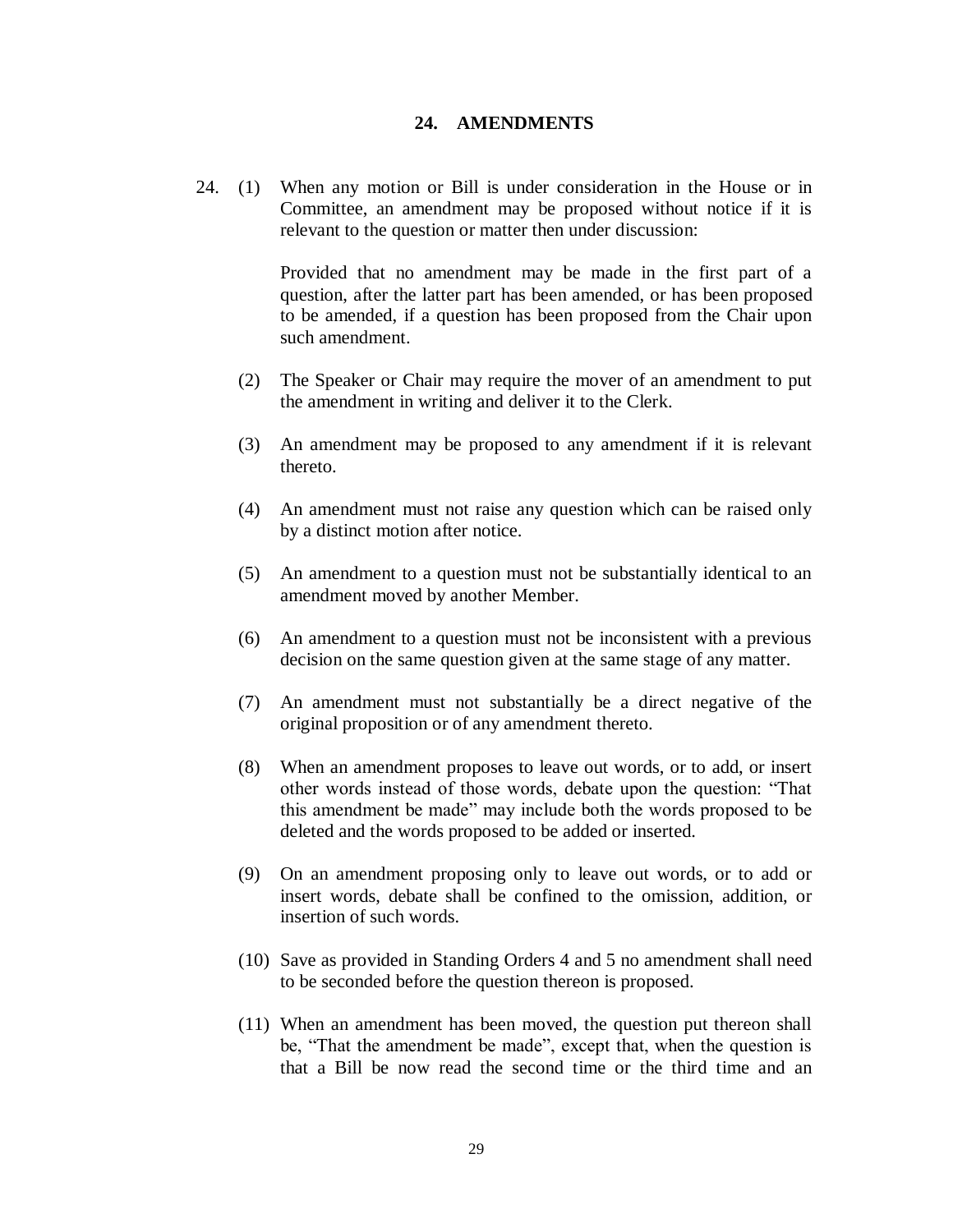amendment has been moved to leave out the word "now", the question put shall be, "that the word 'now' stand part of the question."

# **25. WITHDRAWAL OF MOTIONS OR ADMENDMENTS**

\_\_\_\_\_\_\_\_\_\_\_\_\_\_\_\_\_\_\_\_\_\_\_\_\_\_\_\_\_\_\_\_\_\_\_\_\_\_\_\_\_\_\_\_\_\_\_\_\_\_\_\_\_\_\_\_\_\_\_\_\_\_\_\_\_\_\_\_\_

- 25. (1) A motion or amendment to a Bill may be withdrawn, at the request of the mover, by leave of the House or Committee before the question is fully put thereon, provided that there is no dissentient voice. A motion or an amendment to a Bill so withdrawn may be proposed again provided that, in the case of a motion, notice as required by these Standing Orders is given.
	- (2) If the question has been proposed on an amendment to a motion or to an amendment to a Bill, the original motion or amendment to a Bill may not be withdrawn until the amendment thereto has been disposed of.
	- (3) If an interval of three calendar months has elapsed after notice of a motion has been given without further action having been taken on the motion, the notice shall be deemed to have been withdrawn unless the House otherwise orders.

# **26. VOTING**

\_\_\_\_\_\_\_\_\_\_\_\_\_\_\_\_\_\_\_\_\_\_\_\_\_\_\_\_\_\_\_\_\_\_\_\_\_\_\_\_\_\_\_\_\_\_\_\_\_\_\_\_\_\_\_\_\_\_\_\_\_\_\_\_\_\_\_\_\_

- 26. (1) Save as otherwise provided in the Bermuda Constitution Order 1968 or in these Standing Orders, all questions shall be determined by a majority of votes of the Members present and voting; however a Member may abstain from voting by so declaring to the Speaker, or when the House is in Committee, to the Chair.
	- (2) (i) A Member shall not vote on any subject in which he or she has a direct personal or pecuniary interest, peculiar to such Member as distinguished from the public at large, and if the right of any such Member to vote shall be challenged by any other Member on this ground such Member shall not be entitled to vote if the Speaker shall determine that the Member whose right to vote is in question is disqualified by this Rule from voting.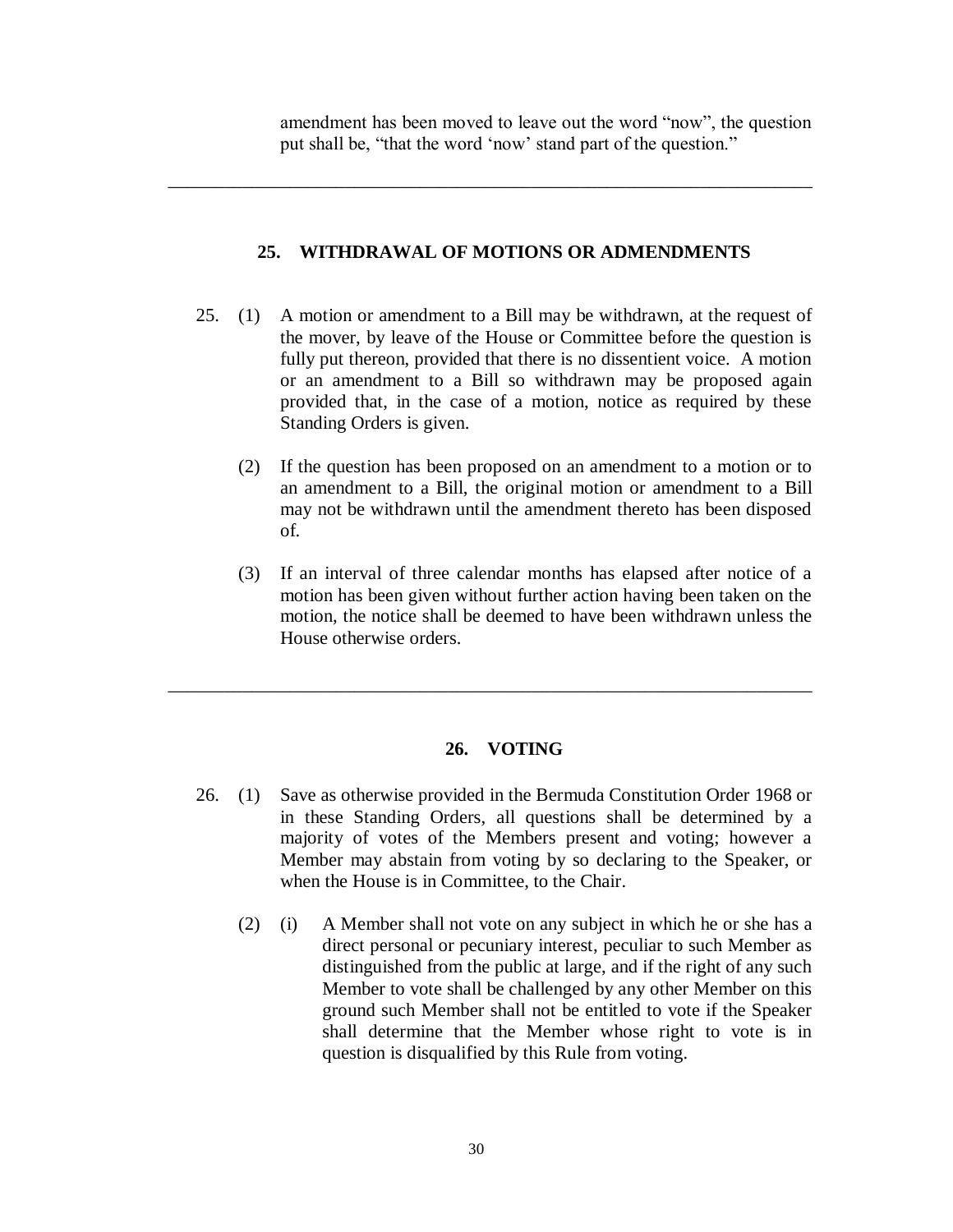- (ii) After a vote on any question has been taken no Member may challenge, whether by substantive motion or otherwise, the right of any other Member to vote on that question, save and except as set out herein.
- (iii) A motion to disallow a Member's vote on the ground that he or she has a direct personal or pecuniary interest may be made but only as soon as the numbers of the Members voting on the Question have been declared. If the motion for the disallowance of a Member's vote is agreed to, the Speaker, or in Committee the Chair, shall direct the Clerk to correct the numbers voting in the division accordingly.
- (iv) In deciding whether a motion for the disallowance of a Member's vote is to be proposed, the Speaker, or in any Committee of the whole House the Chair, shall have regard to the character of the Question upon which the division was taken and to the consideration whether the interest therein of the Member whose vote is challenged is direct and pecuniary and not an interest in common with the rest of the public at large.
- (3) The Speaker, or in Committee the Chair, shall not vote on any question unless the votes are equally divided, in which case the Speaker or Chair as the case may be shall have (and exercise) a casting vote.
- (4) (a) At the conclusion of a debate on any question, the Speaker, (or Chair if in Committee) shall put the question for the decision of the House (or Committee).

(b) If there is no objection voiced to the question, the Speaker (a Chair) shall declare it carried. If an objection is voiced, the Speaker (Chair) shall collect the voices of the "Ayes" and the "Nays" and offer an opinion of the voice vote by stating: "In my opinion the 'Ayes'/or the 'Nays' have it."

(c) When a voice vote has been taken, any three Members may challenge the opinion of the voice vote by standing in their places and requesting a recorded division.

- (5) No Member may speak to any question after the same has been fully put from the Chair. A question is fully put when the Chair has taken the collective voice vote of both the "Ayes" and the "Nays".
- (6) Where a division is claimed under paragraph (4) (c), the Speaker, or if in Committee the Chair, shall cause a warning bell to be sounded and the voting shall not take place until two minutes thereafter.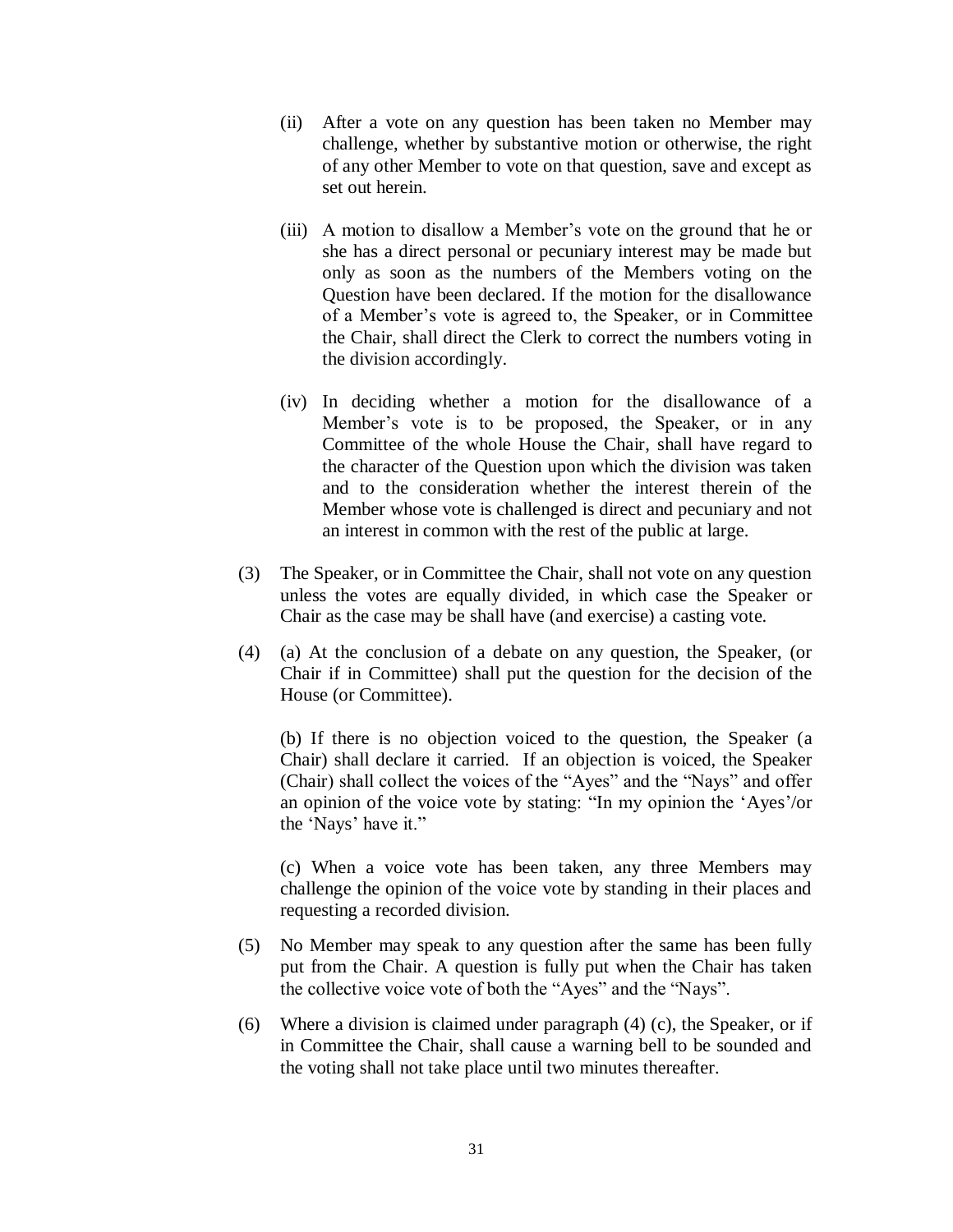- (i) Names shall be taken by the Clerk asking each Member separately how he or she desires to vote and the votes shall be recorded accordingly.
- (ii) When a Member's name is called by the Clerk at a taking of names, the Member shall answer either by voting for the "Ayes" or for the "Nays" or shall declare that he or she abstains from voting.
- (iii)As soon as the Clerk has collected the votes, the Chair shall state the numbers voting for the "Ayes" and for the "Nays" respectively and shall then declare the result of the division; or give his or her casting vote if warranted.
- (7) On any vote taken under sub-paragraph (6) of this Standing Order, the names of Members respectively voting for and against the motion shall be entered in the minutes.

#### **27. CIRCULATION OF BILLS**

**\_\_\_\_\_\_\_\_\_\_\_\_\_\_\_\_\_\_\_\_\_\_\_\_\_\_\_\_\_\_\_\_\_\_\_\_\_\_\_\_\_\_\_\_\_\_**

- 27. (1) The Clerk shall be responsible for the circulation of Bills on behalf of the Minister or Member in charge.
	- (2) As soon as possible after the receipt of a Bill the Clerk shall circulate a copy to every Member. Every Bill shall be accompanied by a short explanatory statement of its objects, and if it involves expenditure, a financial memorandum indicating the estimated annual recurrent cost and any capital cost.

#### **28. INTRODUCTION AND FIRST READING OF BILLS**

**\_\_\_\_\_\_\_\_\_\_\_\_\_\_\_\_\_\_\_\_\_\_\_\_\_\_\_\_\_\_\_\_\_\_\_\_\_\_\_\_\_\_\_\_\_\_**

- 28. (1) Except as provided in sub-paragraph (5) of this Rule and subject to the provisions of Standing Order 33 in the case of a Private Bill, any Member may move for leave to introduce and read a Bill for the first time by its title, which motion shall be put forthwith and decided without amendment or debate.
	- (2) Every Bill shall be read the first time immediately after leave has been given.
	- (3) An interval of not less than seven days shall elapse between the first and second reading of a Bill, unless the House on motion made and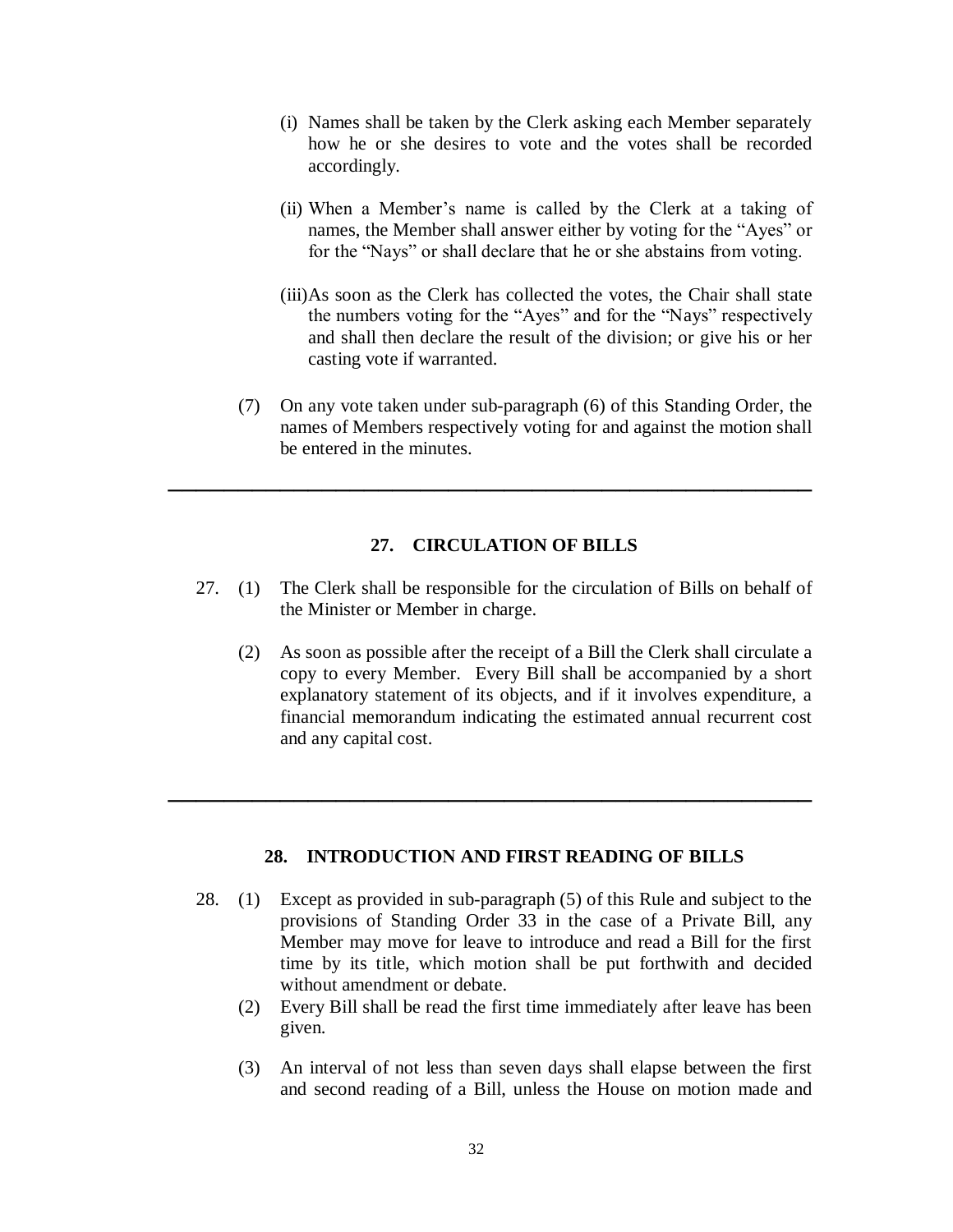question put agrees to proceed with the Bill at an earlier date, or forthwith.

(4) (a) A Government Bill does not require leave of the House for introduction and may be presented to the House after notice;

(b) A notice of the presentation of a Government Bill may be entered on the Order Paper for the day following the day on which it was received by the Clerk.

(5) (1) Except on the recommendation of a Minister, neither the House nor any Committee of the whole House shall:-

> (a) proceed upon any Bill (including any amendment to a Bill) that in the opinion of the Speaker or the Chair makes provision for any of the following purposes:-

- (i) the imposition of taxation or the alteration of taxation otherwise than by reduction;
- (ii) the imposition of any charge upon the Consolidated Fund or any other public fund of Bermuda or the alteration of any such charge otherwise than by reduction;
- (iii) the payment, issue or withdrawal from the Consolidated Fund or any other public fund of Bermuda or any moneys not charged thereon or any increase in the amount of such payment issue or withdrawal; or
- (iv) the composition or remission of any debt due to the Government; or
- (b) proceed upon any motion (including any amendment to a motion) the effect of which, in the opinion of the Speaker or the Chair, would be to make provision for any of those purposes.
- (6) The mover of a Bill may make a brief explanation of its purpose.

**\_\_\_\_\_\_\_\_\_\_\_\_\_\_\_\_\_\_\_\_\_\_\_\_\_\_\_\_\_\_\_\_\_\_\_\_\_\_\_\_\_\_\_\_\_\_**

# **29. SECOND READING OF BILLS**

29. (1) A Bill shall not be called for a second reading until it has been printed and distributed and not earlier than seven (7) days following its introduction.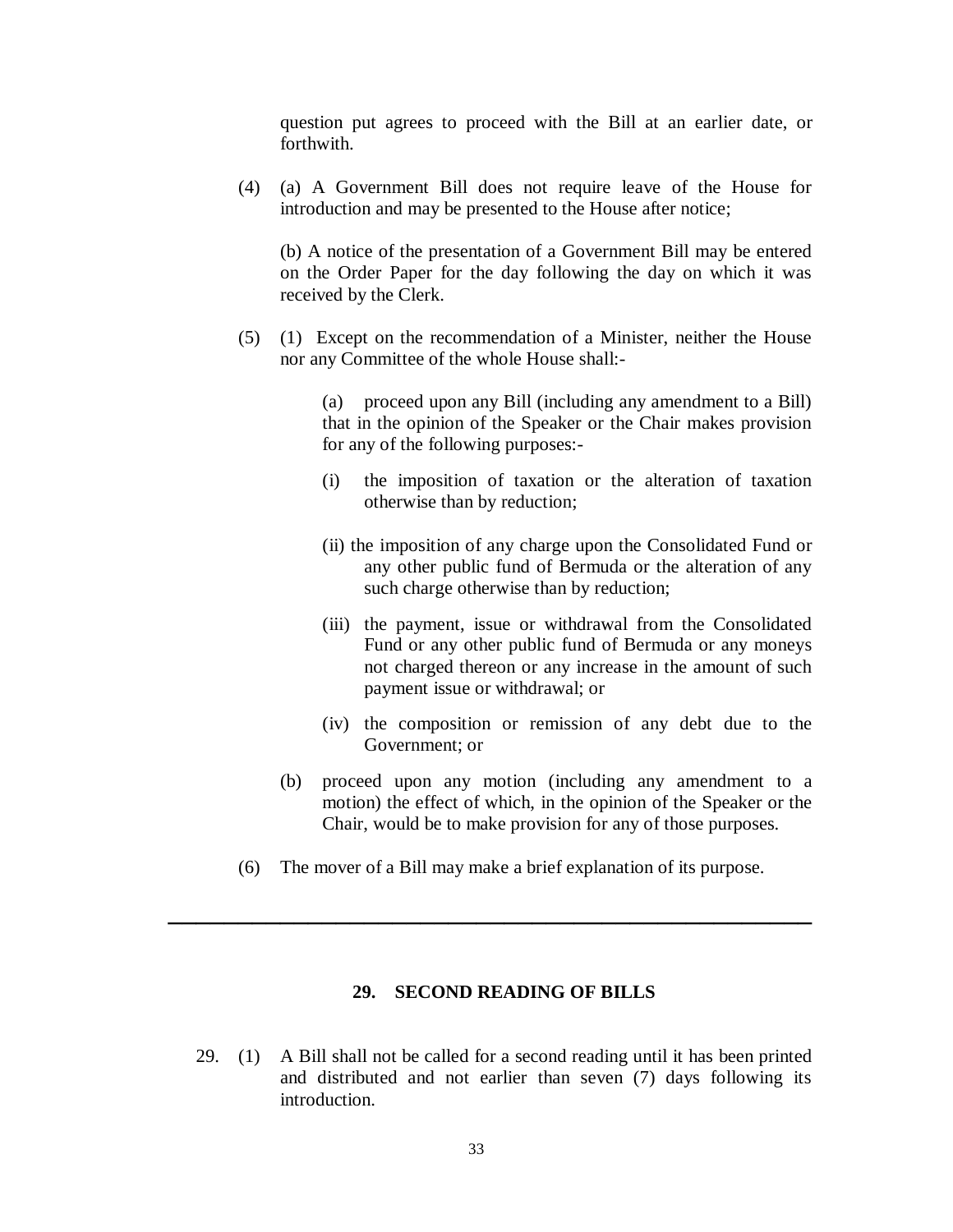- (2) When a Bill has been read the second time it shall stand committed to a Committee of the whole House, unless the House on motion commits it to a Select Committee or unless these Standing Orders otherwise provide. A motion for committal to a Select Committee shall not require notice, must be made immediately after the Bill has been read the second time and may be proposed by any Member.
- (3) On the order for the second reading of a Bill, "that the Bill be now read for a second time", the mover shall more fully explain the purpose of the Bill. Debate at this stage may cover the general merits and principles of the Bill.
- (4) Any proposed amendments of which notice has not been given shall be handed to the Chair in writing.
- (5) On the second reading of a Bill, an amendment to the question "That the Bill be now read the second time", may be proposed to delete the word "now" and to add at the end of the question the words "upon this day six months hence"; or an amendment may be moved to delete all the words after the word "That" in order to substitute words stating the object and motive on which opposition to the Bill is based, however the words so substituted must be strictly relevant to the principle of the Bill and not deal with its details.
- (6) If the decision on an amendment made under sub-section (5) above is defeated, the Speaker shall forthwith declare the Bill to be read for the second time.
- (7) Once the second reading of any Bill has been decided, no question shall be proposed during the same session, or within 6 months (whichever is longer), for the second reading of any other bill containing substantially the same provisions.
- (8) At the conclusion of Committee consideration of a Bill, the Member in charge may move "That the Bill (or, Bill as amended) be reported to the House" and the question shall be put without amendment or debate.
- (9) When a Bill has been reported from the Committee of the Whole House, it shall be ordered referred for Third Reading.
- (10) If any Member desires to amend a Bill further once it has been reported from the Committee of the Whole House, he or she may at any time before the Motion for Third Reading is moved, move that the Bill (in whole, or in part) be recommitted.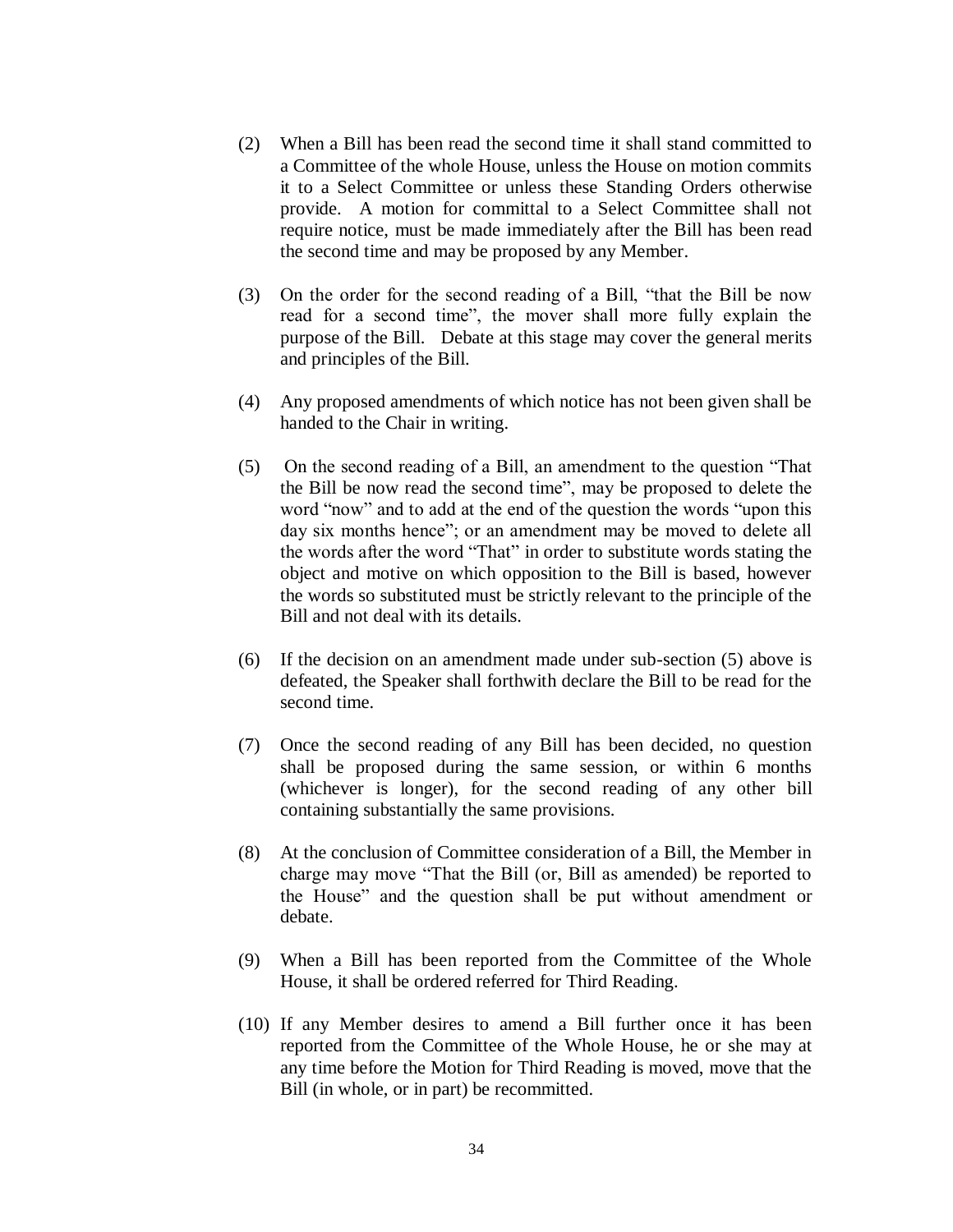(11) (a) When a Bill has been recommitted, the Committee shall consider the Bill clause by clause; unless the Bill has been recommitted only in respect of some particular part (or parts), in which case the Committee shall consider only the matter so recommitted.

 (b) When the Committee has concluded its proceedings according to sub-paragraph 11(a) above, it shall report the Bill to the House and the Bill shall be ordered for Third Reading.

# **30. THIRD READING OF BILLS**

**\_\_\_\_\_\_\_\_\_\_\_\_\_\_\_\_\_\_\_\_\_\_\_\_\_\_\_\_\_\_\_\_\_\_\_\_\_\_\_\_\_\_\_\_\_\_**

- 30. (1) When a Bill has been reported from any committee of the whole House it shall on motion "*That the Bill be now read a third time and passed,*" be ordered to be read the third time by its title.
	- (2) On the third reading of a Bill an amendment may be proposed to delete the word "now" and add the words at the end of the question "six months hence"; or an amendment may be moved to delete all the words after the word "that" in order to add words stating the reason for opposing its passage, but such motion must be strictly relevant to the bill and not deal with its details.
	- (3) On the third reading of a Bill, amendments for the correction of errors or oversights may, with the Speaker's permission, be made before the question for Third Reading of the Bill is put, but no amendments of a material nature shall be made.
	- (4) A Bill read a third time and passed shall be signed by the Speaker and by the Clerk.
	- (5) The Clerk may make, without motion, consequential amendments to the numbering and lettering of any Bill when it has been amended.
	- (6) A Bill may be withdrawn by leave of the House, or as the case may be, of the Committee, either:
		- (a) before the commencement of the Orders of the Day; or
		- (b) at any stage in the Order of the Day if the mover requests it before the question is fully put.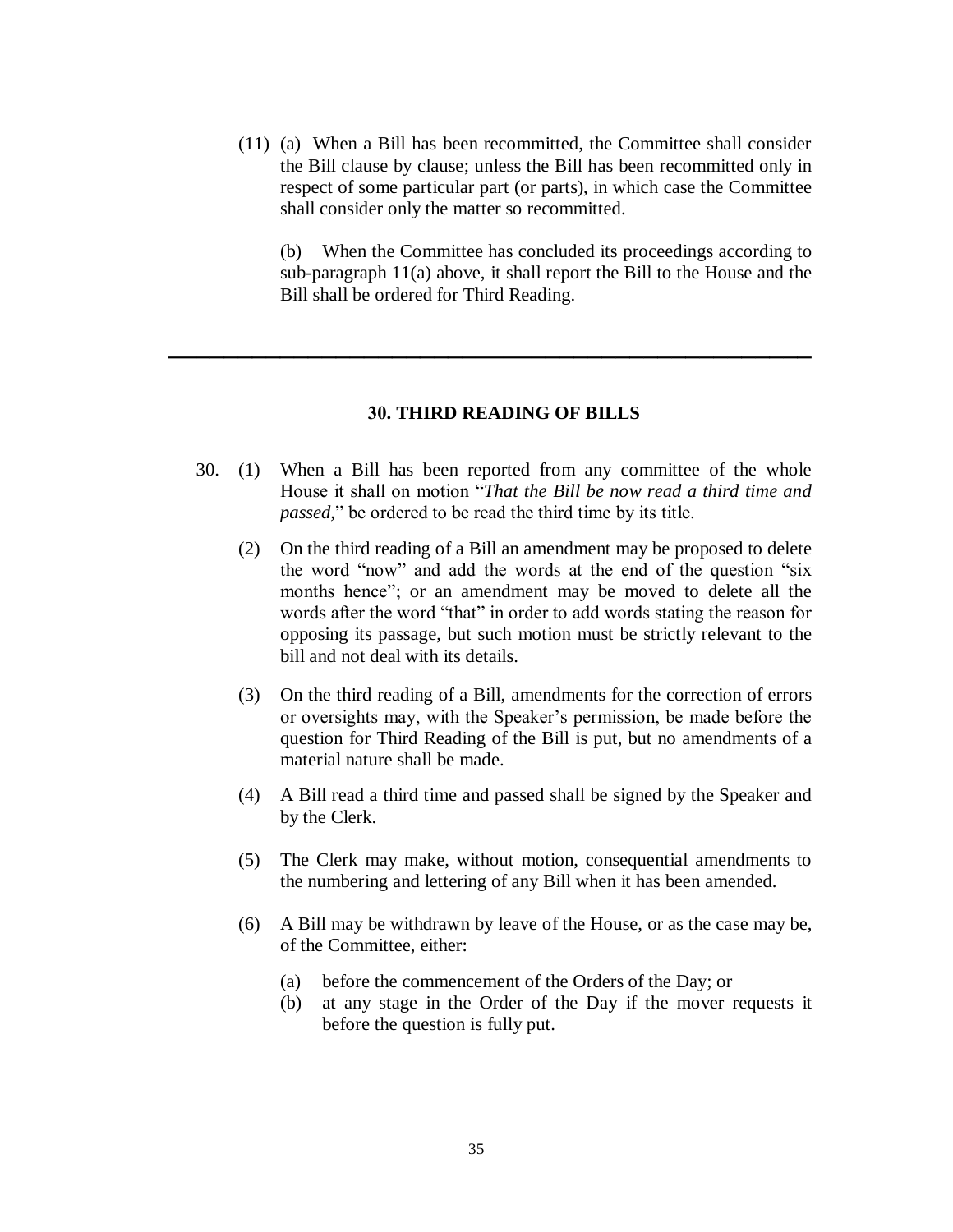- (7) When a Bill originating in the Senate has been read a third time and passed, a printed and signed copy shall be forwarded to the House with a message seeking its concurrence.
- (8) When a Bill, originating in the House, has been read a third time and passed by the Senate with an amendment, or amendments, the Clerk of the Senate shall cause such amendments to be entered into the original copy of the Bill received from the House, which copy, properly signed, shall then be returned to the House together with a message seeking its concurrence to the amendment or amendments.

# **31. BILLS RECEIVED FROM THE SENATE**

**\_\_\_\_\_\_\_\_\_\_\_\_\_\_\_\_\_\_\_\_\_\_\_\_\_\_\_\_\_\_\_\_\_\_\_\_\_\_\_\_\_\_\_\_\_\_**

- 31. (1) Proceedings on Bills received from the Senate shall be as provided in Standing Orders 28 through 31 inclusive**.**
	- (2) When a Bill has been returned from the Senate with a list of the Senate's amendments, the Member in charge of the Bill may without notice move for the consideration of the said amendments forthwith or on a future date, and such a motion shall be decided without amendment or debate.
	- (3) Upon consideration of the amendments, the House may agree, disagree or make amendments thereto, or may propose amendments in lieu thereof or consequent thereto.
	- (4) If such a Bill has been agreed to by this House without amendment, a Message to that effect shall be carried to the Senate by the Clerk and the Bill shall be signed by the Speaker.
	- (5) If such a Bill has been passed by the House with amendments, the Bill shall be signed by the Speaker and returned to the Senate by the Clerk with a list of the amendments, and a Message desiring the concurrence of the Senate to those amendments.
	- (6) When a Bill, originating in the Senate, to which amendments have been made by the House, is again received from the Senate with a list of amendments to or in lieu of the amendments made by the House, the proceedings upon the Senate's amendments shall be as provided in sub-paragraphs 31 (2) and (3) herein.
	- (7) If the Senate has assigned reasons for disagreeing to any of the House's amendments, the reasons shall be considered forthwith or upon a future date as the Member in charge of the Bill shall appoint,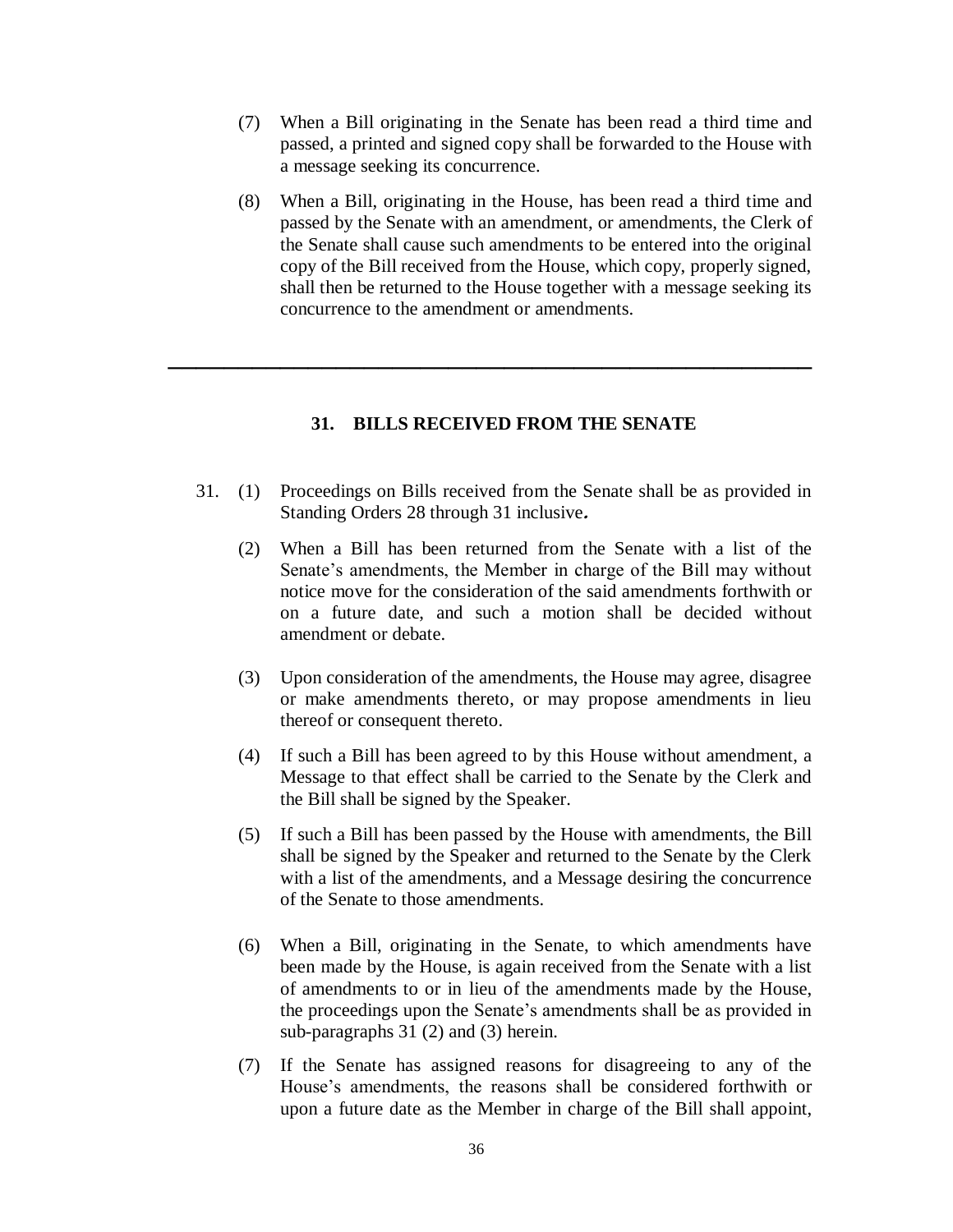and upon their consideration the question shall be proposed in respect of each amendment disagreed to by the Senate that the House insists or does not insist upon its amendments.

(8) Upon the conclusion of proceedings under sub-paragraphs 31(6) and (7) above, if the Bill has been agreed to by the Senate and the House, as amended by one or both Chambers, or if the Bill has been passed by both without amendment, the Speaker shall sign the Bill.

# **32. PROCEDURE IN COMMITTEE OF THE WHOLE HOUSE ON BILLS**

**\_\_\_\_\_\_\_\_\_\_\_\_\_\_\_\_\_\_\_\_\_\_\_\_\_\_\_\_\_\_\_\_\_\_\_\_\_\_\_\_\_\_\_\_\_\_**

- 32. (1) Instructions to the Committee of the Whole House may be included in the motion for committal, but shall not be moved by way of amendment; provided that no instruction shall be moved to order the Committee to make a provision, if it already has power to make such provision.
	- (2) Any Committee of the Whole House to which a Bill is committed shall not discuss the principle of the Bill, but only its details.
	- (3) Subject to Standing Order 24, the Committee shall have power to make such amendments as it thinks fit.
	- (4) In Committee of the Whole House the Member in charge shall move each clause in succession, provided that he or she may, at their own discretion, move groups of consecutive clauses, unless any other Member objects thereto.

If no amendment is proposed thereto, or when all proposed amendments have been disposed of and debate thereon has concluded, the Chair shall proceed to put the question.

- (5) Any proposed amendments of which notice has not been given shall be handed to the Chair in writing.
- (6) No amendment shall be moved which is inconsistent with any clause already agreed upon or any decision already come to by the Committee, and the Chair may, at any time during the discussion of a proposed amendment, withdraw it from the consideration of the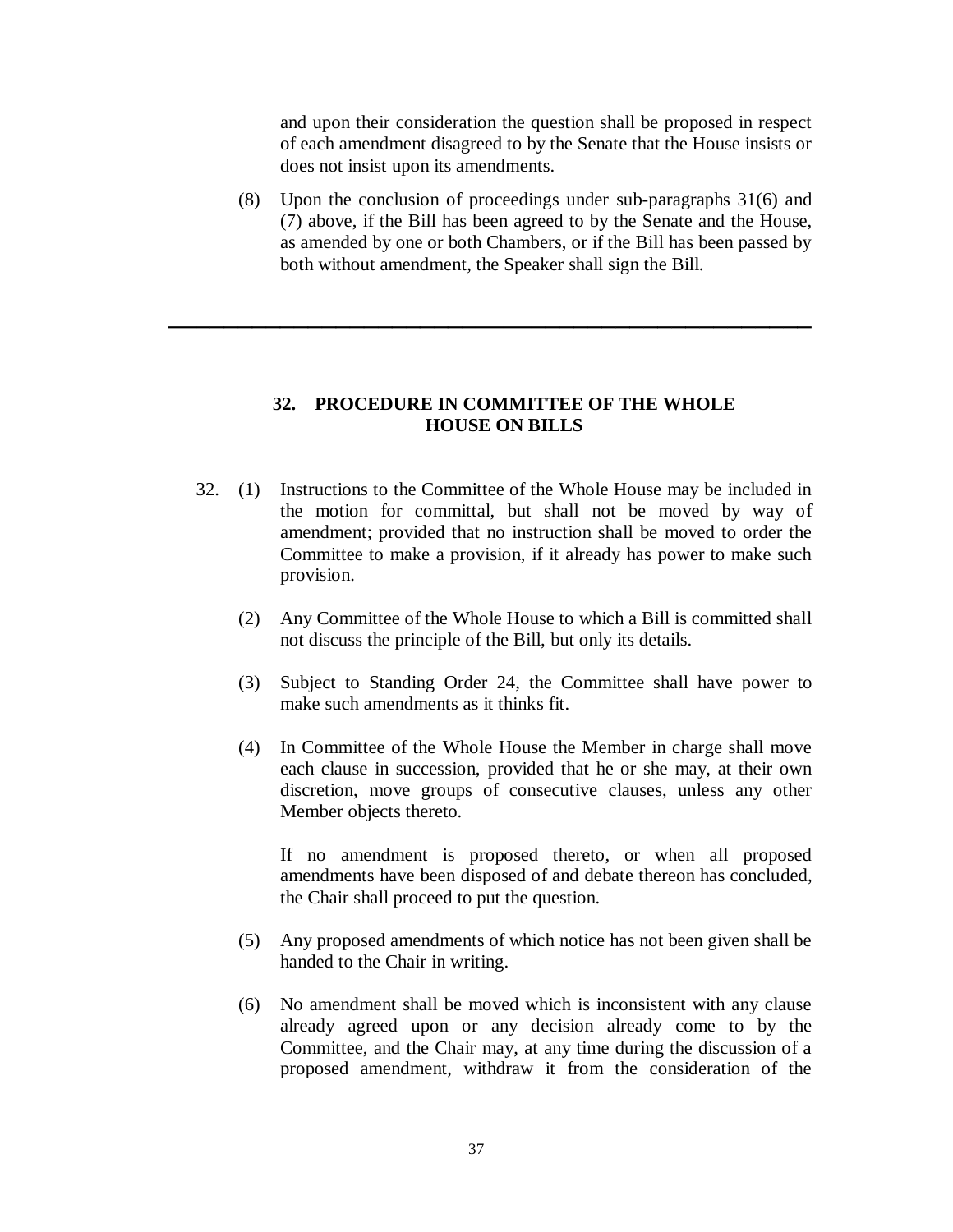Committee if in the Chair's opinion the discussion has shown that the amendment contravenes the provisions of this Standing Order.

- (7) Consideration of a clause may be postponed, unless a decision has already been taken upon an amendment thereto and postponed clauses shall be considered when all remaining clauses have been considered and before any new clauses are considered.
- (8) Any proposed new clause may be considered either after the clauses of the Bill have been disposed of, and before consideration of the schedule, or at the appropriate place in the Bill as the Chair may determine.
- (9) A motion to include a new clause shall be the subject of debate, and when all amendments (if any) proposed thereto have been disposed of and debate thereon has concluded the Chair shall proceed to put the question.
- (10) Schedules shall be disposed of in the same way as clauses.
- (11) When every clause and schedule and every proposed new clause or new schedule has been dealt with, the Preamble shall be considered and the question put "That this Preamble (or this Preamble as amended) be the Preamble to the Bill". No amendment to the Preamble shall be considered unless it has been made necessary by a previous amendment to the Bill.
- (12) If any amendment to the title of the Bill is made necessary by an amendment to the Bill, it shall be made at the conclusion of the proceedings as detailed in this Standing Order, but no question shall be put that the title (or the title as amended) stands part of the Bill.
- (13) At the conclusion of the proceedings, the Chair shall put the question "That the Bill (or the Bill as amended) be reported to the House", which shall be decided without amendment or debate.
- (14) When the Speaker puts the question that the report of the Committee of the Whole House be adopted no amendment or debate thereon shall be permitted.
- (15) If any Member, before the conclusion of proceedings on a Bill, moves to report progress and such motion is carried; or if the proceedings in Committee have not been finished at the conclusion of a sitting, the Chair shall rise and report progress to the House and shall ask leave to sit again.

**\_\_\_\_\_\_\_\_\_\_\_\_\_\_\_\_\_\_\_\_\_\_\_\_\_\_\_\_\_\_\_\_\_\_\_\_\_\_\_\_\_\_\_\_\_**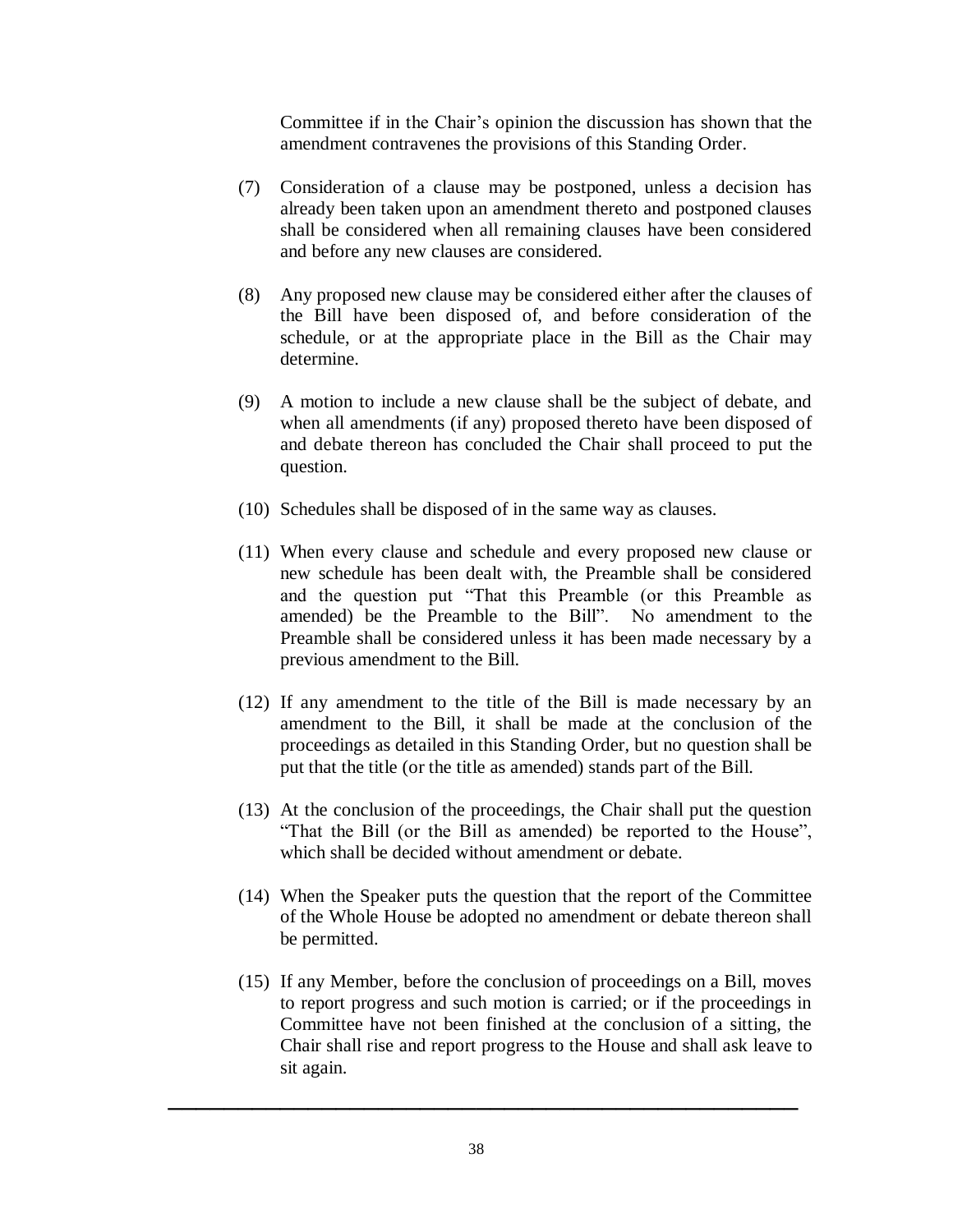#### **33. PRIVATE BILLS**

- 33. (1) Every Bill that is intended to benefit a particular person, association, or corporate body and is not a Government measure shall be introduced as a Private Bill under this Standing Order.
	- (2) Every Private Bill shall contain a clause saving the rights of Her Majesty the Queen, her heirs and successors, all bodies politic and corporate, and all others except such as are mentioned in the Bill, and those claiming by, from or under them.
	- (3) (a) No Private Bill shall be brought in except upon leave given on a Petition from the promoters.
		- (b) Every Petition for the passing of a Private Bill shall be accompanied by seventy-five printed copies of the Bill which the promoters desire to have passed.
	- (4) Printed copies of every Private Bill shall be circulated to Members as soon as practicable after the presentation of the relevant Petition.
	- (5) Whenever a Petition for the passing of a Private Bill for:-
		- (a) the incorporation of a company or other body corporate, or;
		- (b) the amendment of any Private Act under which a company or other body corporate has been or may be incorporate,

has been presented, the Speaker shall, without motion or question put, refer such Petition to the Joint Select Committee on Private Bills for consideration and report.

- (6) A Private Bill shall not be read for the first time until:-
	- (a) the Clerk shall have certified in writing to the Speaker that notice of the general nature and objects of the Bill and of the intention to introduce the same has been published in some local newspaper which newspaper is published not less frequently than weekly; and
	- (b) not less than ten days have elapsed after such publication.
	- (7) The subsequent procedure with regard to Private Bills shall be the same as that with regard to other Bills except that:-
		- (a) After a Private Bill for the incorporation of a Company or other body corporate or the amendment of any Private Act under which a company or other body corporate has been or may be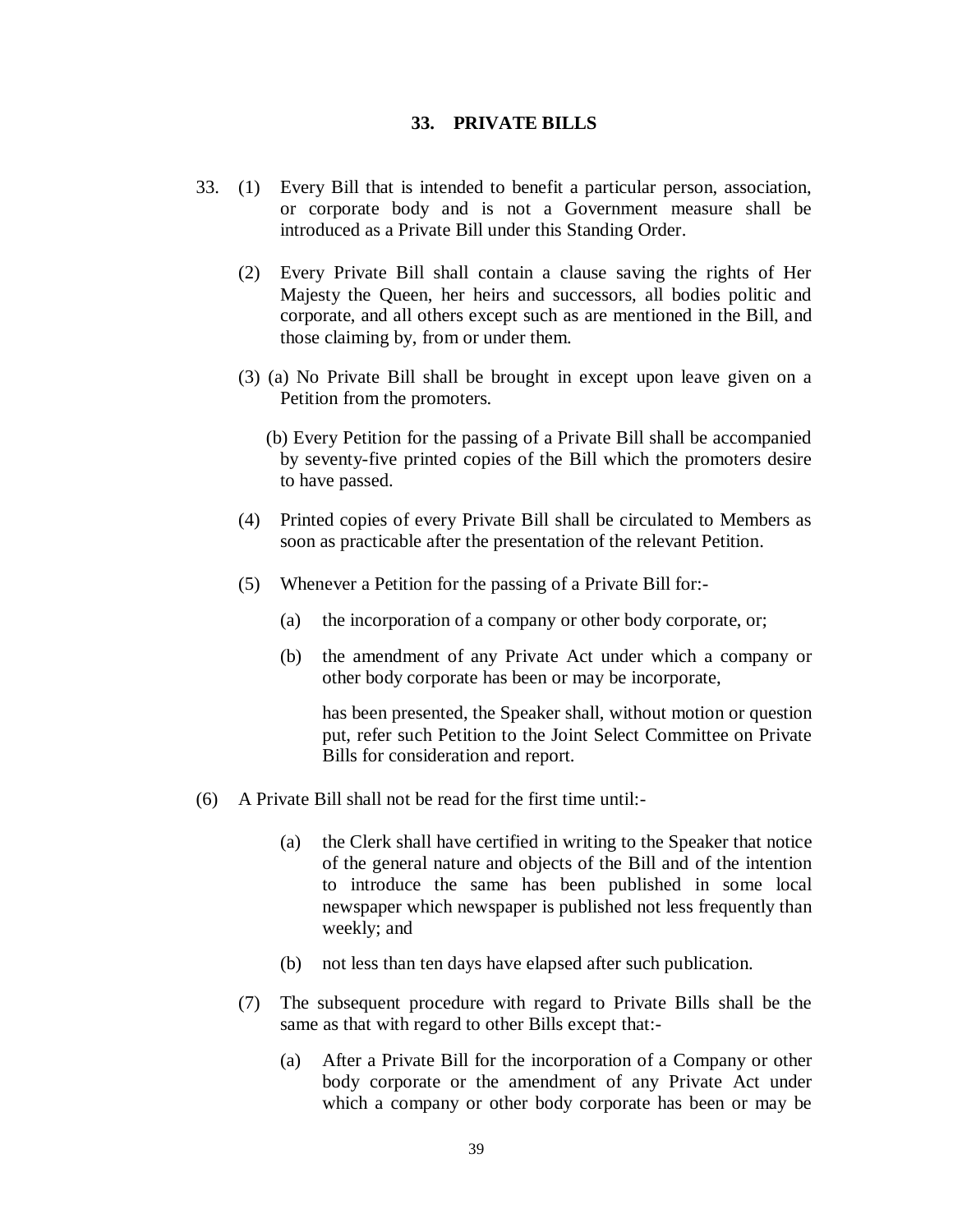incorporated has been introduced the Member in charge may without notice move that the remaining stages be taken forthwith;

- (b) A Private Bill such as is described in sub-paragraph (7) (a) above shall, unless the House otherwise orders, be dealt with at the second reading without being committed, but shall be deemed not to have passed the second reading until all the clauses of the Bill, in their original or amended form, shall have been agreed;
- (c) At any time during the proceedings on the second reading of a Private Bill such as is described in sub-paragraph (7) (a) above any Member may (notwithstanding that he may have spoken) interrupt the proceedings and move without notice that the Bill be committed to the House in Committee of the whole House for consideration, which motion shall be put without amendment or debate;
- (d) If a motion for committal of a Private Bill made pursuant to subparagraph (7) (c) above be adopted, all proceedings in the House with respect to such Bill subsequent to the adoption of the motion for the second reading thereof and prior to the adoption of the motion for committal shall be void and the Bill shall stand committed.
- (8) Unless the House otherwise orders, no Petition for the passing of a Private Bill shall be considered during the period, in any year, beginning on the first day of June and ending on the day on which Parliament is prorogued for the Summer Recess.

# **34. COMMITTEES**

- 34. (1) There shall be the following Standing Committees:
	- (a) The Private Bills Committee;
	- (b) The Public Accounts Committee;
	- (c) Committee on the Office of the Auditor
	- (d) Committee on Register of Members' Interests
	- (2) (a) **The Private Bills Committee** shall be a Joint Select Committee with five Members appointed by the Speaker (who may also discharge and replace them) to sit with Members of the Senate for the duration of the life of Parliament.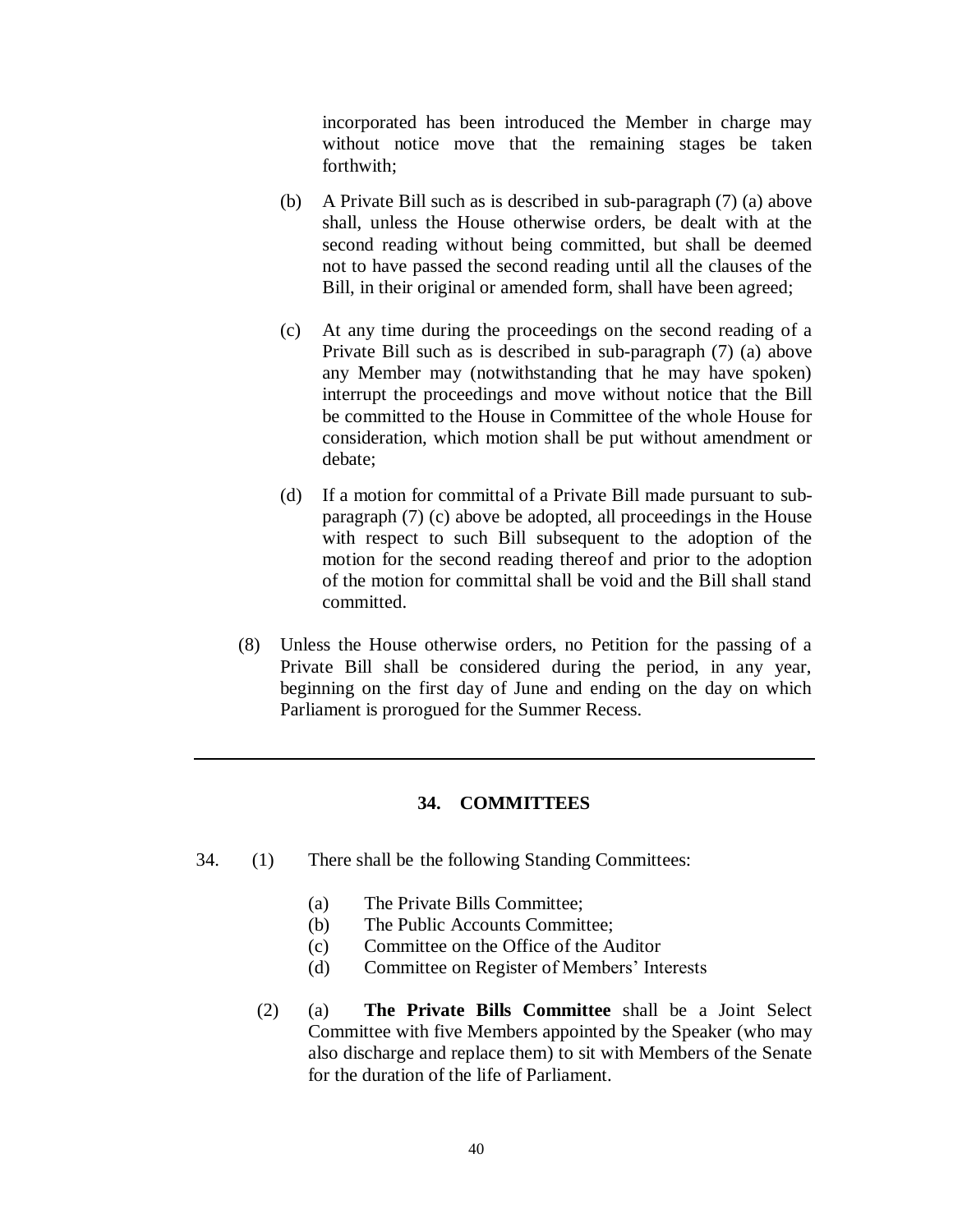(b) The Private Bills Committee shall have the duty of examining, considering and reporting on:-

- (i) all Petitions and Private Bills referred to it pursuant to Standing Order 33; and
- (ii) all other Petitions and matters referred to it by either House of the Legislature.
- (3) (a) **The Public Accounts Committee** shall consist of seven Members appointed by the Speaker, inclusive of the Chair, for the duration of the life of Parliament; however any Member may be discharged from serving as a Member of the Committee by the Speaker and replaced.
	- (b) The Chair of the Public Accounts Committee shall be a Member of Her Majesty's Loyal Opposition.
	- (c) The Public Accounts Committee shall have the duty of examining, considering and reporting on:-
		- (i) the accounts showing the appropriation of the sums granted by the Legislature to meet the public expenditure of Bermuda;
		- (ii) such accounts as may be referred to the Committee by the House; and
		- (iii) the report of the Auditor for any such accounts.
- (4) The **Committee on the Office of the Auditor** shall be appointed for the duration of the life of Parliament.It shall consist of five Members, inclusive of the Chair, appointed by the Speaker, who may discharge and replace any Member. The Committee shall have the duty:-
	- (a) of reviewing annual and any supplementary estimates requested by the Auditor and of making recommendations thereon to the Minister of Finance;
	- (b) of reviewing the establishment including both numbers and trading of posts comprising the Office of the Auditor and any changes proposed by the Auditor and of making recommendations thereon to the Minister responsible for Management Services;
	- (c) of reporting to the House of Assembly the potential effects on the Auditor's ability to carry out his functions in a timely manner of any changes to either estimates, including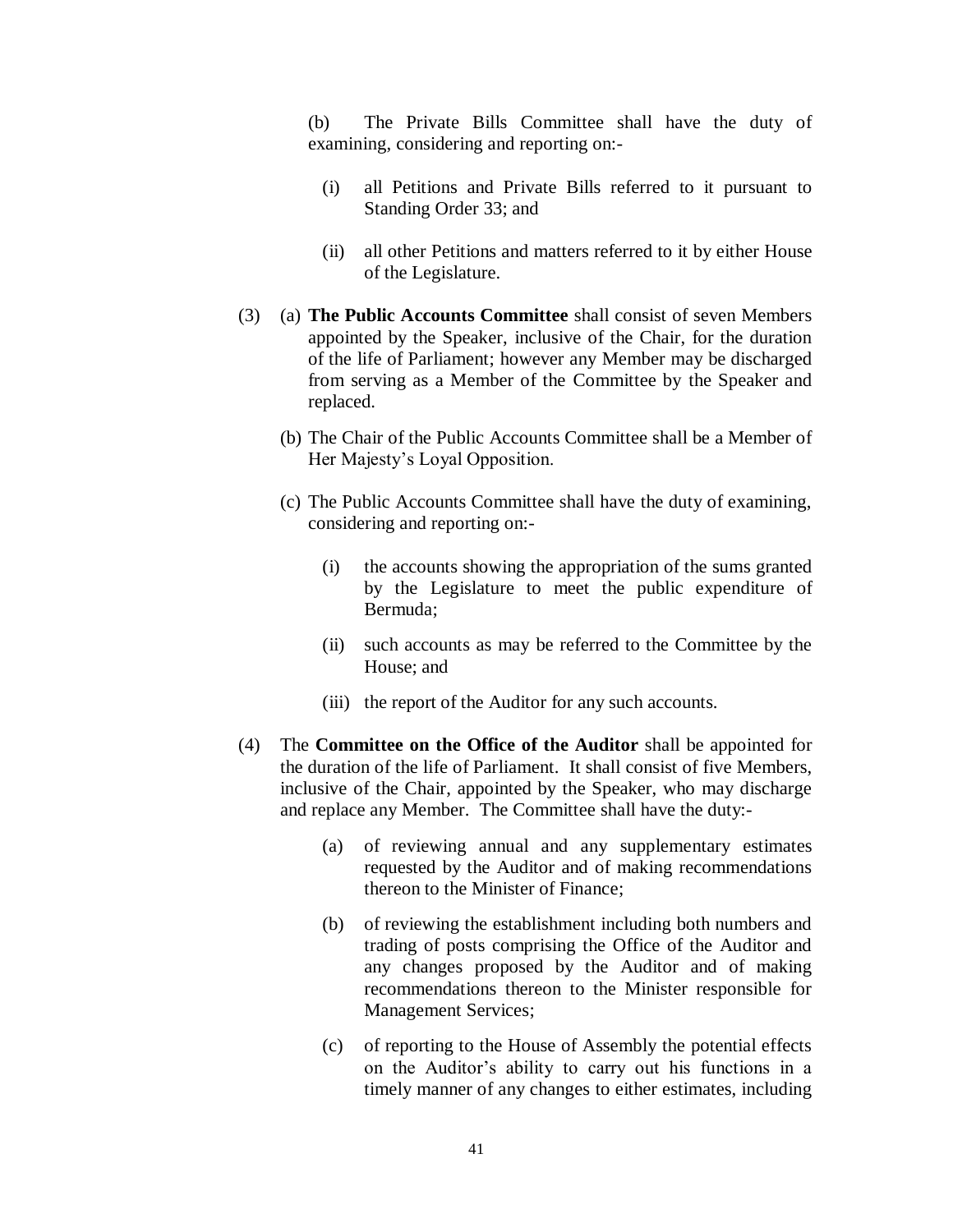supplementary estimates, or establishment of the Office of the Auditor from those recommended by the Committee;

- (d) of reviewing General Orders, Financial Instructions or other directions so far as they may impinge on the independence of the Auditor and his ability to carry out his functions and of recommending how those directions might be amended in their application to the Auditor;
- (e) of recommending to the Minister of Finance the basis and circumstances in which the Auditor should levy fees as income to the Consolidated Fund;
- (f) where the Auditor is requested to carry out duties in addition to the functions set out in the Audit Act, 1990 *[title 14, item 4]* then of recommending to the Minister of Finance the additional resources required to undertake those duties;
- (g) of establishing the dates by which the Auditor must present his reports to the Speaker of the House of Assembly if, in the opinion of the Committee, the submission times set by the Act cannot be met for good reason;
- (h) of recommending to the Minister of Finance the auditor who will audit the revenues and expenses of the Office of the Auditor;
- (i) of receiving and considering in consultation with the Auditor the reports of any practice reviews performed on the Office of the Auditor, such reports to remain confidential to the Auditor and Members of the Committee.
- (5) The **Committee on Register of Members' Interests** shall be a Joint Select Committee with five Members appointed by the Speaker (who may also discharge and replace them) to sit with Members of the Senate for a total of seven Members inclusive of the Chair, appointed for the duration of the life of Parliament.

There shall be a Register of Members' Interest, to provide information of any pecuniary interest or other material benefit which a Member of Parliament may receive which may be thought to affect his or her conduct or influence his or her actions, speeches or votes, and the Clerk of the Legislature shall act as the Registrar.

The Committee on shall have the duty:-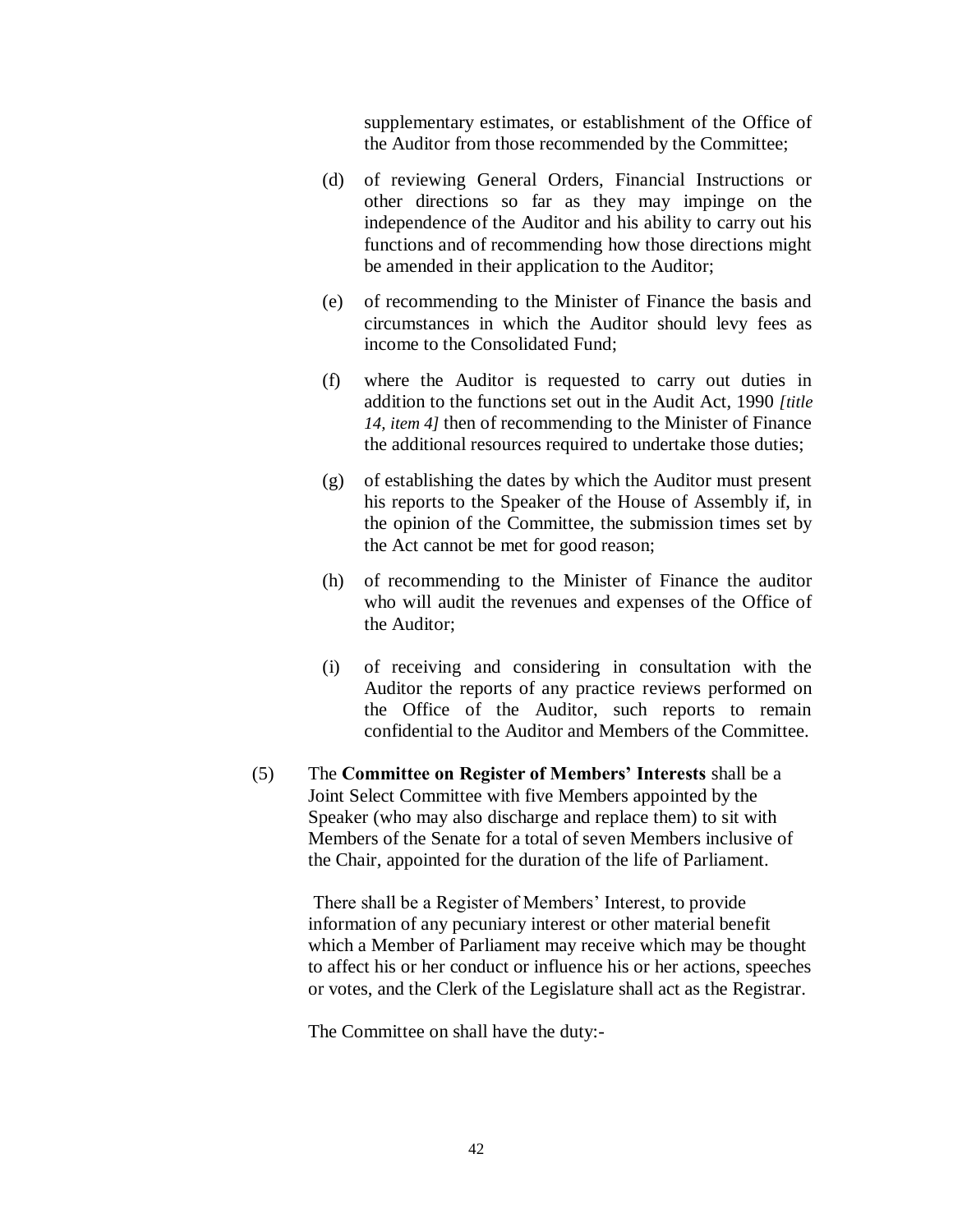- (a) of examining the arrangements made for the compilation, maintenance and accessibility of the Register of Members' Interests;
- (b) to consider any proposals made by Members or others as to the rules, form and content of the Register;
- (c) to consider any specific complaints or disputes made in relation to the registering or declaring of interests;
- (d) to report on these and any other matters relating to Members' interests; and
- (e) to exercise a general oversight of the procedures for the registering and declaring of interests and make recommendations for changes therein and from time to time report to the House its interpretation of the scope of the various classes of pecuniary interests.

#### **35. SESSIONAL SELECT COMMITTEES**

**\_\_\_\_\_\_\_\_\_\_\_\_\_\_\_\_\_\_\_\_\_\_\_\_\_\_\_\_\_\_\_\_\_\_\_\_\_\_\_\_\_\_\_\_**

- 35. (1) Members of the House appointed to Sessional Select Committees shall be chosen by the Speaker as soon as may be after the beginning of each Session.
	- (2) There shall be the following Sessional Select Committees:-
		- (a) The Standing Orders Committee
		- (b) The House & Grounds Committee
		- (c) The Regulations Committee
	- (3) The Standing Orders Committee shall consist of the Speaker (who shall be the Chair thereof) and five other Members. It shall have the duty of considering and reporting on:

(a) such matters relating to the Standing Orders as may be referred to it by the House;

(b) such matters which appear to affect the powers and privileges of the House as may be referred to it by the House; and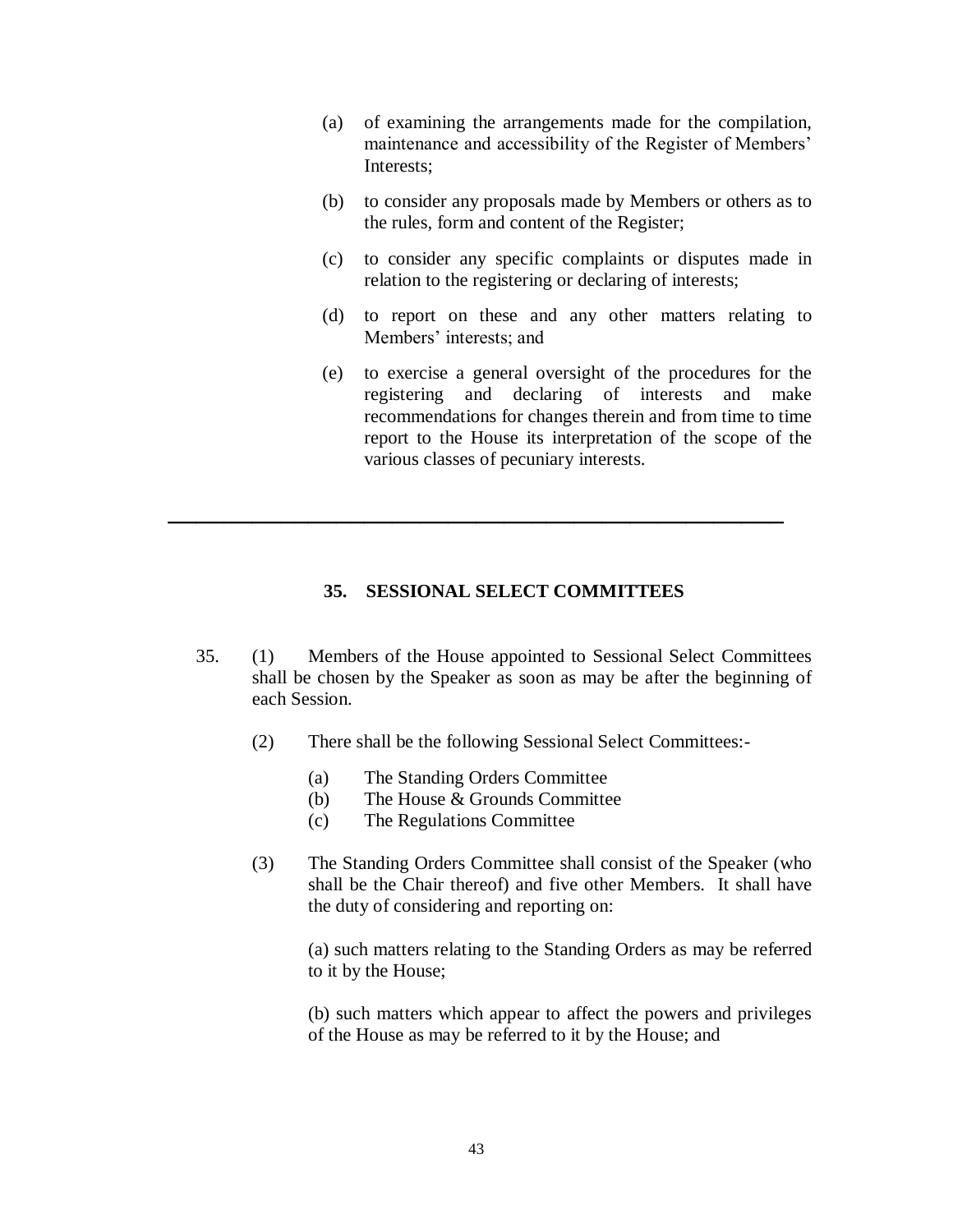(c) such matters relating to the Standing Orders or appearing to affect the powers and privileges of the House as the Committee may deem to require consideration.

- (4) The House & Grounds Committee shall consist of the Deputy Speaker (who shall be the Chair thereof) and four other Members. It shall have the duty of considering and advising the Speaker on all matters connected with the comfort and convenience of Members, including the maintenance and repair of the facilities of the House and its precincts and, from time to time, reporting to the House its Minutes of Proceedings.
- (5) The Regulations Committee shall consist of five Members inclusive of the Chair thereof. It shall have the duty of considering all such statutory instruments (as defined by the Interpretation Act for the time being in force) as under the authority of any Act are laid before the House, and to bring to the special attention of the House any regulations –

(a) which involves the expenditure of public monies or imposes or fixes fees for licenses or for services;

(b) the making of which appears to constitute an unusual or unexpected use of the powers conferred by the Act under which it was made;

(c) which purports to have retroactive effect;

(d) the publication or laying before the House of which appears to have been unduly delayed; or

(e) the purport or form of which appears to require elucidation;

Provided that the Regulations Committee shall not consider or report on the merits or policy of any regulations.

# **36. OTHER SELECT COMMITTEES**

**\_\_\_\_\_\_\_\_\_\_\_\_\_\_\_\_\_\_\_\_\_\_\_\_\_\_\_\_\_\_\_\_\_\_\_\_\_\_\_\_\_\_\_\_\_\_**

36. (1) A Select Committee, other than a Standing Select Committee, shall be appointed by order of the House, which shall specify the terms of reference of the Committee.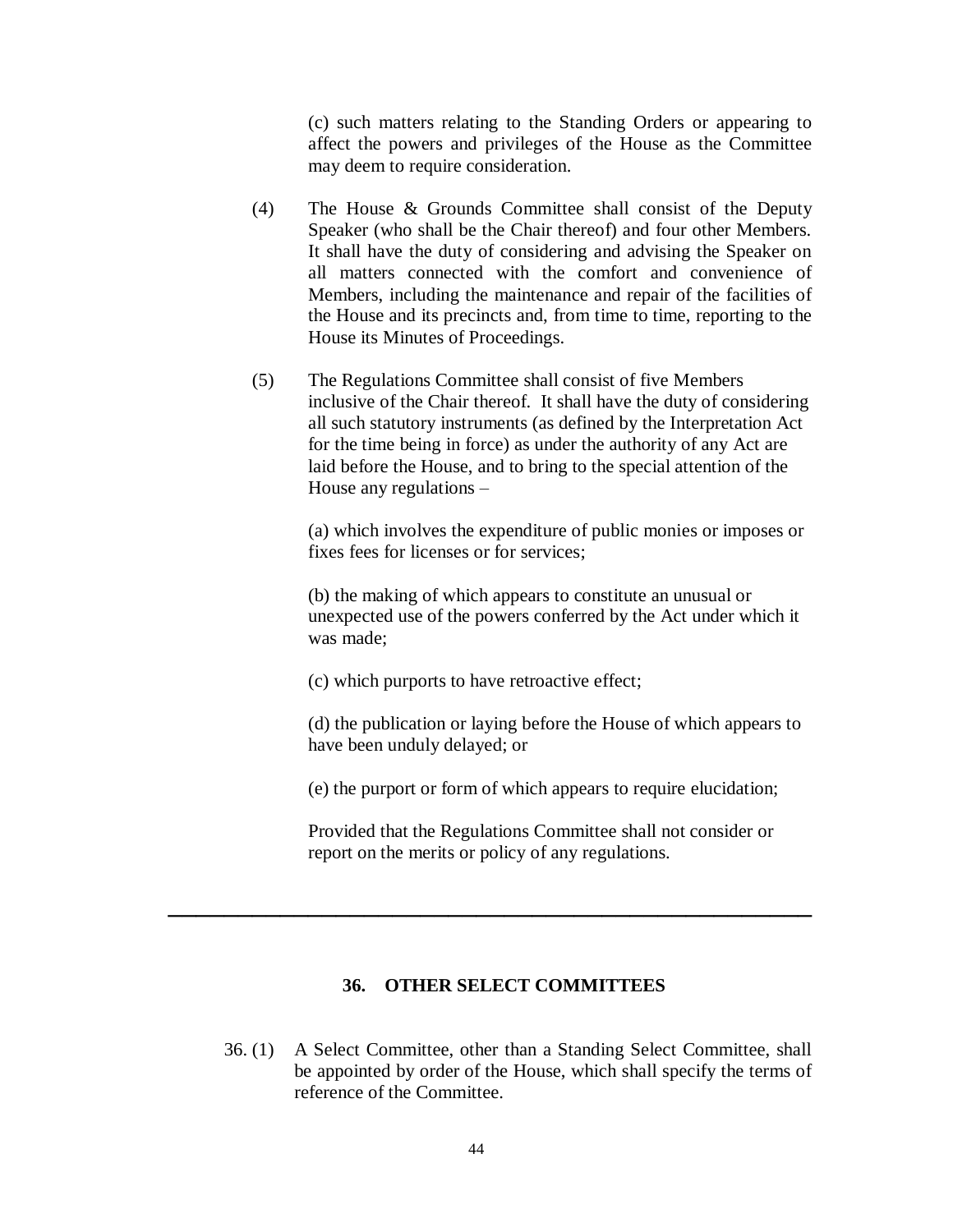- (2) It shall consist of as many Members as the House may nominate.
- (3) The quorum of a Select Committee shall be such as specified in the order of the House.
- (4) Every Select Committee shall be so constituted as to ensure, as far as is possible, that the balance of parties in the House is reflected in the Committee.
- (5) Where a Member of a Select Committee dies, or for any other reason his or her seat becomes vacant, then subject to the preceding subparagraph, the House shall nominate another Member in replacement. Subject to the wishes of the House, the proceedings of a Committee shall not be invalidated on the ground of a vacancy in the membership of the Committee so occurring.
- (6) Except as otherwise provided in these Orders, or by special direction of the House, a Select Committee may elect a Chair from among its Members.

# **37. JOINT SELECT COMMITTEES**

**\_\_\_\_\_\_\_\_\_\_\_\_\_\_\_\_\_\_\_\_\_\_\_\_\_\_\_\_\_\_\_\_\_\_\_\_\_\_\_\_\_\_\_\_\_\_**

- 37. (1) The Speaker may for the purposes of any Joint Select Committee (other than the Public Accounts Committee) appoint not more than seven Members to sit with Members of the Senate as a Joint Select Committee.
	- (2) The quorum of a Joint Select Committee shall be such as the Committee may decide.
	- (3) A Joint Select Committee shall elect its own Chair.
	- (4) A Joint Select Committee may be appointed at the request of either House with the approval of the other House.

**\_\_\_\_\_\_\_\_\_\_\_\_\_\_\_\_\_\_\_\_\_\_\_\_\_\_\_\_\_\_\_\_\_\_\_\_\_\_\_\_\_\_\_\_\_\_**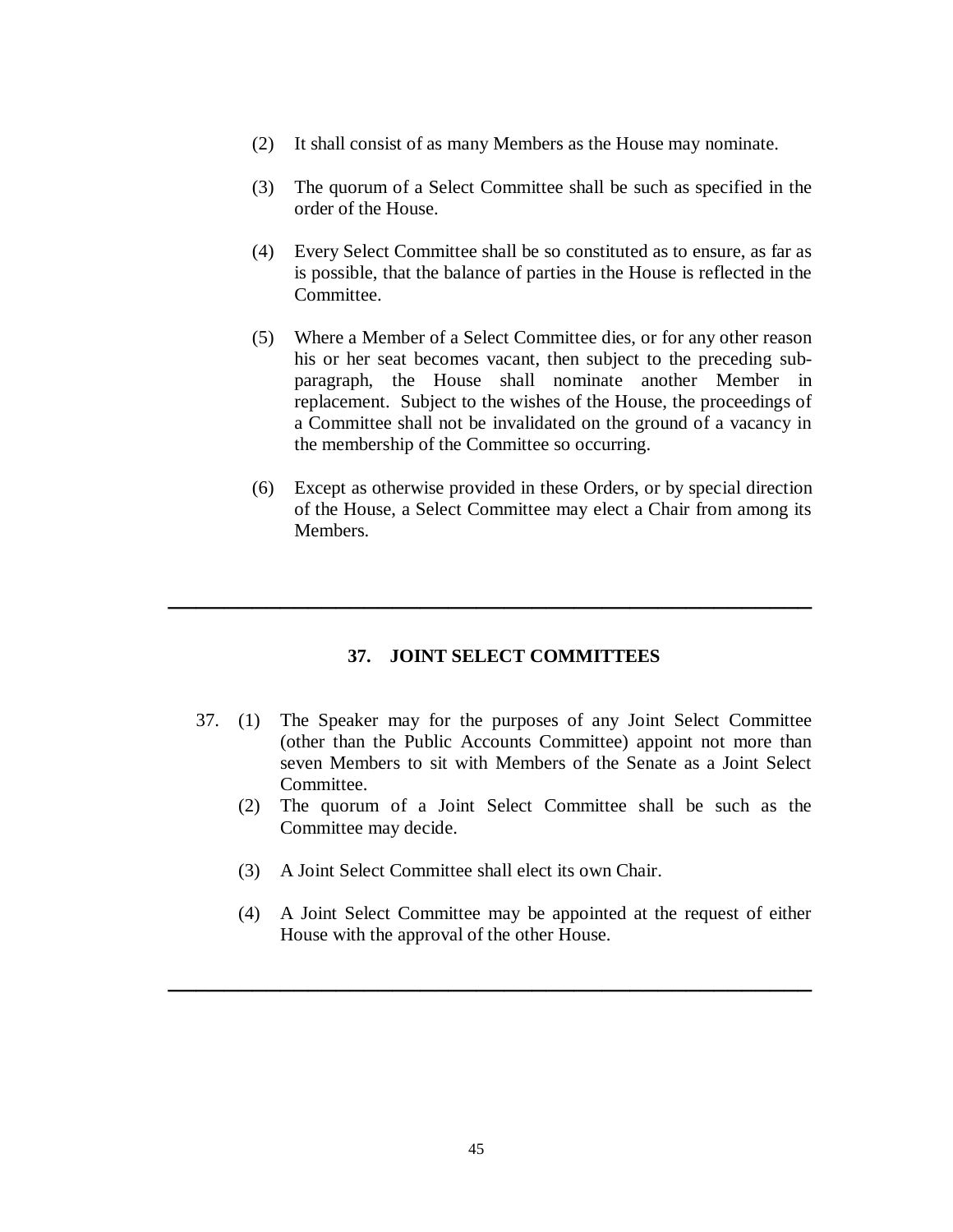#### **38. PROCEDURE OF COMMITTEES**

- 38. (1) Except as otherwise provided in these Orders, this order shall apply to all Select Committees.
	- (2) If the Chair of any Select Committee shall be absent from any meeting, the Committee shall elect another member to serve as Chair for that meeting only.
	- (3) Unless the House otherwise directs, except for the Standing Orders Committee and the House and Grounds Committee, all other Select Committees shall have the power to send for persons, papers and records.
	- (4) Unless the House otherwise orders, a simple majority of the Members of the Committee shall be a quorum.
	- (5) The first meeting of a Select Committee shall be held at such time and place as the Chair [in the case of a Standing Select Committee], or the Speaker [in the case of a Special Select Committee], shall appoint. Subsequent meetings shall be held at such time and place as the Committee may determine: provided that if the Committee fails to do so, the Chair shall, in consultation with the Clerk of the Committee, appoint such time and place.
	- (6) The deliberations of a Select Committee shall be confined to the matter referred to it by the House and any extension or limitation thereof made by the House.
	- (7) A Select Committee shall not have the power to delegate any of its functions to the Chair.
	- (8) Subject to any order of the House or resolution of the Committee, the sittings of a Select Committee shall be private.
	- (9) A Select Committee may:-
		- (a) sit at any time when the House is adjourned;
		- (b) except by leave of the Speaker not sit while the House is sitting.
	- (10) Every Select Committee shall, before the end of a Session, make a report to the House upon matters referred to it; but where a Committee finds itself unable to conclude its investigations before the end of the Session it may so report to the House.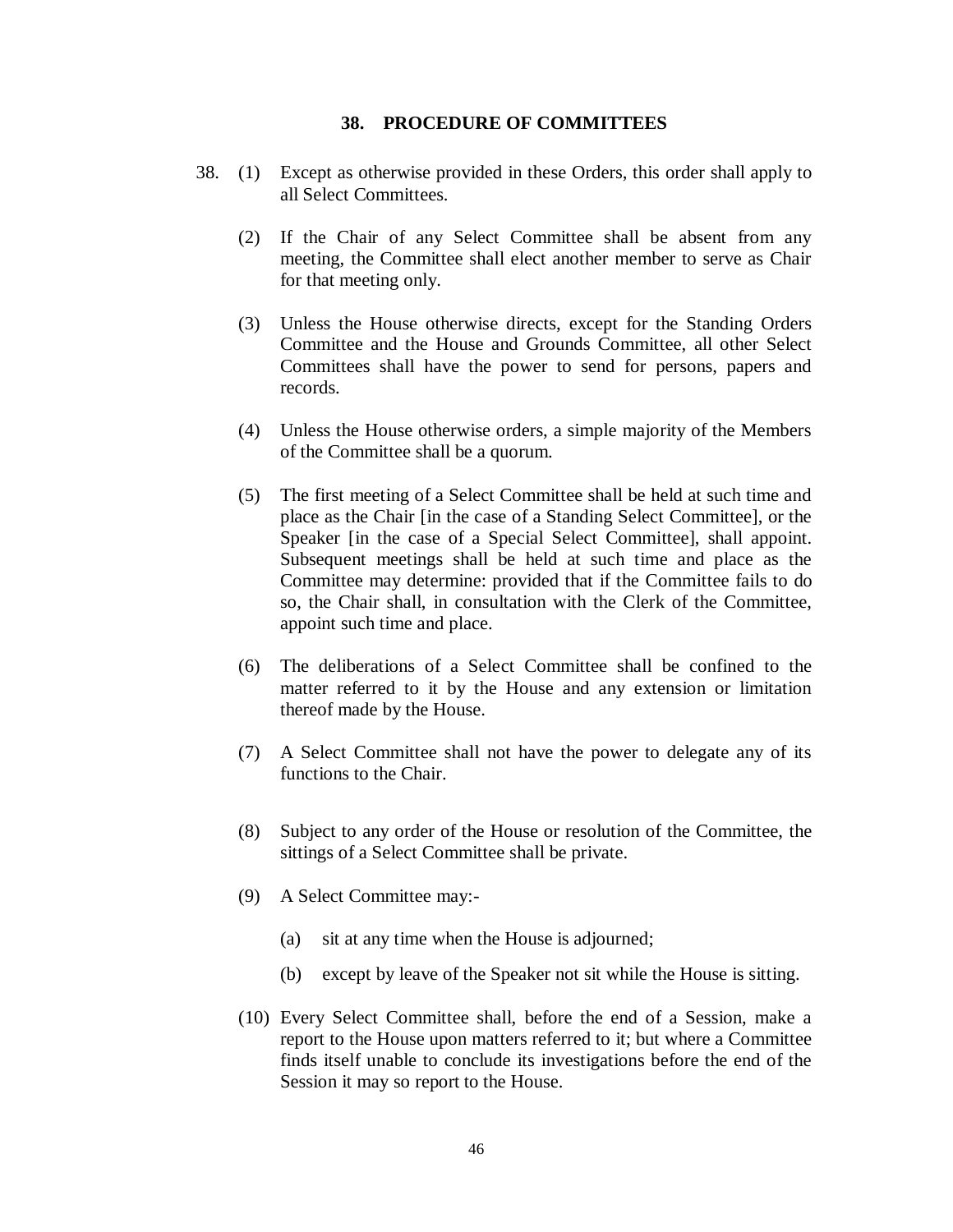- (11) A Report of a Select Committee may contain the opinions and the observations of the Committee and may be accompanied by any Minutes of evidence taken before the Committee.
- (12) A Select Committee may make a special report relating to its powers, functions and proceedings on any matters that it thinks fit to bring to the notice of the House.
- (13) (a) The Chair of a Select Committee shall prepare a draft report and submit it for the consideration of the Committee; but alternative drafts may be submitted for consideration by any other Member of the Committee;
	- (b) The report finally to be adopted shall be such as is agreed to with amendments, if any, by all the Members of the Committee or, failing unanimous agreement by a majority of the Members;
	- (c) Any Member dissenting from the report of a majority of the Committee may by leave of the Committee put in a concise written statement of his reasons for such dissent, and such statement shall be appended to the report.
- (14) The proceedings of and the evidence taken before any Select Committee and any documents presented to and decisions of such a Committee shall not be published by any Member thereof, or by any other person, before the Committee has presented its Report to the House.
- (15) A report or special report together with a copy of the Minutes of proceedings of a Select Committee and a copy of the Minutes of any evidence given before that Committee shall:
	- (a) be presented to the House by the Chair or other Member deputised by the Committee; and
	- (b) shall without question put be ordered to lie upon the table and the report shall be ordered to be printed.
- (16) The minutes of proceedings of a Committee shall record:
	- (a) the names of the Members present each day of the sitting of the Committee;
	- (b) the names of the witnesses examined;
	- (c) in the event of a division taking place, the question proposed, the name of the proposer and the respective votes thereon of the members present;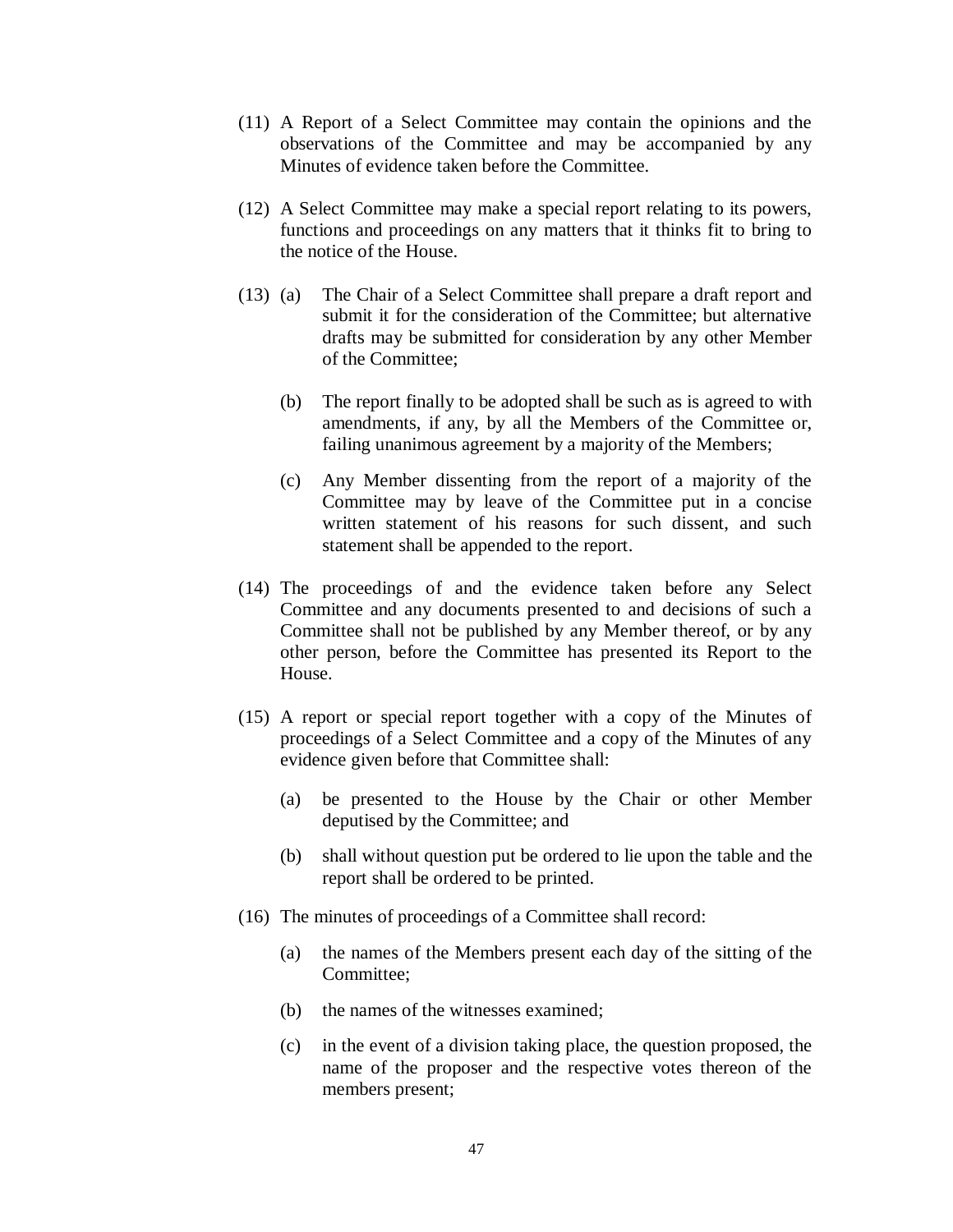- (d) a copy of the draft report and any alternative draft, and any amendments thereto.
- (17) The report of a Select Committee may be taken into consideration by the House on a motion "That the Report of the Select Committee on be adopted" and such a motion may be moved by any Member.
- (18) In any Select Committee, the Standing Orders of the House shall be observed so far as may be applicable, except the Order limiting the number of times of speaking. Unless provided by unanimous consent, no Member shall speak for more than 20 minutes at any one time.

# **39. ESTIMATES OF EXPENDITURE**

**\_\_\_\_\_\_\_\_\_\_\_\_\_\_\_\_\_\_\_\_\_\_\_\_\_\_\_\_\_\_\_\_\_\_\_\_\_\_\_\_\_\_\_\_\_\_**

39. (1) The Minister responsible for Finance shall cause to be prepared and laid before the House as soon as practicable before the commencement of each financial year Estimates of the revenues and expenditure for that year; or any supplementary estimates and shall immediately thereafter move a resolution: "That this House approves the Estimates of Expenditure for the year  $\therefore$  or "That this House approves the supplementary estimates" as the case may be.

> Provided that, if the Legislature is dissolved less than three calendar months before the commencement of any financial year, the estimates for that year may be laid before the House as soon as practicable after the commencement of that year.

- (2) After the motion for the approval of the Estimates of Expenditure for the financial year, or for the approval of the Supplementary Estimates has been made, the Minister responsible for Finance shall in the case of the Estimates of Expenditure make the annual financial statement or budget speech; or in the case of the supplementary estimates, a financial statement.
- (3) (a) In the case of the motion for approval of the Estimates of Expenditure for the financial year, no other Member shall speak after the Minister in charge has spoken; and

(b) The debate on the resolution shall be adjourned to a date, being a day not earlier than five clear days after the day on which the motion was moved, to be named by the Minister responsible for finance.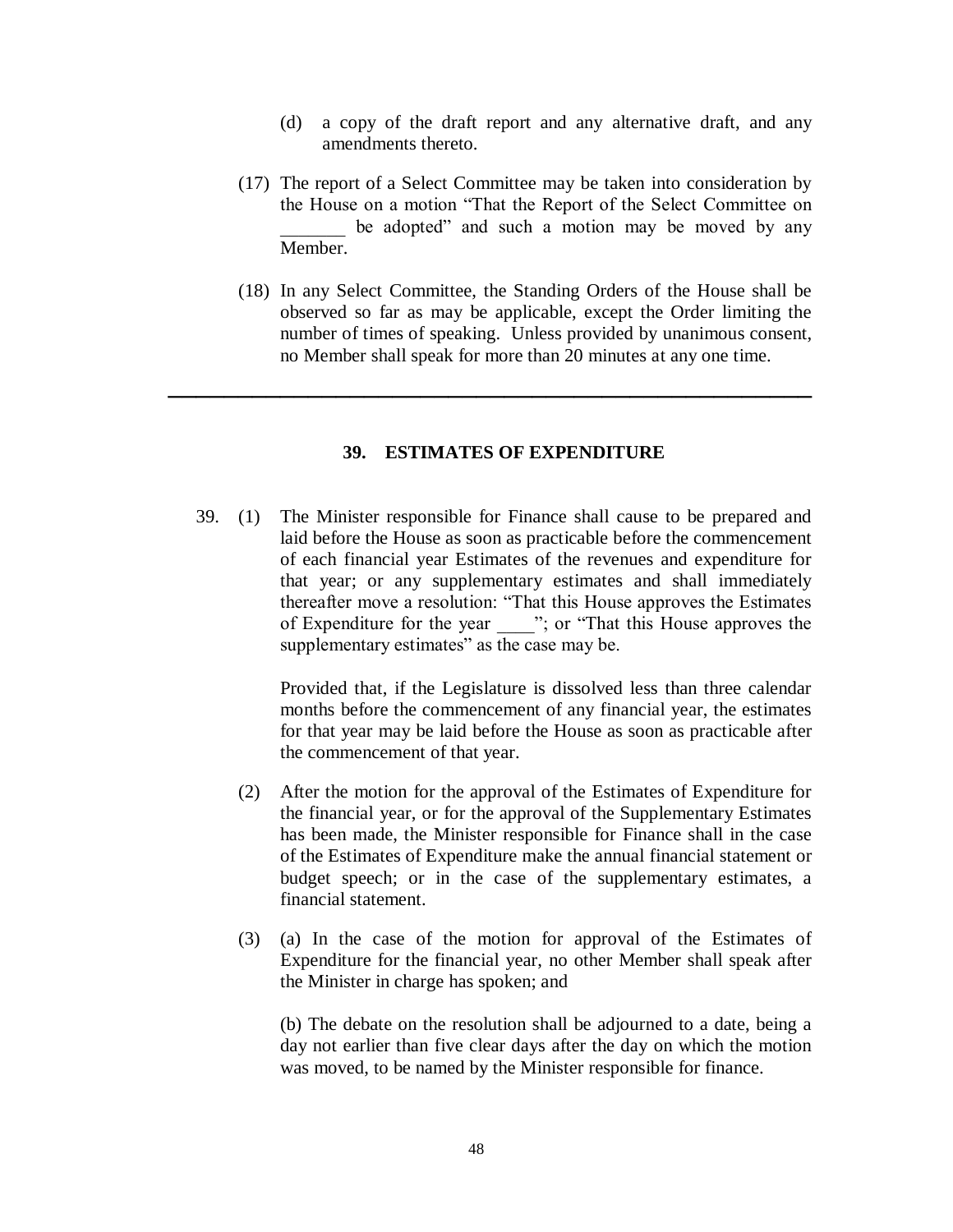- (4) The debate when resumed shall be confined to the financial and economic state of Bermuda and the general principles of Government policy and administration as indicated in the budget speech and the Estimates.
- (5) After Members have spoken and the Minister in charge has replied, the debate in the House shall be concluded without question put and the Estimates referred to a Committee of the Whole House which shall be called the Committee of Supply of the Whole House.

# **40. COMMITTEE OF SUPPLY**

\_\_\_\_\_\_\_\_\_\_\_\_\_\_\_\_\_\_\_\_\_\_\_\_\_\_\_\_\_\_\_\_\_\_\_\_\_\_\_\_\_\_\_\_\_\_\_\_\_\_\_\_\_\_\_\_\_\_\_\_\_\_\_\_\_\_\_\_\_

- 40. (1) There shall be a Committee of the whole House to be called "the Committee of Supply."
	- (2) It shall be the duty of the Committee of Supply to consider the Estimates of revenues and expenditure and any supplementary Estimates.
	- (3) Unless the House otherwise decides, a maximum of fifty-six hours shall be allowed for the consideration of the Estimates in the Committee of Supply. Standing Order 19 (14) does not apply in this instance.
	- (4) In the case of debate on the Estimates of Expenditure, the Opposition shall have the right to determine the order in which the heads of expenditure shall be considered by notifying the Speaker and the Government in writing thereof not less than two clear days before the day named by the Member in charge under Standing Order 39 (3) (b) for resumption of debate on the motion for the approval of the Estimates of expenditure:

Provided that in the event of failure of the Opposition to exercise the right conferred under this paragraph the Government shall have the right to determine such order.

(5) Upon any day allotted under sub-paragraph 4 of this Order, no motion shall be moved except by a Minister upon any proceedings upon the Estimates, and such proceedings shall not be interrupted or postponed under any Standing Order.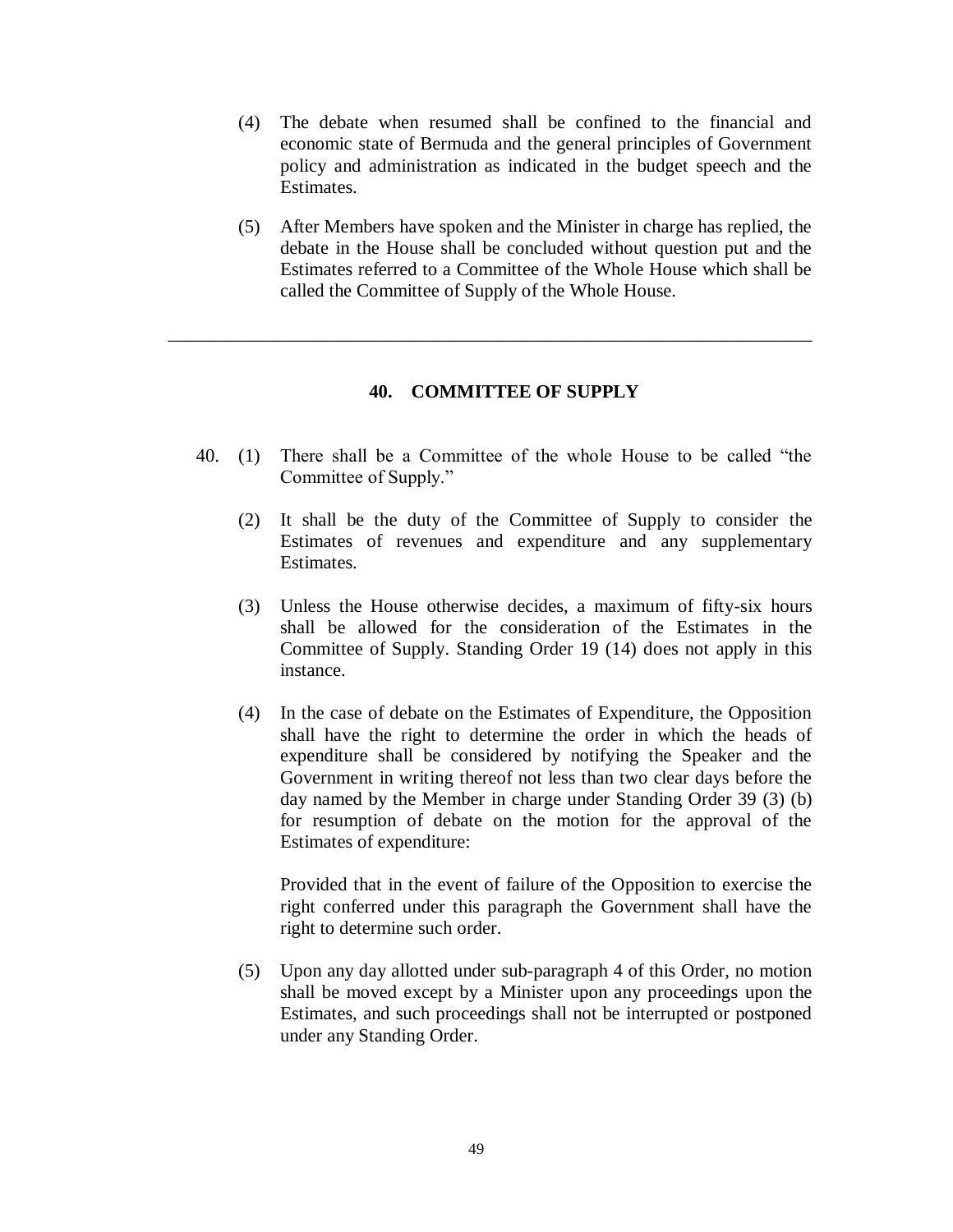- (6) The Chair may name the hour upon any day allotted under subparagraph (4) of this Order at which proceedings upon any head of expenditure in the Estimates shall be concluded.
- (7) If in case of any head of expenditure in the Estimates the hour so named is reached before the business concerned is disposed of, the Chair shall forthwith put any question necessary to dispose of that business.
- (8) If in the case of any head of expenditure in the Estimates the proceedings thereon are concluded before the hour named, the next head may be entered upon forthwith.
- (9) (a) On consideration of the Estimates (or Supplementary Estimates) each head of expenditure shall be considered. The Member in charge shall move each head of expenditure in the order determined under sub-paragraph (4) of this Order.

(b) A debate may take place on that motion or on any motion in respect of any amendment moved under the provisions of Standing Order 41*.* The debate must be relevant to the head or programme under consideration or to any amendment proposed thereto.

- (10) Any reference in these Standing Orders to a programme means a programme within any head of expenditure then under consideration.
- (11) The Chair shall call the title of each head of expenditure in turn, and shall propose the question "That the sum of \$  $\qquad$  for Head stand part of the Estimates," unless an amendment is proposed under Order 41. The debate on that question may include any detail under that Head, provided that any such debate shall be confined to the policy of the service for which the money is to be provided and shall not deal with the details of revenues or funds for which that service is not responsible.
- (12) When the question upon every head of expenditure has been decided, the Chairperson shall put the question that the Estimates (as amended, if amended) be reported to the House, which question shall be decided upon without amendment or debate. Upon such question being agreed to, the House shall resume, and the Chairman shall report the Estimates to the House.
- (13) At the conclusion of consideration of the Estimates in Committee of Supply, the House shall resume without question put and the Chairperson shall report to the House.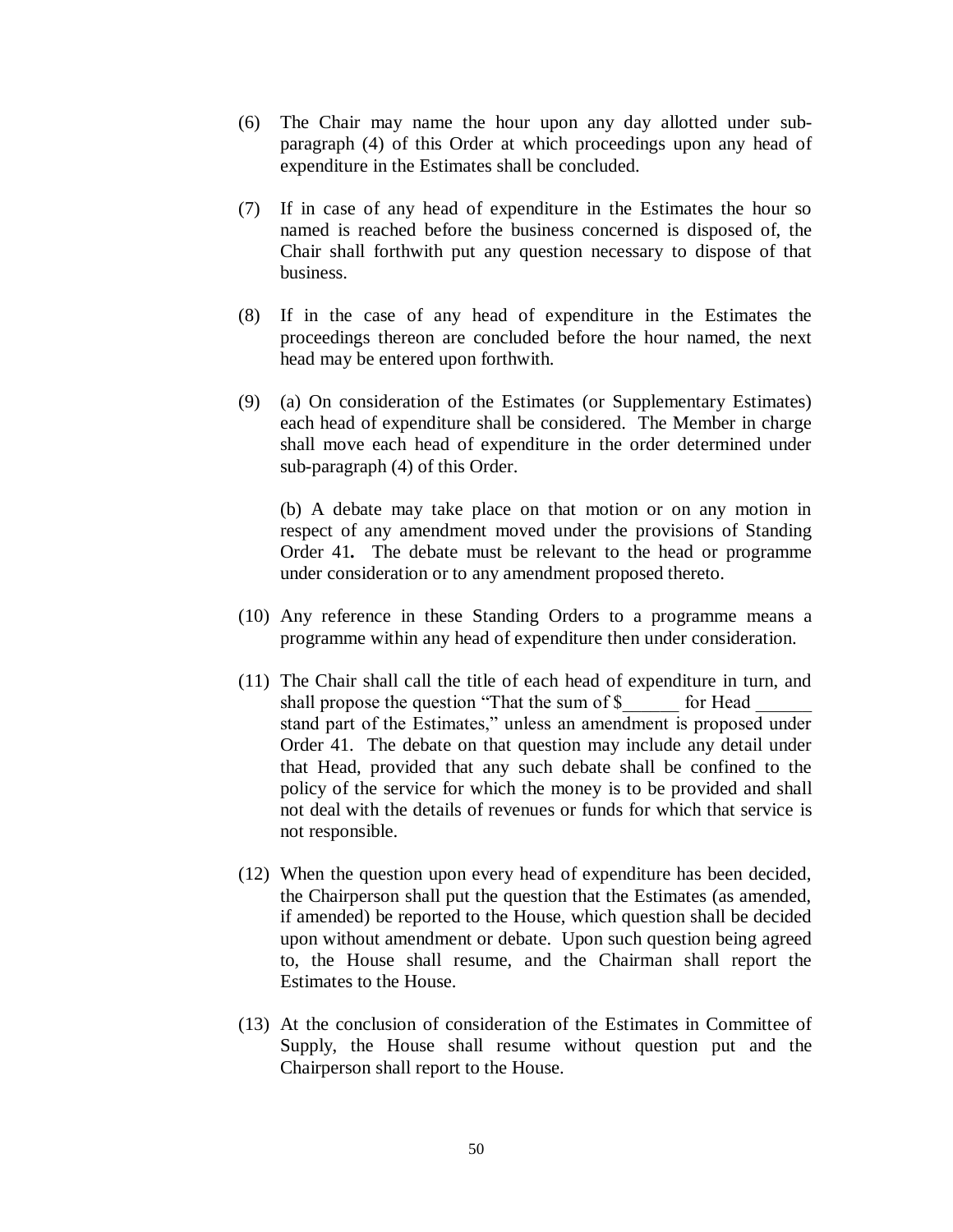(14) As soon as the Estimates have been reported to the House, the Speaker shall put the question to the House, which question shall be decided without amendment or debate.

# **41. AMENDMENTS TO HEADS OF ESTIMATES IN COMMITTEE OF SUPPLY**

**\_\_\_\_\_\_\_\_\_\_\_\_\_\_\_\_\_\_\_\_\_\_\_\_\_\_\_\_\_\_\_\_\_\_\_\_\_\_\_\_\_\_\_\_\_\_**

- 41. (1) Any proposed amendment to the estimates shall be in writing.
	- (2) An amendment to any head of expenditure to increase the sum allotted thereto in respect of any item or subhead or of the head itself may only be moved by a Minister who shall signify to the Committee the consent of the Cabinet to the increase. Every such amendment shall take the form of a motion "that item or sub-head or head (as the case may be) ...."
	- (3) An amendment to increase a head whether in respect of any item or subhead or of the head itself shall take precedence over an amendment to reduce the head in the same respect, and if it is carried no amendment to reduce the head in that respect shall be called.
	- (4) An amendment to any head of expenditure to reduce the sum allotted thereto in respect of any item therein may be moved by any Member, and shall take the form of a motion "That head ……….…… be reduced by \$………………… in respect of (or by leaving out) item or subhead or head (as the case may be)....".
	- (5) An amendment to reduce a head in respect of any subhead, or by leaving out a subhead, shall only be in order if the subhead is not itemised.
	- (6) An amendment to reduce a head, without reference to a subhead therein, shall only be in order if the head is not divided into subheads.
	- (7) An amendment to leave out a head shall not be in order.
	- (8) In the case of each head, amendments in respect of items or subheads shall be considered in the order in which the items, or subheads, are printed in the Estimates.
	- (9) When notice has been given of two or more amendments to reduce the same item, subhead, or head, they shall be considered in the order of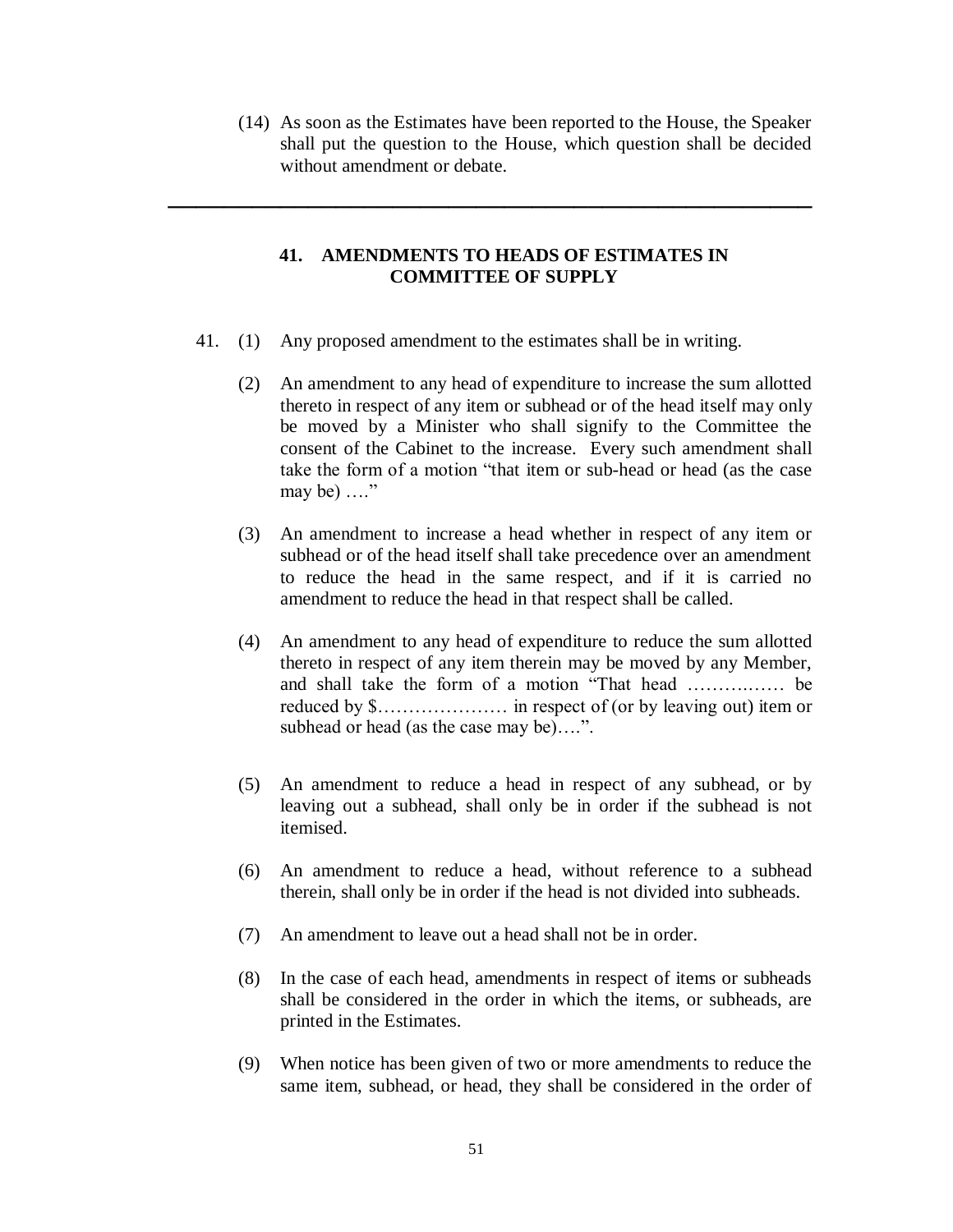the magnitude of the reductions proposed, the amendment proposing the largest reduction being placed first in each case.

- (10) Debate on every amendment shall be confined to the item, subhead, or head to which the amendment refers, and after an amendment to an item or subhead has been disposed of, no amendment or debate on a previous item or subhead of that head shall be permitted.
- (11) When all amendments in respect of any particular head of expenditure have been disposed of the Chair shall again propose the question "That the sum of \$\_\_\_\_\_\_ for head \_\_\_\_\_\_\_\_\_\_\_ stand part of the estimates", or shall propose the amended question "That the (increased) (reduced) sum of \$ \_\_\_\_\_ for the head stand part of the estimates", as the case may require. The debate on any such question shall be subject to the same limitations that apply to a debate arising under clause (11) of Standing Order 40**.**
- (12) When the estimates of expenditure have been approved by the House, the Minister responsible for finance shall introduce in the House a Bill known as the Appropriation Bill which shall provide for the issue from the Consolidated Fund of the sums required in the estimates of expenditure.

#### **42. APPROPRIATION BILL**

**\_\_\_\_\_\_\_\_\_\_\_\_\_\_\_\_\_\_\_\_\_\_\_\_\_\_\_\_\_\_\_\_\_\_\_\_\_\_\_\_\_\_\_\_\_\_**

- 42. (1) After the Appropriation Bill has been introduced and read a first time, the motion for the second reading shall be proposed forthwith and the question thereon shall be decided without debate.
	- (2) No debate shall take place on the motions for the second or third reading of the Appropriation Bill, and the Bill shall not be committed.
	- (3) The question for the second and third reading shall be put without amendment or debate.

#### **43. SUPPLEMENTARY ESTIMATES**

*\_\_\_\_\_\_\_\_\_\_\_\_\_\_\_\_\_\_\_\_\_\_\_\_\_\_\_\_\_\_\_\_\_\_\_\_\_\_\_\_\_\_\_\_\_\_\_\_\_\_\_\_\_\_\_\_\_\_\_\_\_\_\_\_\_\_\_\_\_*

43. (1) If in respect of any financial year it is found:-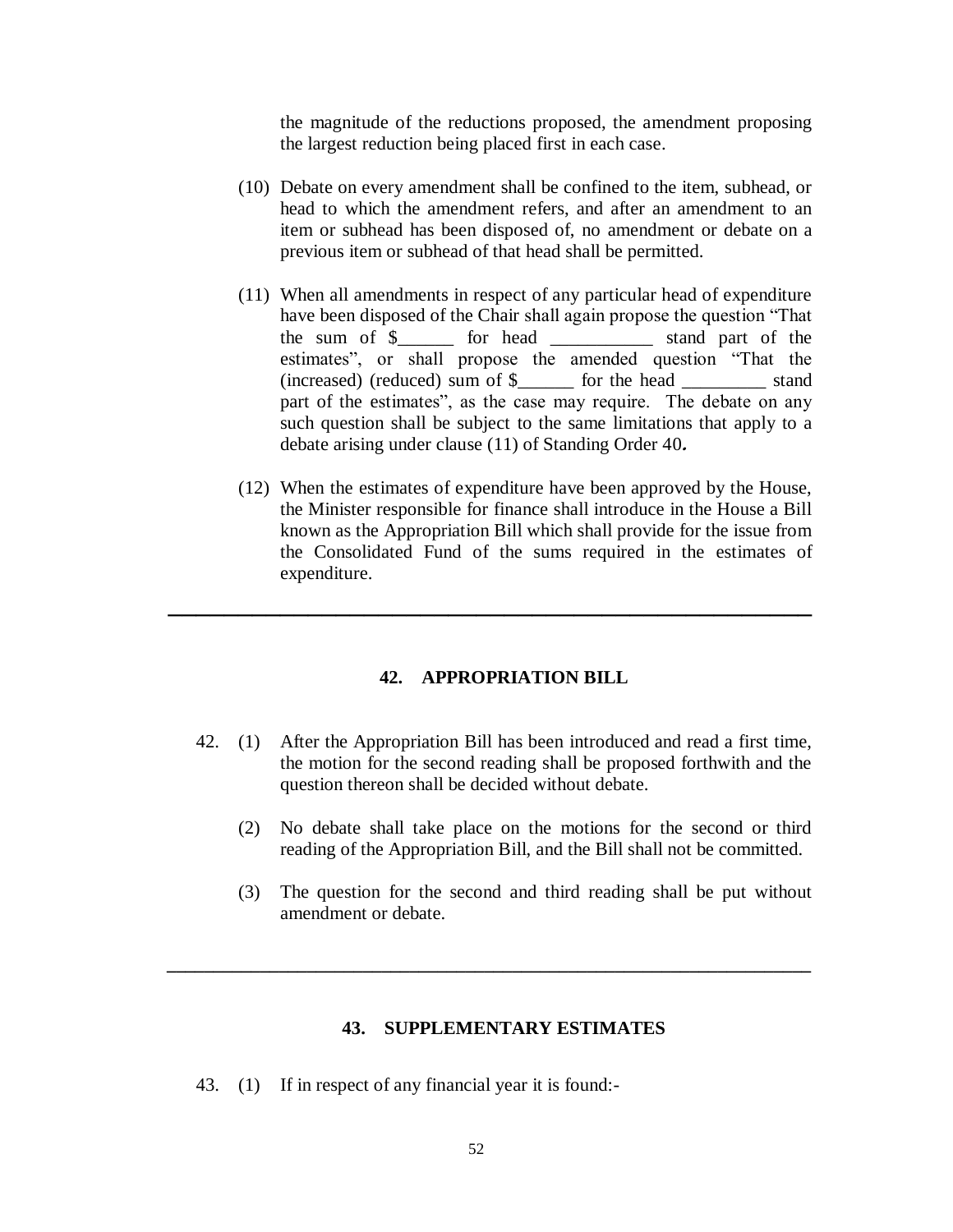- (a) that the amount appropriated by the Appropriation Act to any purpose is insufficient or that a need has arisen for expenditure for a purpose to which no amount has been appropriated by law; or
- (b) that any moneys have been expended for any purpose in excess of the amount appropriated for that purpose by an Appropriation Act or for a purpose to which no amount has been appropriated by such an Act;

the Minister responsible for Finance shall cause to be prepared and laid before the House supplementary estimates, showing the sum or sums required or spent.

- (2) Subject to sub-paragraph (3) of this Order, the Minister presenting the supplementary estimates may name the day for consideration of such Estimates.
- (3) The motions for the approval of the supplementary estimates shall not be considered at any sitting earlier than the day following the presentation thereof.
- (4) On consideration of the Supplementary Estimates the Minister in charge shall after signifying the consent of the Cabinet move the motion for the approval of the estimates. No other Member may then speak on the motion.
- (5) The House shall, without question put, resolve itself into the Committee of Supply to consider the supplementary estimates.
- (6) The procedure for consideration of the supplementary estimates in the Committee of Supply shall be as provided for in Orders 39, 40 and 41.
- (7) At the conclusion of consideration of the supplementary estimates, the House shall resume without question put and the Chair shall report to the House.
- (8) The motion for approval of the supplementary estimates shall be put, without further debate as moved, or as amended, as the case may be.

**\_\_\_\_\_\_\_\_\_\_\_\_\_\_\_\_\_\_\_\_\_\_\_\_\_\_\_\_\_\_\_\_\_\_\_\_\_\_\_\_\_\_\_\_\_\_**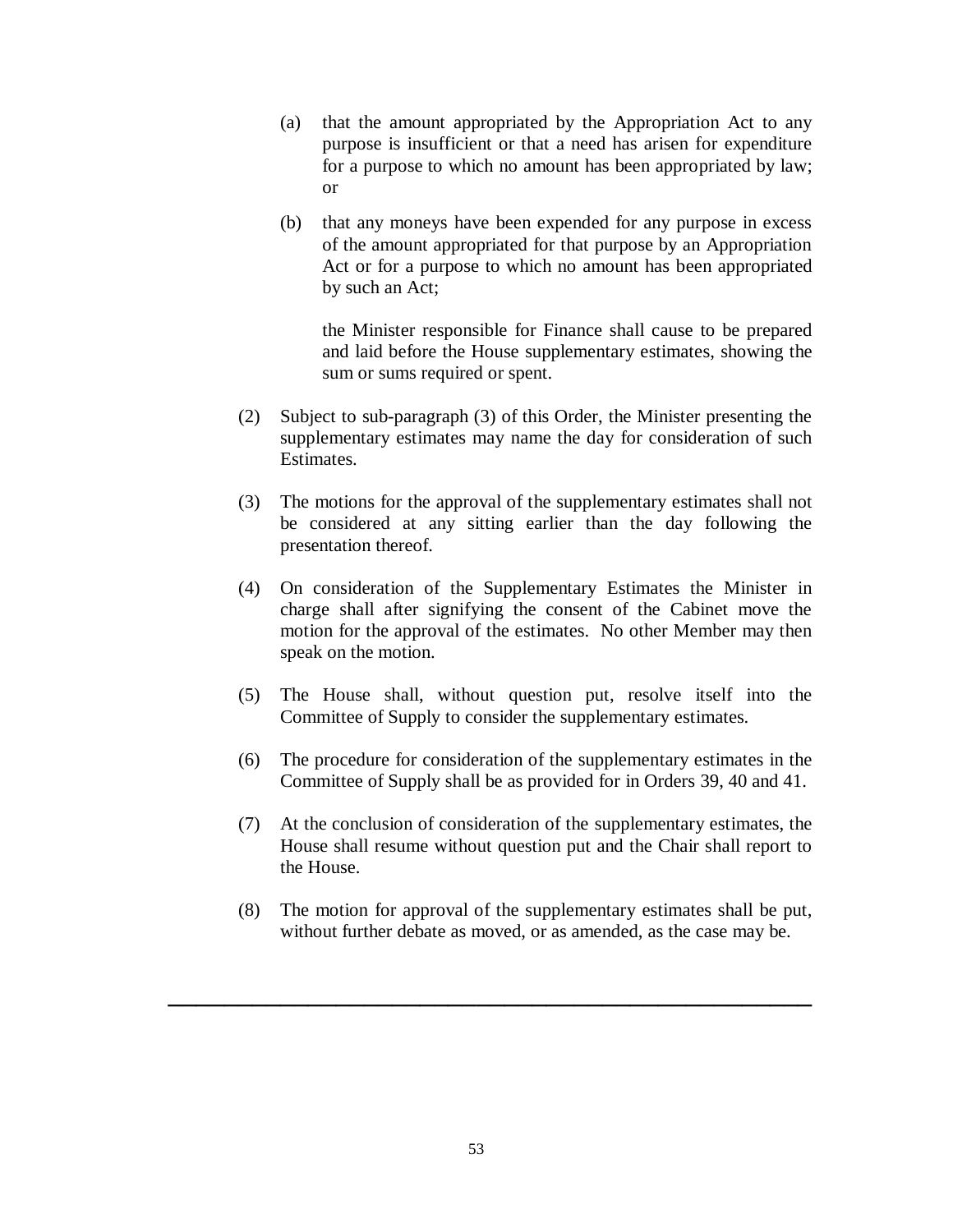# **44. SUPPLEMENTARY APPROPRIATION BILLS**

44. If at any time a supplementary Appropriation Bill is presented to the House to provide for the appropriation of amounts contained in any supplementary estimates already approved by the House, then the procedure for the consideration of any such Bill shall be the same as the procedure for the consideration of the Appropriation Bill.

**\_\_\_\_\_\_\_\_\_\_\_\_\_\_\_\_\_\_\_\_\_\_\_\_\_\_\_\_\_\_\_\_\_\_\_\_\_\_\_\_\_\_\_\_\_\_**

# **45. DELIVERY OF COMMUNICATIONS**

- 45. (1) All communications to the House shall be delivered to the Clerk.
	- (2) Unless the House otherwise orders, all communications from the House shall be delivered by the Clerk.
	- (3) The House may on motion without notice, which shall be decided without amendment and without debate, order that any message to the Governor shall be delivered to him personally by two Members to be nominated by the Speaker.
	- (4) All communications to the Governor, other than those delivered pursuant to an order made under sub-paragraph (3) of this Order, shall be delivered to the Deputy Governor for the Governor.

# **46. METHOD OF CIRCULATION**

**\_\_\_\_\_\_\_\_\_\_\_\_\_\_\_\_\_\_\_\_\_\_\_\_\_\_\_\_\_\_\_\_\_\_\_\_\_\_\_\_\_\_\_\_\_\_**

46. Whenever in these Orders any Bill or other document is required to be circulated to Members the same shall be circulated electronically or by placing a copy thereof on each Member's desk.

#### **47. TEMPORARY LAWS**

47. The precise duration of every temporary law or enactment shall be expressed in a distinct clause or subsection at the end of the Bill or enactment.

**\_\_\_\_\_\_\_\_\_\_\_\_\_\_\_\_\_\_\_\_\_\_\_\_\_\_\_\_\_\_\_\_\_\_\_\_\_\_\_\_\_\_\_\_\_\_**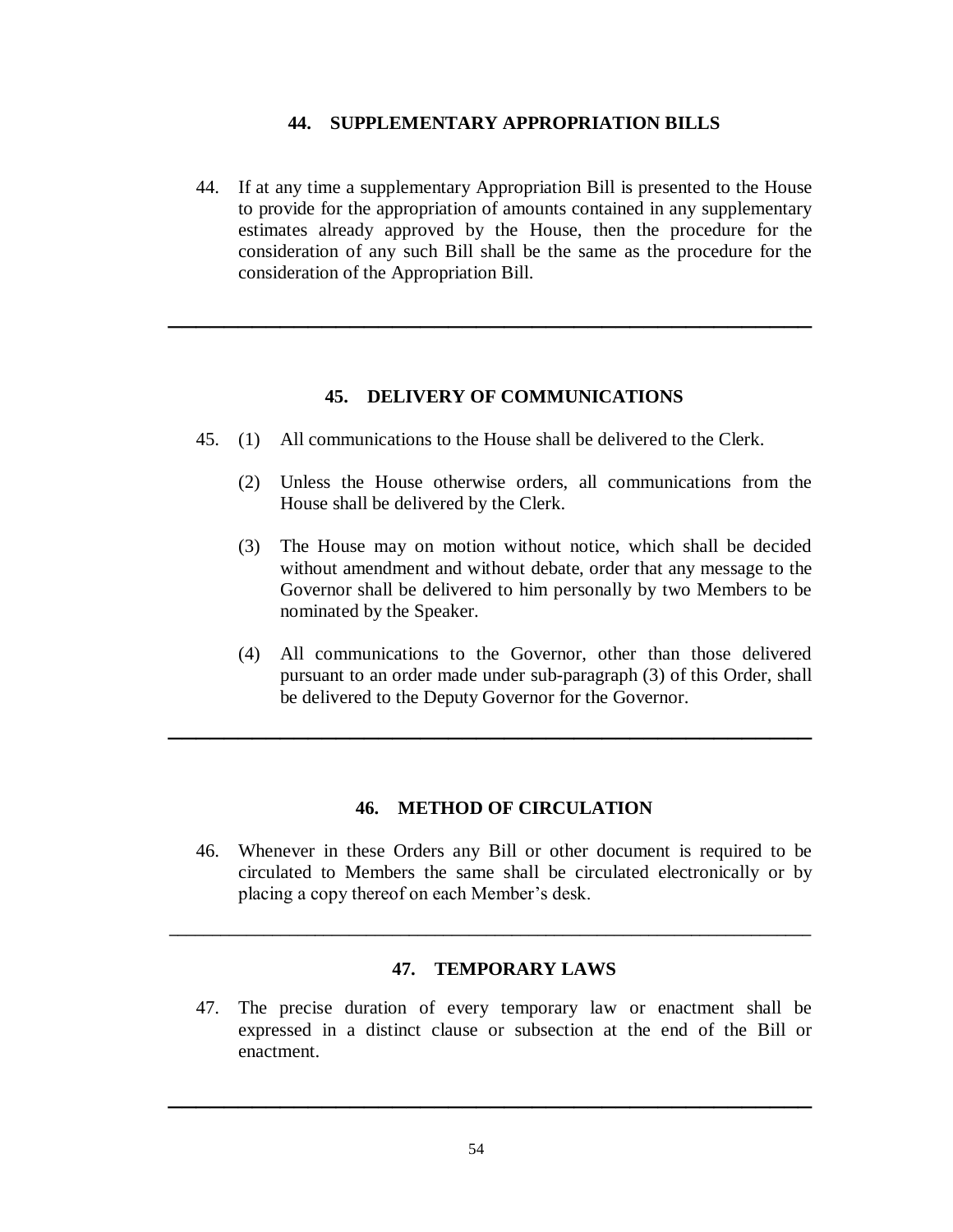#### **48. WITHDRAWAL OF BILLS**

48. At any stage of a Bill, at the appropriate time in the Orders of the Day, the Member in charge of a Bill may move that the order be discharged and the Bill be withdrawn.

**\_\_\_\_\_\_\_\_\_\_\_\_\_\_\_\_\_\_\_\_\_\_\_\_\_\_\_\_\_\_\_\_\_\_\_\_\_\_\_\_\_\_\_\_\_\_**

# **49. BILLS CONTAINING SUBSTANTIALLY THE SAME PROVISIONS**

49. When once the second reading of any Public Bill has been agreed to or negated, no question shall be proposed during the same session for the second reading of any other Public Bill containing substantially the same provisions. On an Order of the Day relating to such a Bill being called, the Speaker shall direct that the Bill be withdrawn.

#### **50. RULES IN CASES NOT PROVIDED FOR**

**\_\_\_\_\_\_\_\_\_\_\_\_\_\_\_\_\_\_\_\_\_\_\_\_\_\_\_\_\_\_\_\_\_\_\_\_\_\_\_\_\_\_\_\_\_\_**

50. In any matter not provided for in these Orders, resort shall be made to the usage and practice of the House of Commons of the Parliament of Great Britain and Northern Ireland, which shall be followed as far as the same may be applicable to this House and not inconsistent with these Orders, nor with the practice of this House.

# **51. RECALL OF HOUSE BY SPEAKER**

**\_\_\_\_\_\_\_\_\_\_\_\_\_\_\_\_\_\_\_\_\_\_\_\_\_\_\_\_\_\_\_\_\_\_\_\_\_\_\_\_\_\_\_\_\_\_**

51. If during an adjournment of the House, it is represented to the Speaker by the Government, or the Speaker is of the opinion that the public interest requires that the House should meet on an earlier day than that to which the House is adjourned, he may give notice accordingly, such notice to be given as required in sub-paragraphs (7) (8) (9) and (10) of Standing Order 7.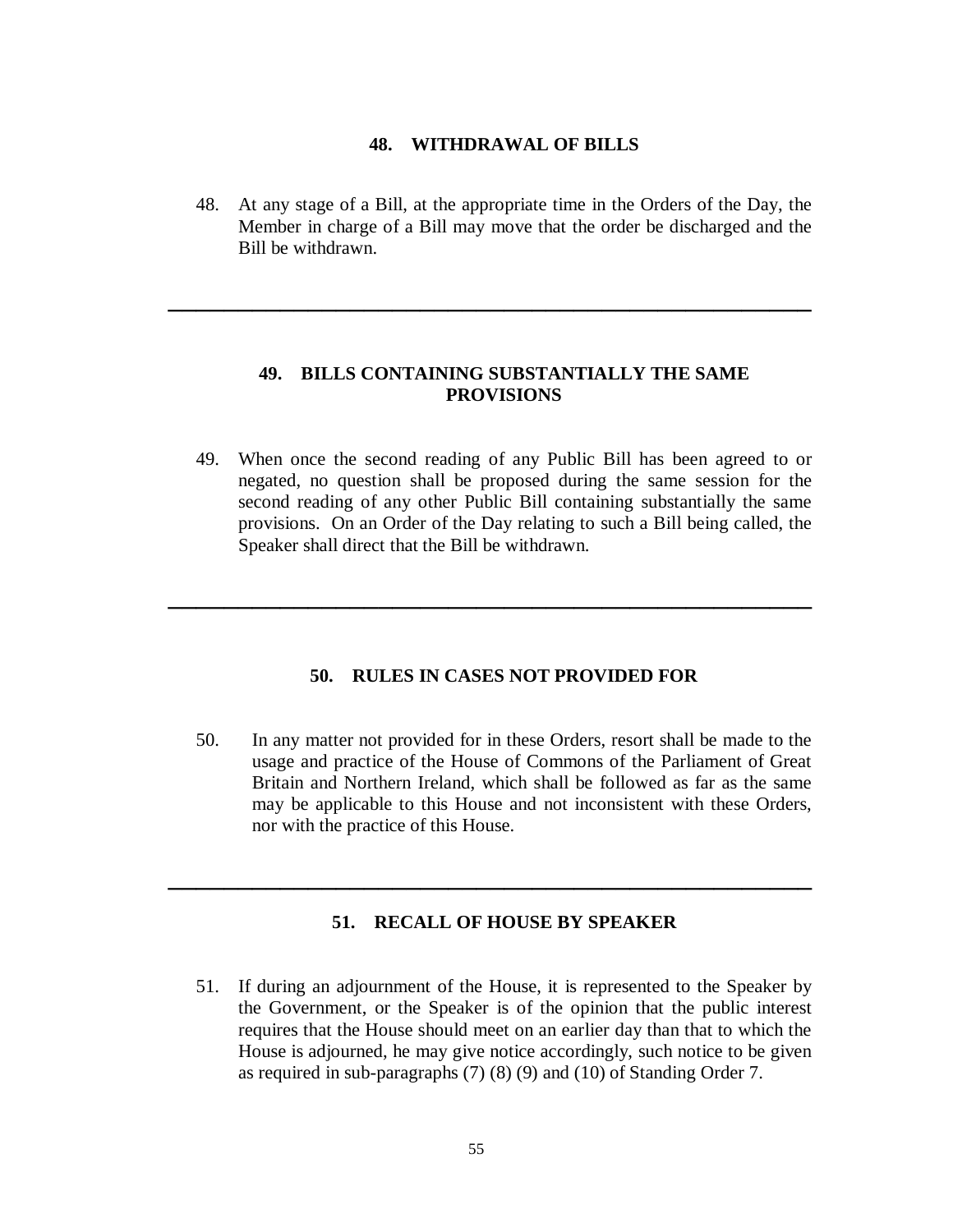# **52. SUSPENSION OF RULES**

**\_\_\_\_\_\_\_\_\_\_\_\_\_\_\_\_\_\_\_\_\_\_\_\_\_\_\_\_\_\_\_\_\_\_\_\_\_\_\_\_\_\_\_\_\_\_**

52. Any one or more of these Rules may after notice, or with the leave of the Speaker or Member presiding, be suspended on a motion made by a Member at any sitting.

**\_\_\_\_\_\_\_\_\_\_\_\_\_\_\_\_\_\_\_\_\_\_\_\_\_\_\_\_\_\_\_\_\_\_\_\_\_\_\_\_\_\_\_\_\_\_\_\_\_\_\_\_\_\_\_\_\_\_\_\_\_\_\_\_\_\_\_\_\_**

# **53. PROCEDURAL IRREGULARITIES**

53. A decision, order, or resolution of the House shall not be rendered invalid by reason only of the subsequent discovery of any irregularity or failure to comply with the provisions of these Orders in making such decision, order or resolution.

#### **54. MEDIA**

\_\_\_\_\_\_\_\_\_\_\_\_\_\_\_\_\_\_\_\_\_\_\_\_\_\_\_\_\_\_\_\_\_\_\_\_\_\_\_\_\_\_\_\_\_\_\_\_\_\_\_\_\_\_\_\_\_\_\_\_\_\_\_\_\_\_\_\_\_

54. The Speaker may grant general permission to the representative of any bona fide media organisation to attend sittings of the House under such rules as he or she may from time to time make for that purpose.

**\_\_\_\_\_\_\_\_\_\_\_\_\_\_\_\_\_\_\_\_\_\_\_\_\_\_\_\_\_\_\_\_\_\_\_\_\_\_\_\_\_\_\_\_\_\_**

# **55. HANSARD**

55. (1) An official record of all speeches made in the House shall be prepared under the supervision of the Clerk, acting under such instruction as the Speaker may give.

(2) The record shall be published in such form as the Speaker may direct and a copy thereof shall be sent to each Member as soon as practicable.

**\_\_\_\_\_\_\_\_\_\_\_\_\_\_\_\_\_\_\_\_\_\_\_\_\_\_\_\_\_\_\_\_\_\_\_\_\_\_\_\_\_\_\_\_\_\_**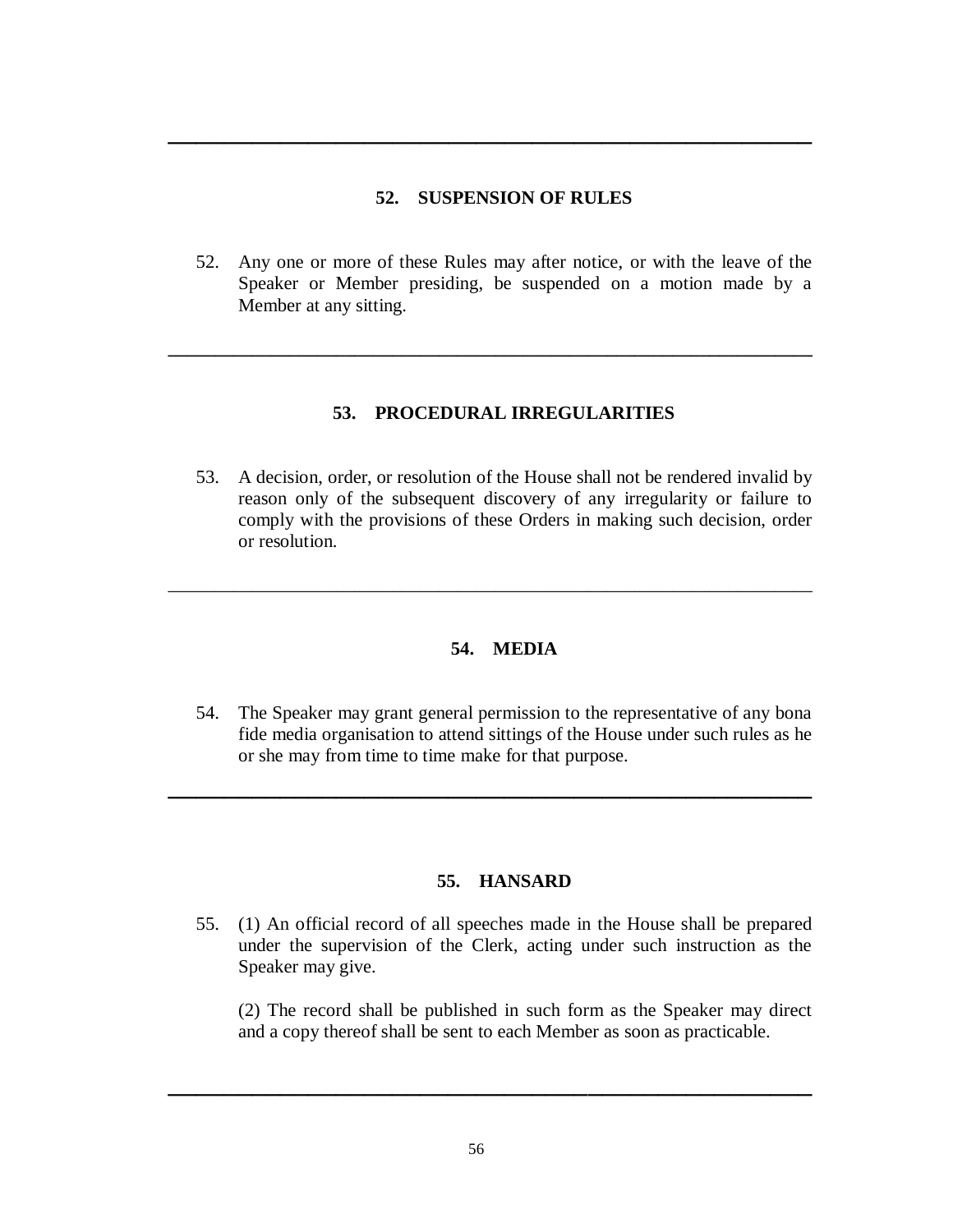# **56. CLERK OF THE HOUSE**

56. (1) (a) The Clerk shall be the Procedural Officer for the House and shall be responsible for keeping the Minutes of Proceedings of the House and of Committees of the Whole House, which Minutes shall record the names of Members attending, all decisions taken and the details of every division held.

> (b) The Clerk shall submit the Minutes of Proceedings for each meeting to the Speaker for signature, and shall then circulate copies thereof to Members before the next meeting and at the end of each Session approved Minutes shall be bound in volumes.

> (c) The Clerk shall be responsible for the day-to-day keeping of an Order Book showing all business appointed for any future day and any Notices of Questions or Motions which have been set down for a future day, whether for a day named or not given. The Order Book shall be open for Members inspection at all reasonable hours.

> (d) The Clerk shall be responsible for preparing for each meeting an Order Paper containing the business for that meeting – copies of which shall be dispatched not less than two days before the House meets.

> (e) Provided that where the House has been adjourned to a specified date, it shall not be necessary to dispatch a further Order Paper.

> (f) The Clerk shall be responsible for the custody of the votes, records, bills and other documents laid before the House, which shall be open to inspection by Members of the House and other persons under such arrangements as may be sanctioned by the Speaker.

> (g) The Clerk shall send to each Member a written notice directing attention to the Proclamation summoning the House.

> (h) The Clerk shall be responsible for providing every Select Committee of the House with a clerk.

- (2) At the end of each Session, the Clerk shall cause to be prepared and placed in the Records of the House:-
	- (a) A bound volume containing the Minutes of the Proceedings with Index;
	- (b) A bound volume of the Hansard of the Proceedings of that Session.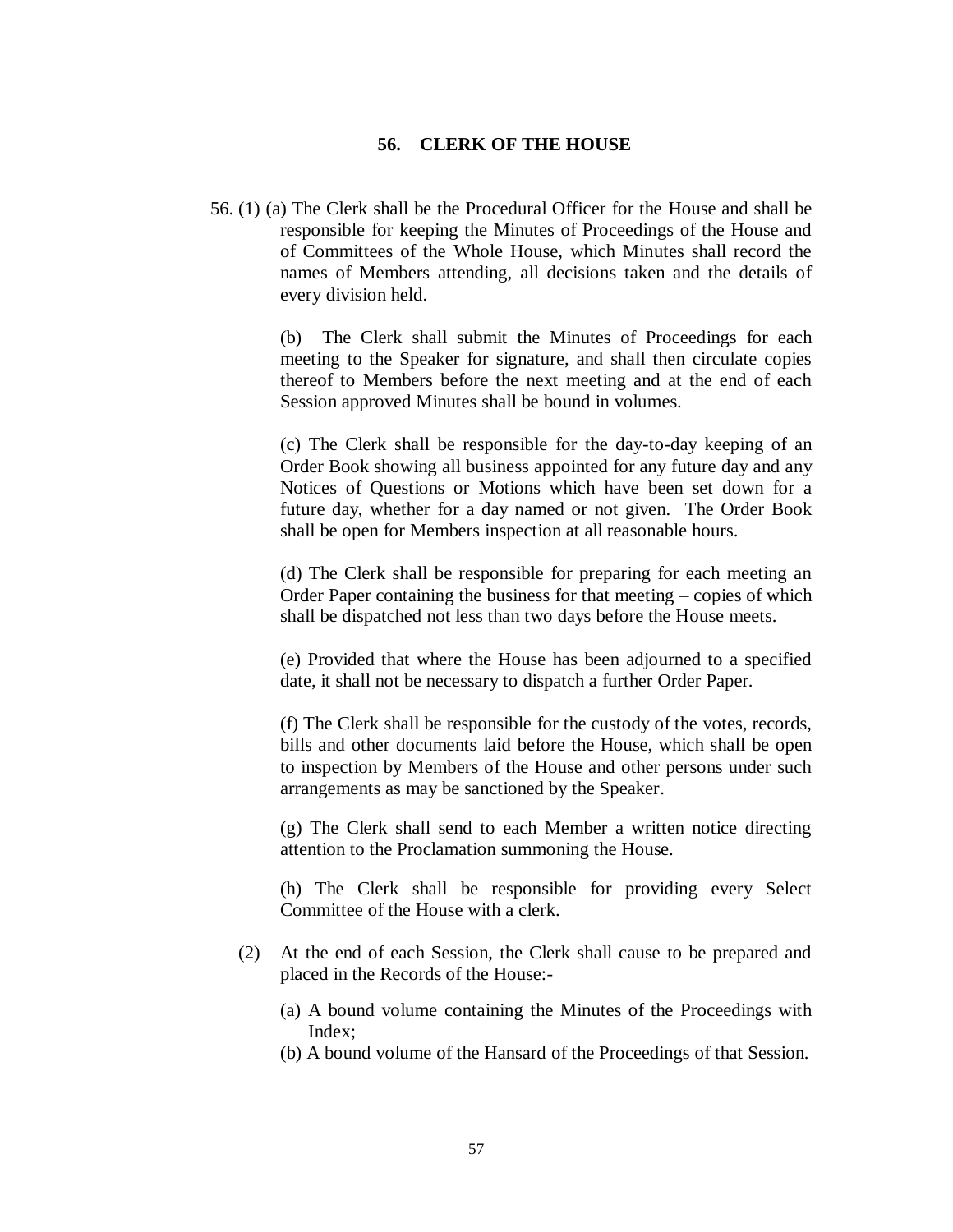(3) The Clerk shall be responsible for the safe keeping of all the papers and records of the House and shall have direction and control of all the clerks and other employees of the House, subject to such orders as he or she may from time to time receive from the Speaker of the House.

#### **57. SERGEANT-AT-ARMS**

**\_\_\_\_\_\_\_\_\_\_\_\_\_\_\_\_\_\_\_\_\_\_\_\_\_\_\_\_\_\_\_\_\_\_\_\_\_\_\_\_\_\_\_\_\_\_**

- 57. (1) It shall be the duty of the Sergeant-at-Arms to:
	- (a) attend the Speaker with the Mace on entering, or leaving, the Chamber;
	- (b) remove, or cause, or ensure the removal of persons directed to withdraw from the Chamber;
	- (c) maintain, or cause to be maintained, order in the lobby, passages and precincts of the House;
	- (d) distribute to Members statements, reports, legislation or other statutory documents which have been tabled in the House; and,
	- (e) perform any other duties assigned by the Speaker or the Clerk acting on the Speaker's behalf.

#### **58. POWER TO EXEMPT**

**\_\_\_\_\_\_\_\_\_\_\_\_\_\_\_\_\_\_\_\_\_\_\_\_\_\_\_\_\_\_\_\_\_\_\_\_\_\_\_\_\_\_\_\_\_\_**

58. The Speaker has the power in his or her discretion to make such exemptions to these Standing Orders as may be necessary and appropriate so as to accommodate Members or visitors who may be physically challenged whether temporarily or permanently and to promulgate any rules required to give effect thereto.

**\_\_\_\_\_\_\_\_\_\_\_\_\_\_\_\_\_\_\_\_\_\_\_\_\_\_\_\_\_\_\_\_\_\_\_\_\_\_\_\_\_\_\_\_\_\_**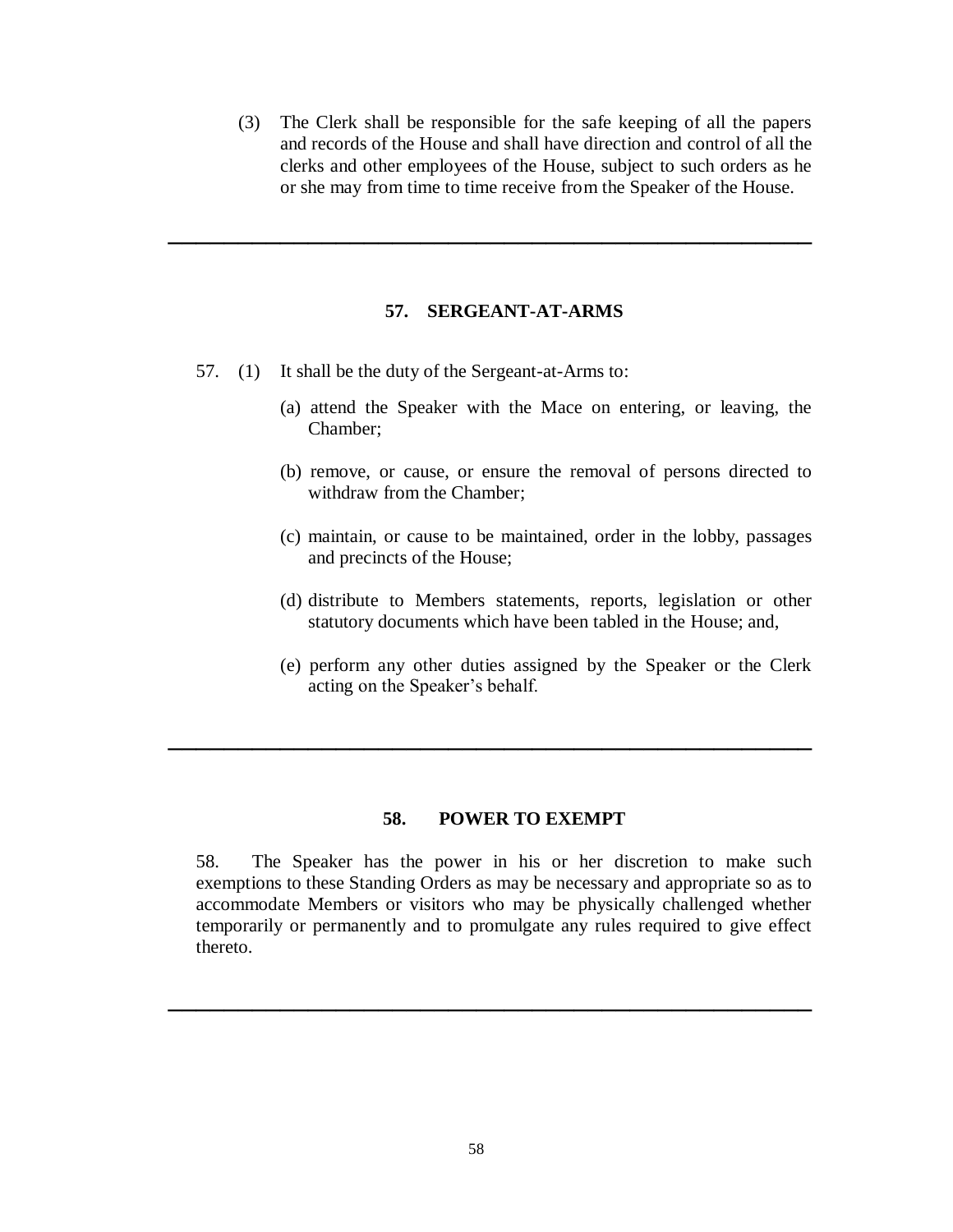# **Appendix A**

# **GUIDELINES FOR QUESTION PERIOD**

Under the new Standing Orders, Members may ask questions without notice in the following two cases:

- 1. Where the questions arise out of Ministerial Statements; and
- 2. Where the questions are on matters of "urgent public importance".

Members who wish to ask questions on these grounds should notify the Speaker/Clerk as early as possible that he or she intends to seek to ask such questions.

Ministers should not be expected to provide information of a factual nature without notice and if the Speaker so determines that this is the case, then any such Question(s) will be subject to the Notice provisions.

Any Minister who, with the concurrence of the Speaker on the grounds that he or she needs to consult and obtain the necessary factual information, defers answering a Question will be expected to provide such information during the next Question Period.

- 1. (a) The question must arise directly from the contents of the Ministerial Statement and be directed to the Minister concerned.
- 1. (b) Statements must be given to the Speaker by 5 p.m. the day before the meeting and distributed to Members at the time the Minister rises to speak.
- 1. (c) Questions must be short and to the point and framed in the following terms: e.g. "With respect to the matter raised by the Minister in his/her Statement [the member may quote the relevant portions], would the Honourable Minister please (inform/tell/clarify) for this Honourable House etc." or other acceptable variations thereon.
- 1. (d) Any member who asks a question is permitted two follow-up supplementary questions.

.

{The question of other members being permitted follow up Questions on the same subject will be in the discretion of the Speaker }.

- 2. (a) What qualifies as a matter of "urgent public importance" is at the discretion of the Speaker.
- 2. (b) Any such Question allowed under this Guideline must be framed (or aimed) at determining Government's position or policy in respect of the matter concerned; and
- 2. (c) Be directed at the Minister [or Junior Minister] under whose portfolio responsibility for the matter(s) lies.
- 2. (d) Any member who asks a question is permitted two follow-up supplementary questions.